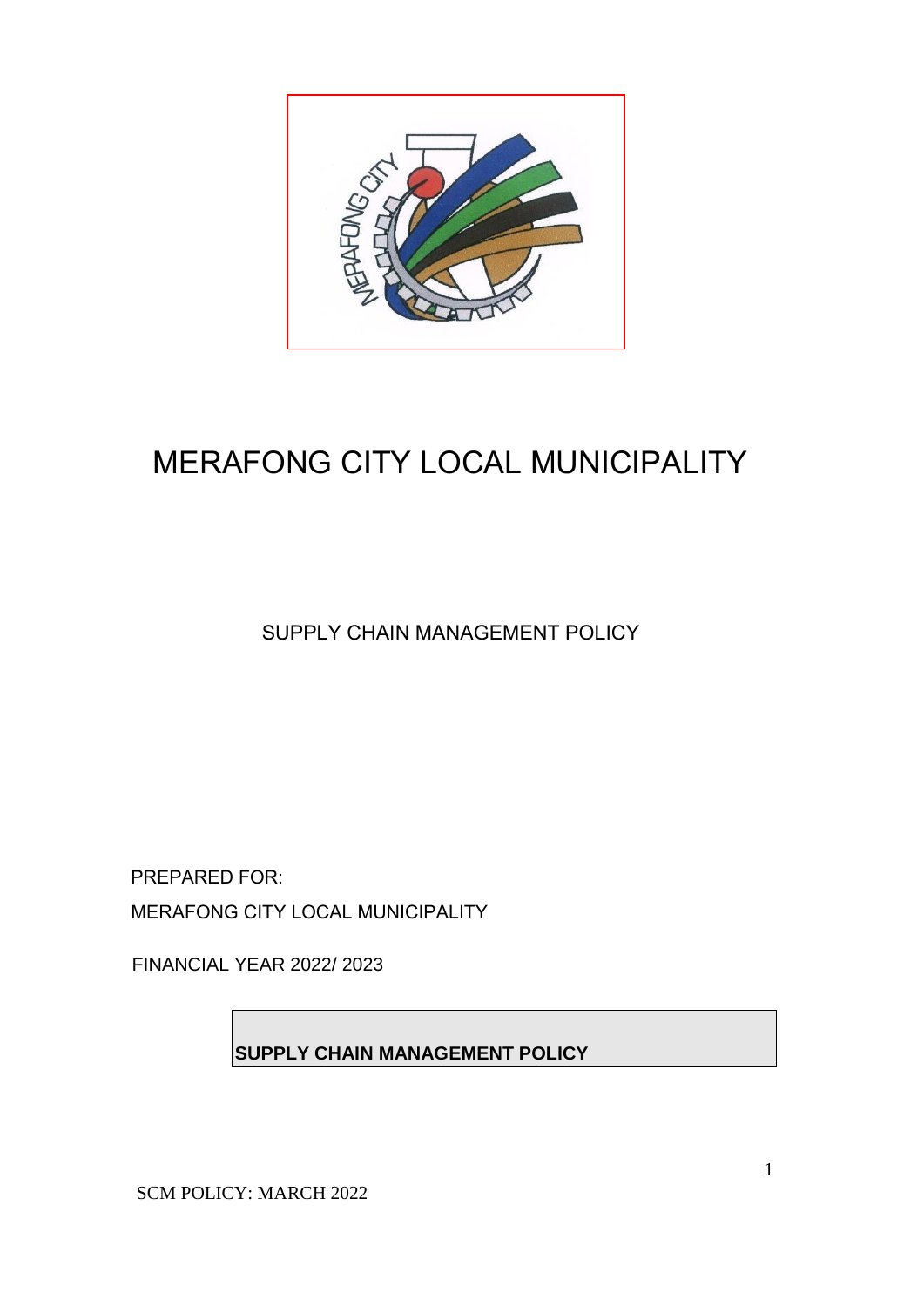| <b>Policy:</b>   | <b>Effective Date:01 JULY 2022</b> |
|------------------|------------------------------------|
| <b>Approved:</b> | <b>Review Date: MARCH 2022</b>     |

Notwithstanding the review date herein, this policy shall remain effective until such time approved otherwise by Council and may be reviewed on an earlier date if necessary.

## **PREAMBLE**

In order to ensure that the municipal expenditure is effective, efficient and legally compliant, as required by the *Constitution of the Republic of South Africa, Municipal Systems Act No. 32 of 2000, Municipal Finance Management Act No. 56 of 2003***, Preferential Procurement Policy Framework Act No.5 of 2000 and Broad Based Black Economic Empowerment Act 53 of 2003** and other government regulations, the Merafong City Local Municipality hereby approves the Supply Chain Management Policy.

### **Objectives**

To provide a policy in which the municipality can institute and maintain a supply chain management system that:

- Is transparent, efficient, fair, equitable, competitive, and cost effective for the municipality,
- applies the highest ethical standards,
- promotes local economic development.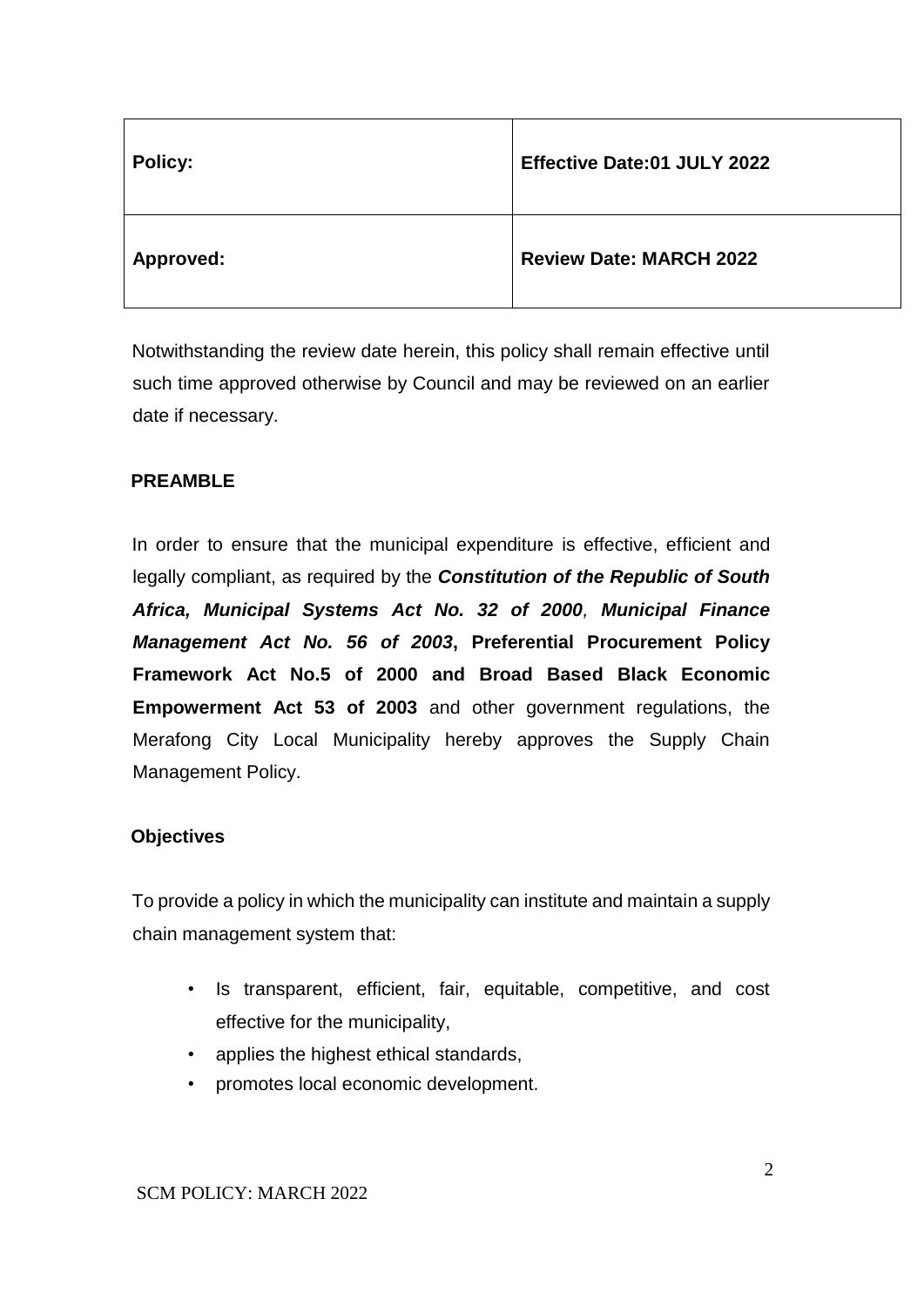- assists in the delivery of quality service to the municipality's customers
- promotes interest and confidence in the municipality's procurement processes and other related processes

By adopting this policy the council undertakes to observe all applicable national legislation (including amendments and regulations) notably the:

- Preferential Procurement Policy Framework Act No. 5 of 2000;
- Broad Based Black Economic Empowerment Act No 53 of 2003
- Municipal Finance Management Act No. 56 of 2003
- The Competition Act 2000
- The Prevention and Combating of Corruption Activities Act 12 of 2004

This policy is designed to supplement legal prescriptions, and the main provisions are either annexed to this policy or available in the relevant Regulations and Framework.

# **TABLE OF CONTENTS**

### **CHAPTER 1 ESTABLISHMENT AND IMPLEMENTATION OF SUPPLY CHAIN MANAGEMENT POLICY**

1. Definitions 1

- 2. Supply chain management policy
- 3. Adoption and amendment of supply chain management policy
- 4. Delegation of supply chain management powers and duties
- 5. Sub-delegations
- 6. Oversight role of Council
- 7. Supply chain management units
- 8. Training of supply chain management officials

### **CHAPTER 2 FRAMEWORK FOR SUPPLY CHAIN MANAGEMENT**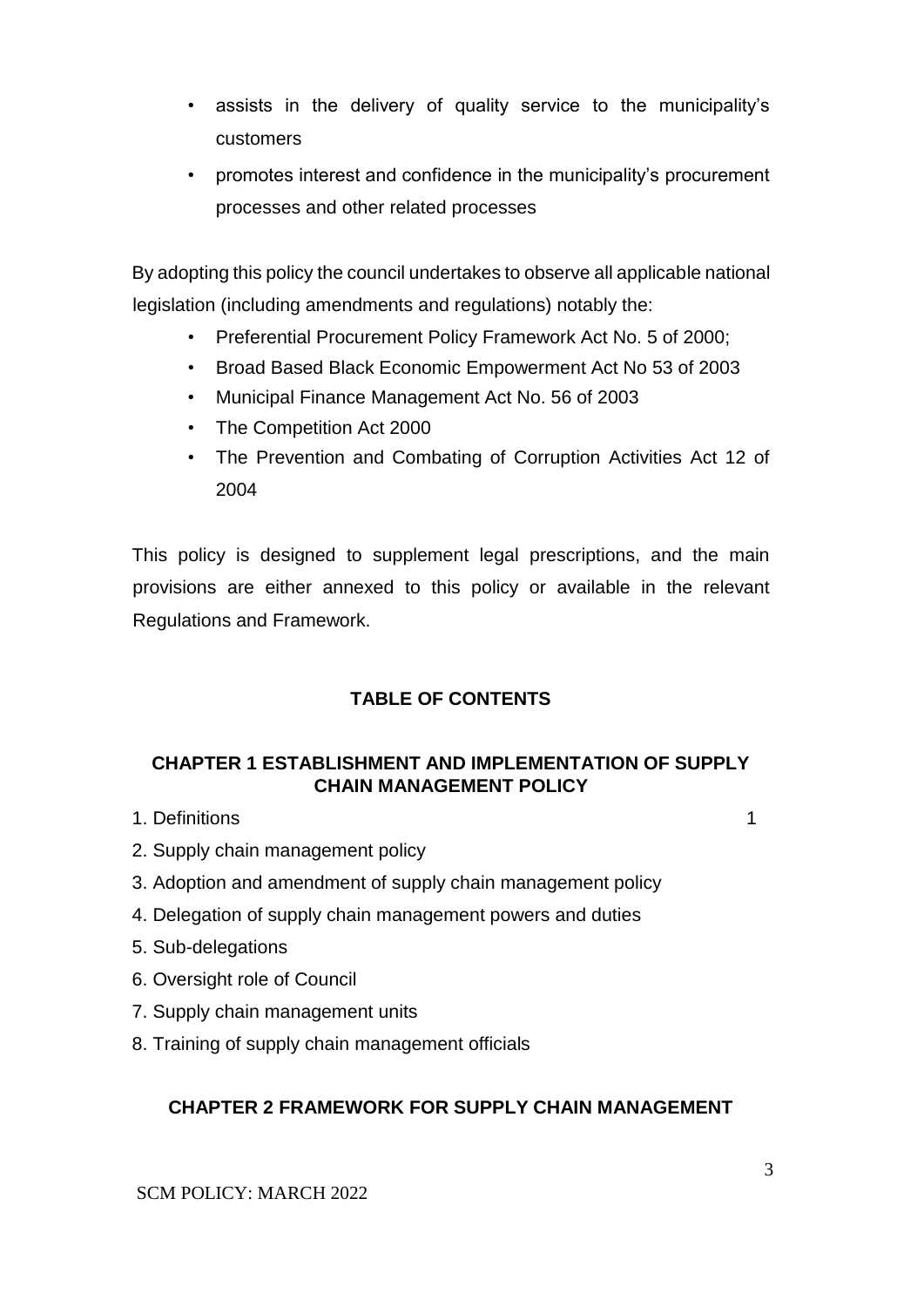9. Format of supply chain management

### *Part 1: Demand management*

10. System of demand management

#### *Part 2: Acquisition management*

- 11. System of acquisition management
- 12. Range of procurement processes
- 13. General preconditions for consideration of written quotations or bids
- 14. Lists of accredited prospective providers
- 15. Petty cash purchases
- 16. Written quotations
- 17. Formal written price quotations
- 18. Procedures for procuring goods or services through written quotations and formal written price quotations 19. Competitive bidding process
- 20. Process for competitive bidding
- 21. Bid documentation for competitive bids
- 22. Public invitation for competitive bids
- 23. Procedure for handling, opening and recording of bids
- 24. Negotiations with preferred bidders
- 25. Two-stage bidding process
- 26. Committee system for competitive bids
- 27. Bid specification committees
- 28. Bid evaluation committees
- 29. Bid adjudication committees
- 30. Procurement of banking services
- 31. Procurement of IT related goods or services
- 32. Procurement of goods and services under contracts secured by other organs of state
- 33. Procurement of goods necessitating special safety arrangements
- 34. Proudly SA Campaign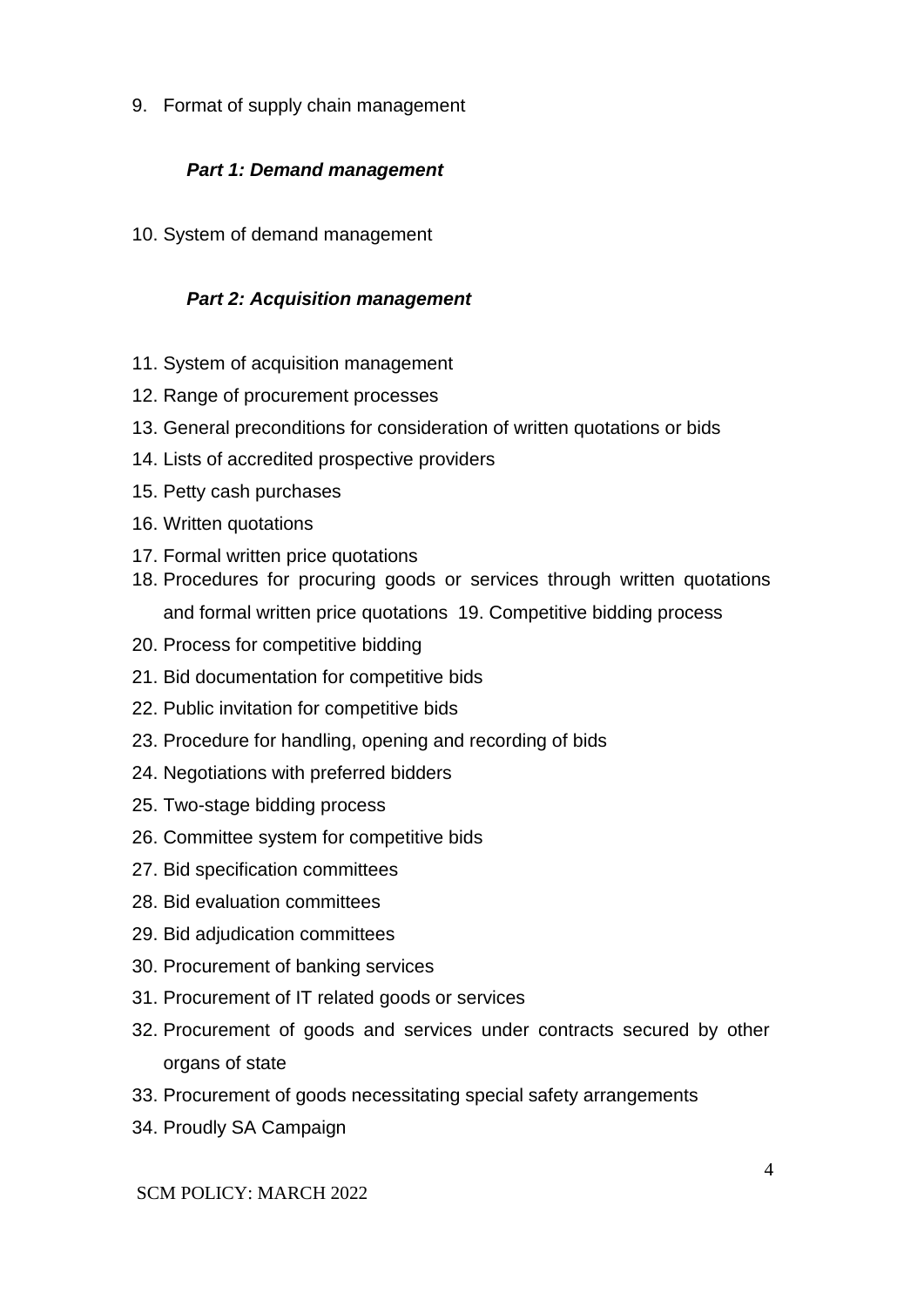- 35. Appointment of consultants
- 36. Deviations from, and ratification of minor breaches of procurement processes 37. Unsolicited bids
- 38. Combating of abuse of supply chain management system

#### *Part 3: Logistics, Disposal, Risk and Performance Management*

- 39. Logistics management
- 40. Disposal management
- 41. Risk management
- 42. Performance management

#### *Part 4: Other matters*

- 43. Prohibition on awards to persons whose tax matters are not in order
- 44. Prohibition on awards to persons in the service of the state
- 45. Awards to close family members of persons in the service of the state
- 46. Ethical standards
- 47. Inducements, rewards, gifts and favours
- 48. Sponsorships
- 49. Objections and complaints
- 50. Resolution of disputes, objections, complaints and queries
- 51. Contracts providing for compensation based on turnover
- 52. Restriction of suppliers

#### **53. Increasing employment opportunities 54 Sureties for Due performance 55. Retention 56. Payment Terms 57. Evaluation of bids**

- 58. Commencement
- 59. Authority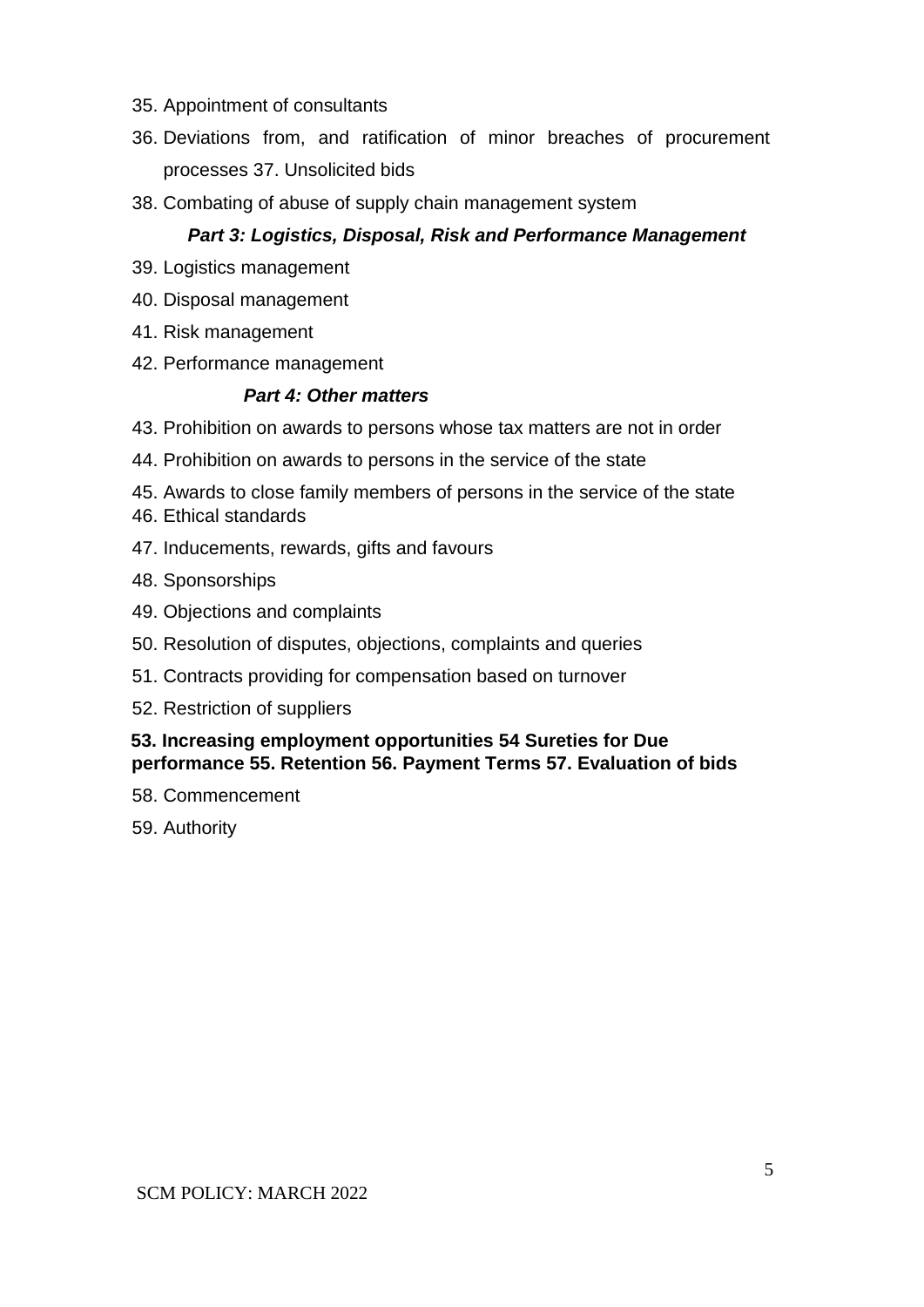#### **1. Definitions**

In this policy, unless the context otherwise indicates, a word or expression to which a meaning has been assigned in the Act has the same meaning as in the Act, and –

"**Accounting officer**" means a person designated as the municipal manager in terms of section 60 of the Act;

**"all applicable taxes"** includes value-added tax, pay as you earn, income tax, unemployment insurance fund contributions and skills development levies;

**"B-BBEE"** means broad-based black economic empowerment as defined in section 1 of the Broad-Based Black Economic Empowerment Act;

**"B-BBEE status level of contributor"** means the B-BBEE status of an entity in terms of a Codes of Good Practice on Black Economic Empowerment, issued in terms of section 9(1) of the Broad-Based Black Economic Empowerment Act;

**"Broad-Based Black Economic Empowerment Act"** means the Broad-Based Black Economic Empowerment Act, 2003 (Act No. 53 of 2003);

**"Designated group"** means black designated groups, black people, women, youth, veterans, people with disabilities, small enterprises as defined in section 1 of the National Small Enterprise Act, 1996 (Act No. 102,of 1996);

**"Delegation"** means the issuing of a written authorisation by a delegating authority to a delegated body to act in his stead, and in relation to a duty, includes an instruction or request to Merafong City Local Municipality Supply Chain Management Policy perform or to assist in performing the duty, and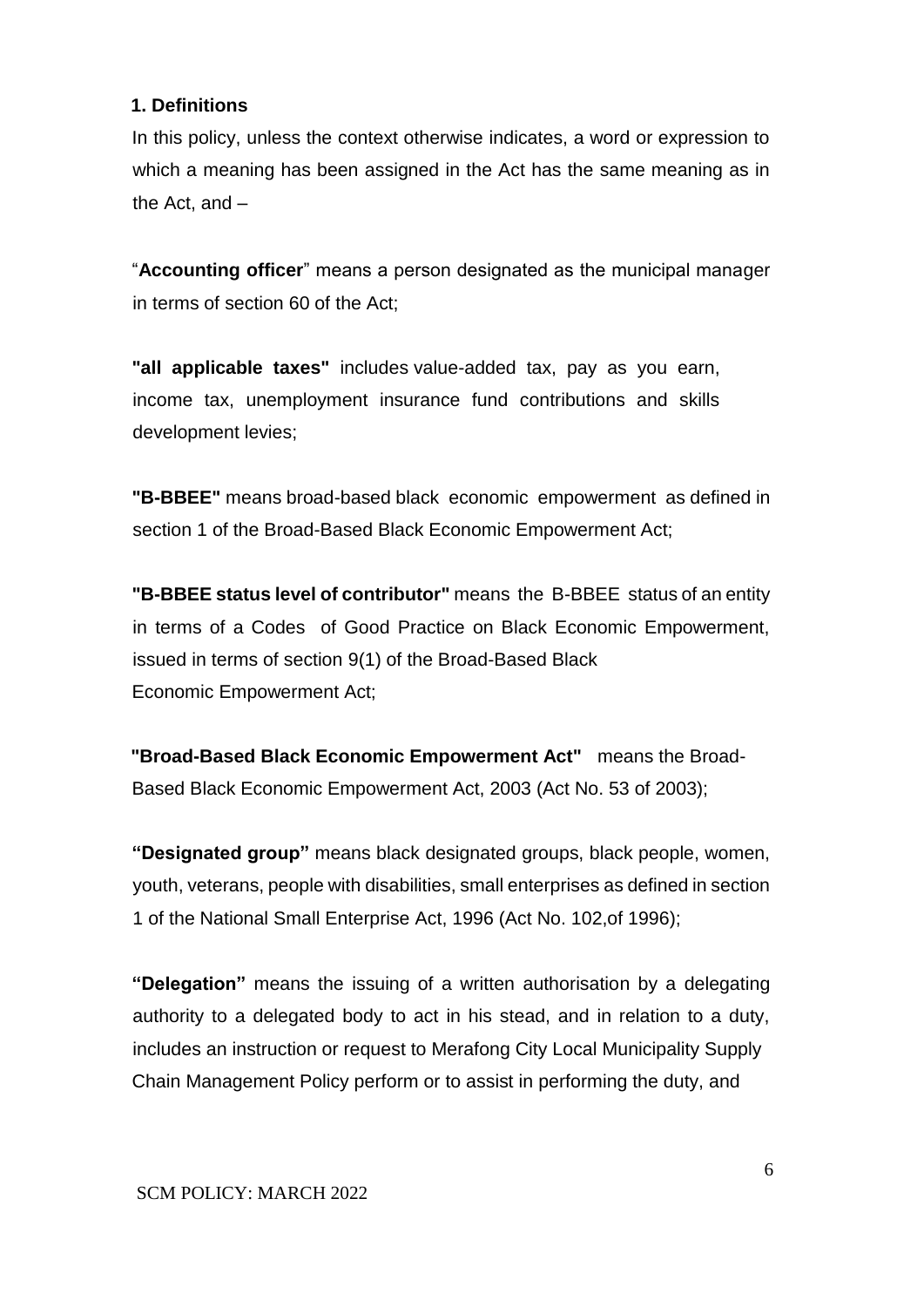- (i) **"designated sector"** means a sector, sub-sector or industry that has been designated by the Department of Trade and Industry in line with national development and industrial policies for local production, where only locally produced services, works or goods or locally manufactured goods meet the stipulated minimum threshold for local production and content; thus regulation 8(1) (a).
- (ii) **"final award"** in relation to bids or quotations submitted for a contract, means the final decision on which bid or quote to accept;

**"Bid"** means a written offer submitted in a prescribed or stipulated form, in response to an invitation by the Municipality for a procurement or disposal, as part of the competitive bidding process of the Municipality;

**"Comparative price"** means the price after the factors of a non-firm price and all unconditional discounts that can be utilized have been taken into consideration;

**"Competitive bid"** means a bid in terms of a competitive bidding process;

**"Consortium or joint venture"** means an association of persons for the purpose of combining their expertise, property, capital, efforts, skill and knowledge in an activity for the execution of a contract;

**"Contract"** means the written agreement that results from the acceptance of a bid, tender or quotation by the Municipality;

**"Contractor"** means any natural or legal person whose bid or quotation has been accepted by the Municipality for the execution of work for the Municipality;

**"Council"** means the Municipal Council of the Merafong City Local Municipality, its legal successors in title and its delegates;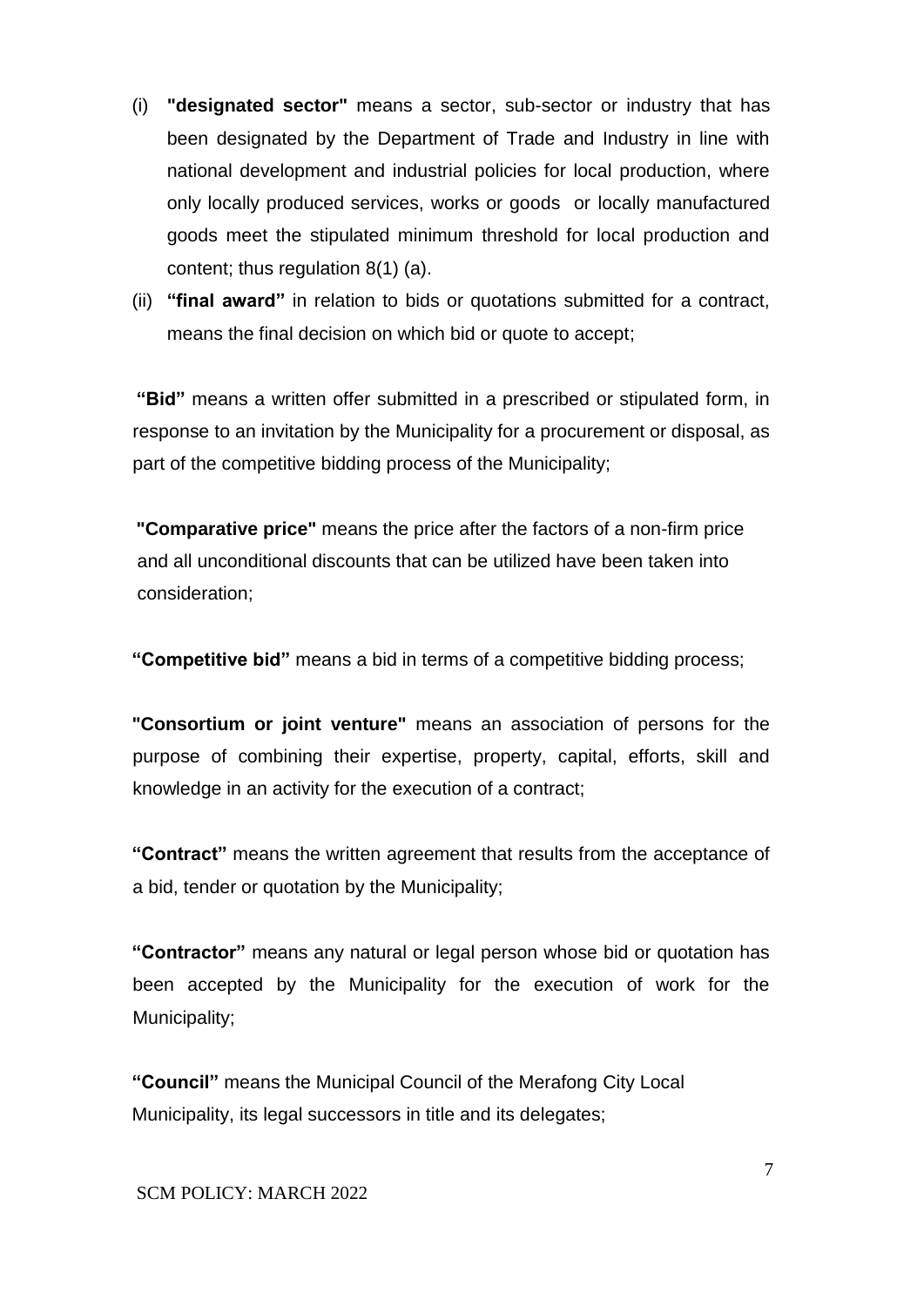**"Delegating authority"**, means the Council, Accounting officer, councillor or other employee to whom original powers were assigned in terms of legislation, and in relation to a sub-delegation of a power, means that delegated body;

**"MFMA"** means the Municipal Finance Management Act 56 of 2003 and its relevant regulations;

**"Formal written price quotation"** means quotations referred to in paragraph 12 (1) (c) of this policy;

**"Firm price"** means the price that is only subject to adjustments in accordance with the actual increase or decrease resulting from the change, imposition, or abolition of customs or excise duty and any other duty, levy, or tax, which, in terms of the law or regulation, is binding on the contractor and demonstrably has an influence on the price of any supplies, or the rendering costs of any service, for the execution of the contract;

**"Functionality"** means the measurement according to predetermined norms, as set out in the tender documents, of a service or commodity that is designed to be practical and useful, working or operating, taking into account, among other factors, the quality, reliability, viability and durability of a service and the technical capacity and ability of a tenderer;

#### **"In the service of the state"** means to be – (a)

a member of –

- (i) any municipal Council;
- (ii) any provincial legislature; or
- (iii) the National Assembly or the National Council of Provinces;
- (b) a member of the board of directors of any municipal entity;
- (c) an official of any Municipality or ;
- (d) an employee of any national or provincial department, national or provincial public entity or constitutional institution within the meaning of the Public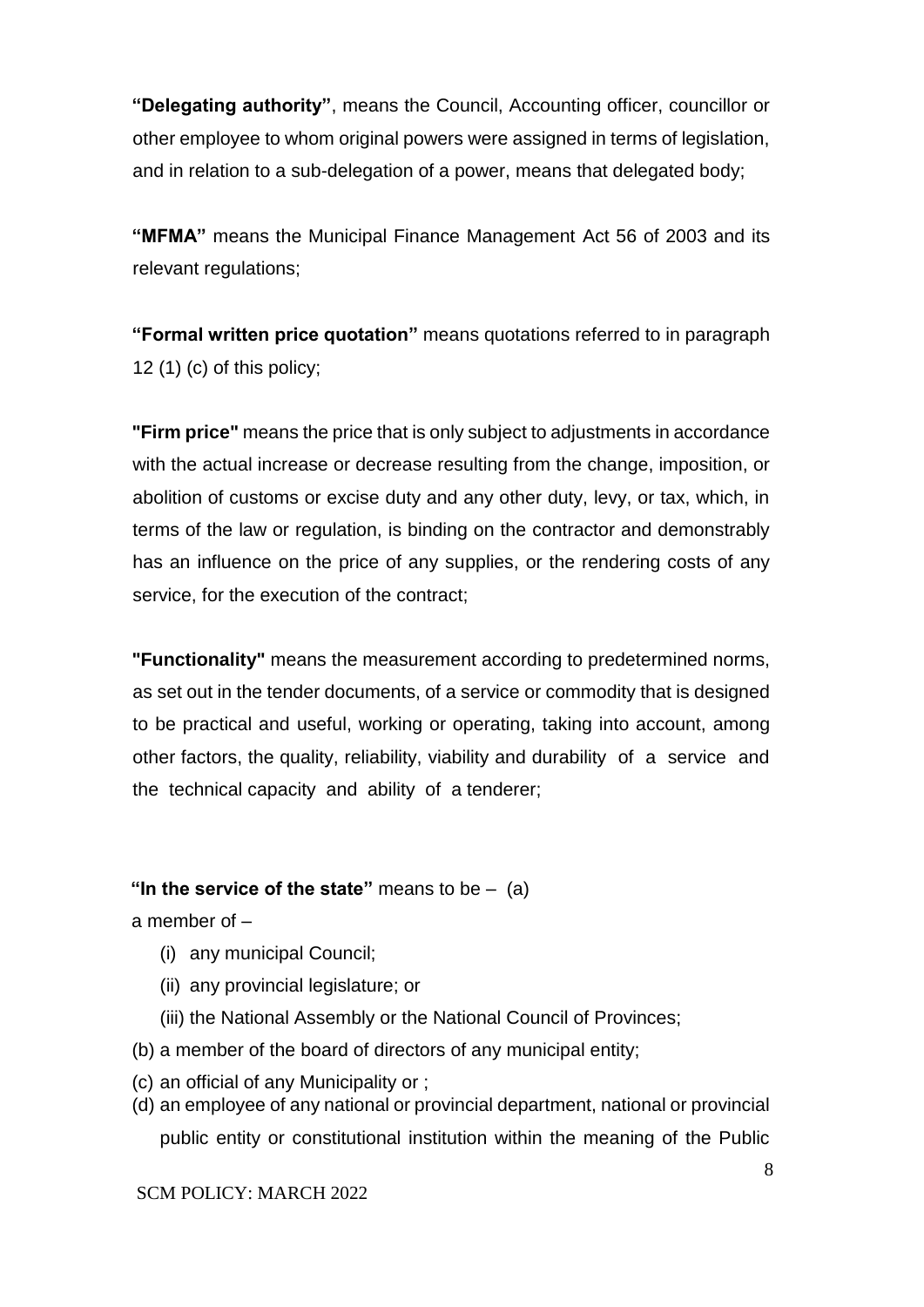Finance Management Act, 1999 (Act No.1 of 1999); (e) a member of the accounting authority of any national or provincial public entity; or

(f) an employee of Parliament or a provincial legislature;

**"Local content"** means that portion of the tender price which is not included in the imported content, provided that local manufacture does take place;

**"Locally based accredited service provider(s) or supplier(s)"** means service provider(s) and supplier(s) who have operating offices or plant and conduct business within the jurisdiction of the Merafong City Local Municipality;

**"Long term contract"** means a contract with a duration period exceeding one year;

**"List of accredited prospective providers"** means the list of accredited prospective providers which a Municipality must keep in terms of paragraph 14 of this policy;

**"Municipality"** means the Merafong City Local Municipality;

**"Non-firm prices"** means all prices other than ''firm" prices;

**"Other applicable legislation"** means any other legislation applicable to municipal supply chain management, including –

(a) the Preferential Procurement Policy Framework Act, 2000 (Act No. 5 of 2000);

(b) the Construction Industry Development Board Act, 2000 (Act No.38 of 2000);

**"PPPF Act"** means the Preferential Procurement Policy Framework Act, 2000 (Act No.5 of 2000);

**"Person"** includes a juristic person;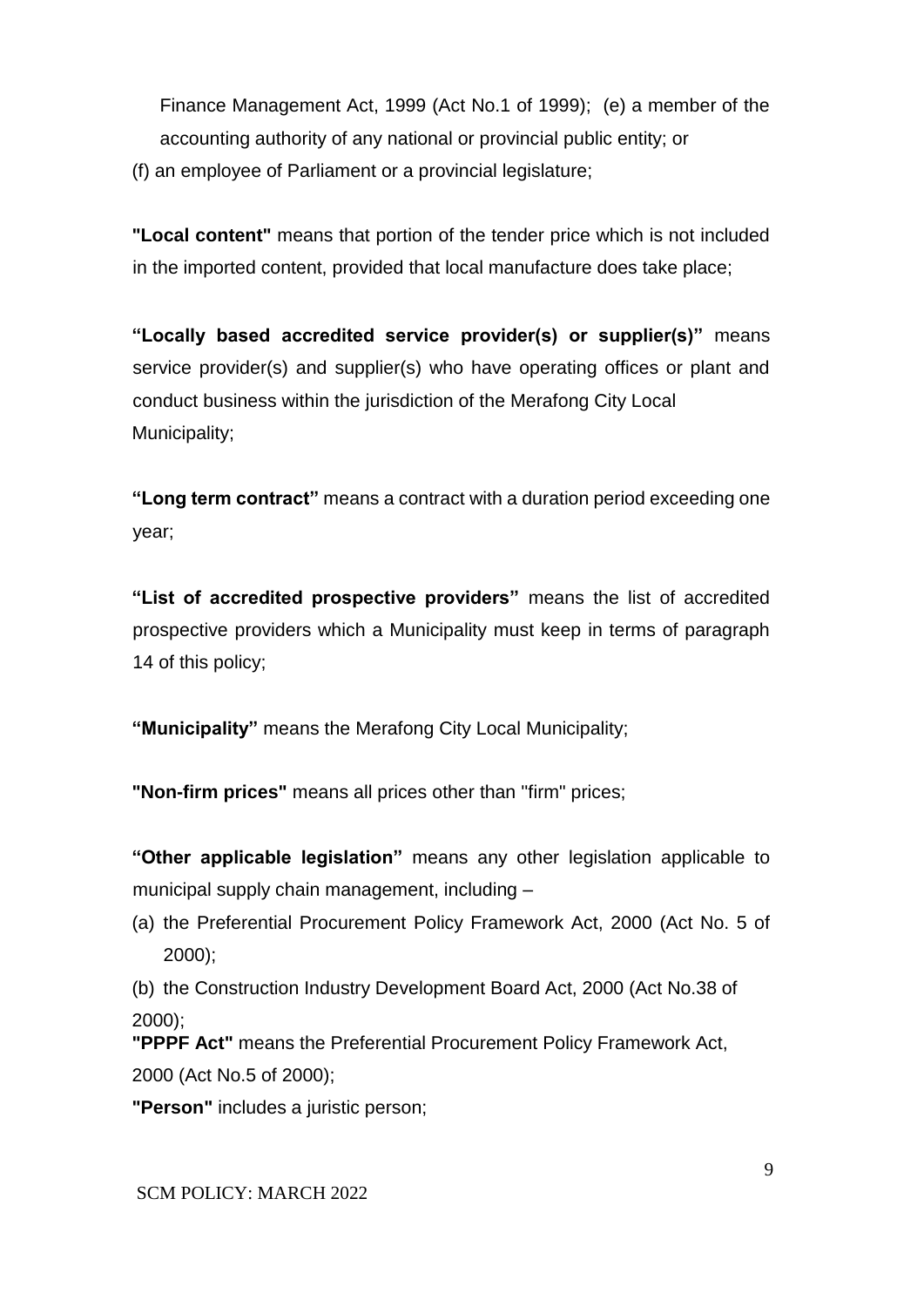**"Preferential Procurement Regulations"** means the regulations pertaining to the PPPF Act;

**"Rand value"** means the total estimated value of a contract in South African currency, calculated at the time of tender invitations, and includes all applicable taxes and excise duties;

**"Regulation"** means the Local Government: Municipal Supply Chain Management Regulations;

**"Stipulated minimum threshold"** means that portion of local production and content as determined by the Department of Trade and Industry;

"**Senior manager**" means a manager directly accountable to the accounting officer;

**"Sub-contract"** means the primary contractor's assigning, leasing, making out work to, or employing, another person to support such primary contractor in the execution of part of a project in terms of the contract;

**"Tender"** means a written offer in a prescribed or stipulated form in response to an invitation by an organ of state for the provision of services, works or goods, through price quotations, advertised competitive tendering processes or proposals; **"total revenue"** bears the same meaning assigned to this expression in the Codes of Good Practice on Black Economic Empowerment, issued in terms of section 9(1) of the Broad-Based Black Economic Empowerment Act and promulgated in the Government Gazette on 9 February 2007;

**"Treasury guidelines"** means any guidelines on supply chain management issued by the Minister in terms of section 168 of the Act; **"The Act"** means the Local Government: Municipal Finance Management Act, 2003 (Act No. 56 of 2003);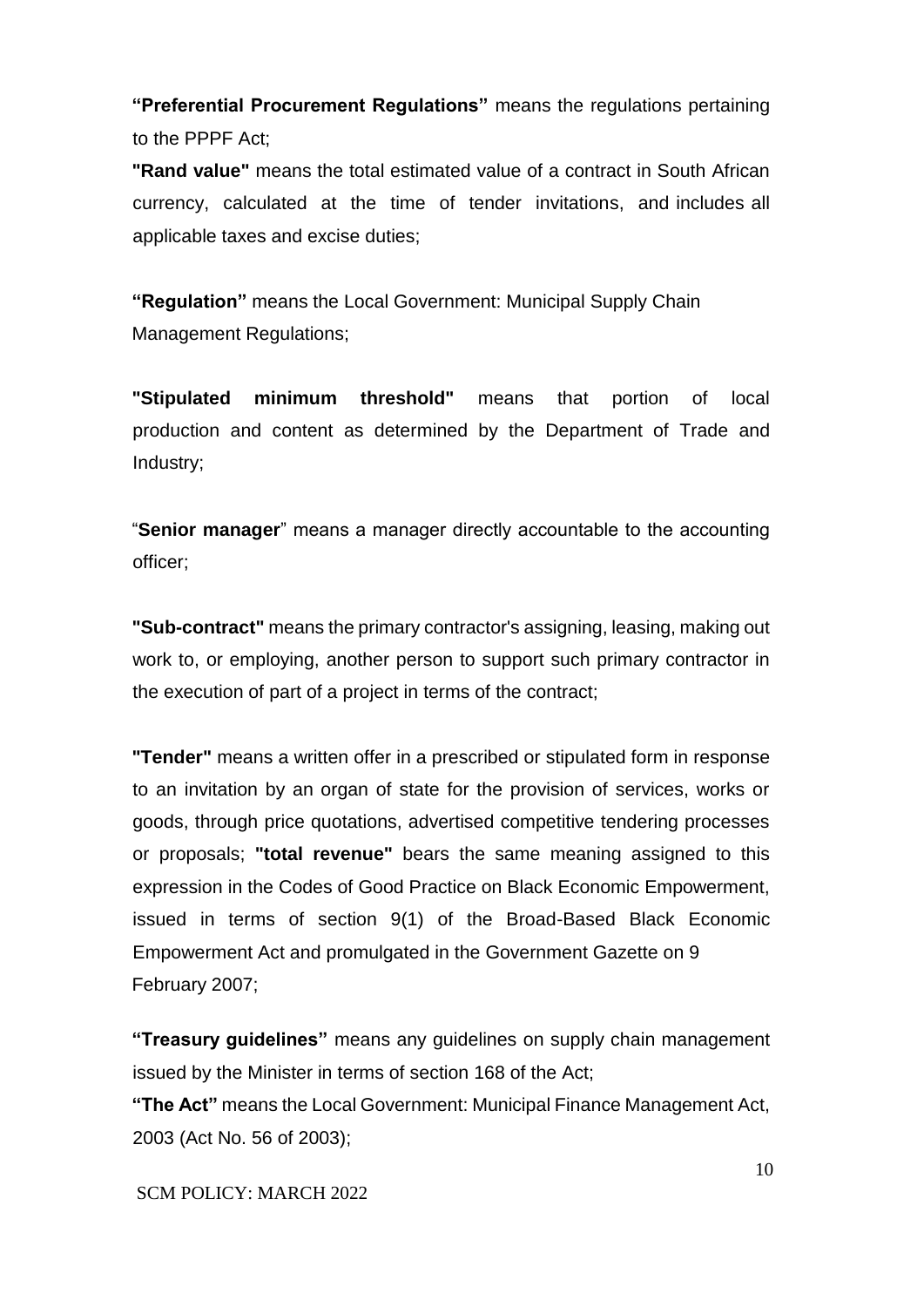**"Written quotations"** means quotations referred to in paragraph 12(1)(b) of this policy.

## **CHAPTER 1 ESTABLISHMENT AND IMPLEMENTATION OF SUPPLY CHAIN MANAGEMENT POLICY**

## **2. Supply chain management policy**

(1) The Municipality resolves in terms of section 111 of the Act to have and implement a supply chain management policy that  $-$  (a) gives effect to

–

- (i) Section 217 of the Constitution; and
- (ii) Part 1 of Chapter 11 and other applicable provisions of the MFMA;
- (iii) Preferential Procurement Regulations 32 of 2017 (Gazette 40553)
- (b) is fair, equitable, transparent, competitive and cost effective;
- (c) complies with
	- (i) the regulatory framework prescribed in Chapter 2 of the Regulations; and
	- (ii) any minimum norms and standards that may be prescribed in terms of section 168 of the MFMA;
- (d) is consistent with other applicable legislation;
- (e) does not undermine the objective for uniformity in supply chain management systems between organs of state in all spheres;

and

- (f) is consistent with national economic policy concerning the promotion of investments and doing business with the public sector.
- (2) The Municipality may not act otherwise than in accordance with this supply chain management policy when –
	- (a) procuring goods or services;
	- (b) disposing of capital assets and goods no longer needed;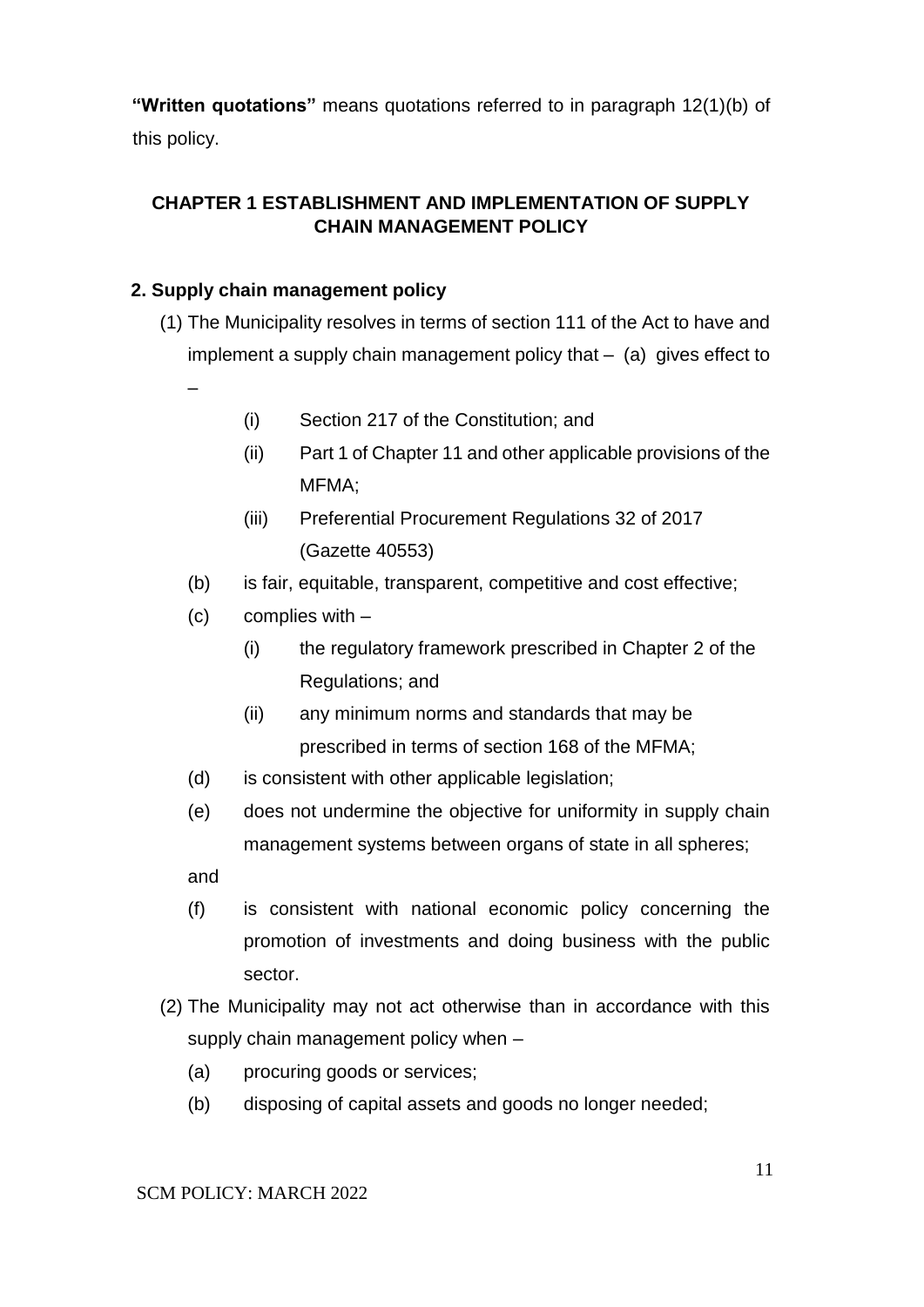- (c) selecting contractors to provide assistance in the provision of municipal services otherwise than in circumstances where Chapter 8 of the Municipal Systems Act applies; or
- (d) selecting external mechanisms referred to in section 80 (1) (b) of the Municipal Systems Act for the provision of municipal services in circumstances contemplated in section 83 of that Act.
- (3) Subparagraphs (1) and (2) of this paragraph do not apply in the circumstances described in section 110 (2) of the MFMA except where specifically provided otherwise in this policy.
- **3. Adoption and amendment of the supply chain management policy** (1) The accounting officer must –
	- (a) at least annually review the implementation of this policy; and
	- (b) when the accounting officer considers it necessary, submit proposals for the amendment of this policy to the Council.
	- (2) If the accounting officer submits a draft policy to the Council that differs from the model policy in the Municipal Supply Chain Management Regulations as issued by the National Treasury in terms of the MFMA, the accounting officer must ensure that such draft policy complies with the regulation 2 in the Municipal Supply Chain Management Regulations as issued by the National Treasury. The accounting officer must report any deviation from the model policy to the National Treasury and the Gauteng provincial treasury.
	- (3) When amending this supply chain management policy the need for uniformity in supply chain practices, procedures and forms between organs of state in all spheres, particularly to promote accessibility of supply chain management systems for small businesses must be taken into account.
	- (4) The accounting officer must in terms of section 62(1)(f)(iv) of the MFMA, take all reasonable steps to ensure that the Municipality has and implements this supply chain management policy as guided in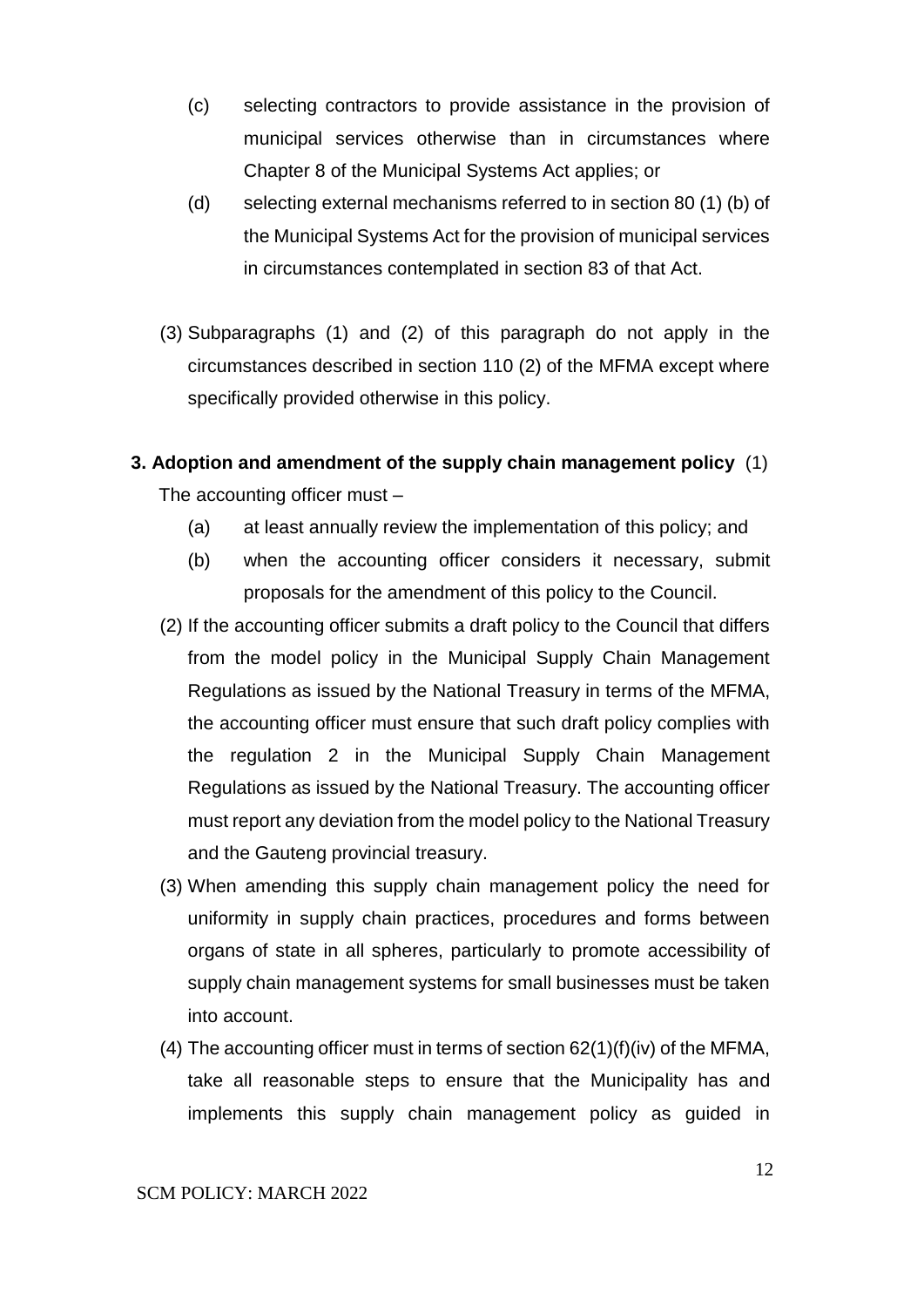regulation 2 of the Municipal Supply Chain Management Regulations as issued by the National Treasury.

### **4. Delegation of supply chain management powers and duties**

- (1) The Council hereby delegates such additional powers and duties to the accounting officer so as to enable the accounting officer –
	- (a) to discharge the supply chain management responsibilities conferred on accounting officers in terms of – (i) Chapter 8 or 10 of the MFMA; and
		- (ii) this supply chain management policy;
	- (b) to maximize administrative and operational efficiency in the implementation of the supply chain management policy;
	- (c) to enforce reasonable cost-effective measures for the prevention of fraud, corruption, favouritism and unfair and irregular practices in the implementation of the supply chain management policy; and
	- (d) to comply with his or her responsibilities in terms of section 115 and other applicable provisions of the MFMA.
- (2) Sections 79 and 106 of the MFMA apply to the sub-delegation of powers and duties delegated to the accounting officer in terms of subparagraph (1) of this paragraph.
- (3) The Council or accounting officer may not delegate or sub-delegate any supply chain management powers or duties to a person who is not an official of the Municipality or to a committee which is not exclusively composed of officials of the Municipality;
- (4) This paragraph may not be read as permitting an official to whom the power to make final awards has been delegated, to make a final award in a competitive bidding process otherwise than through the committee system provided for in paragraph 26 of this policy.

# **5. Sub-delegations**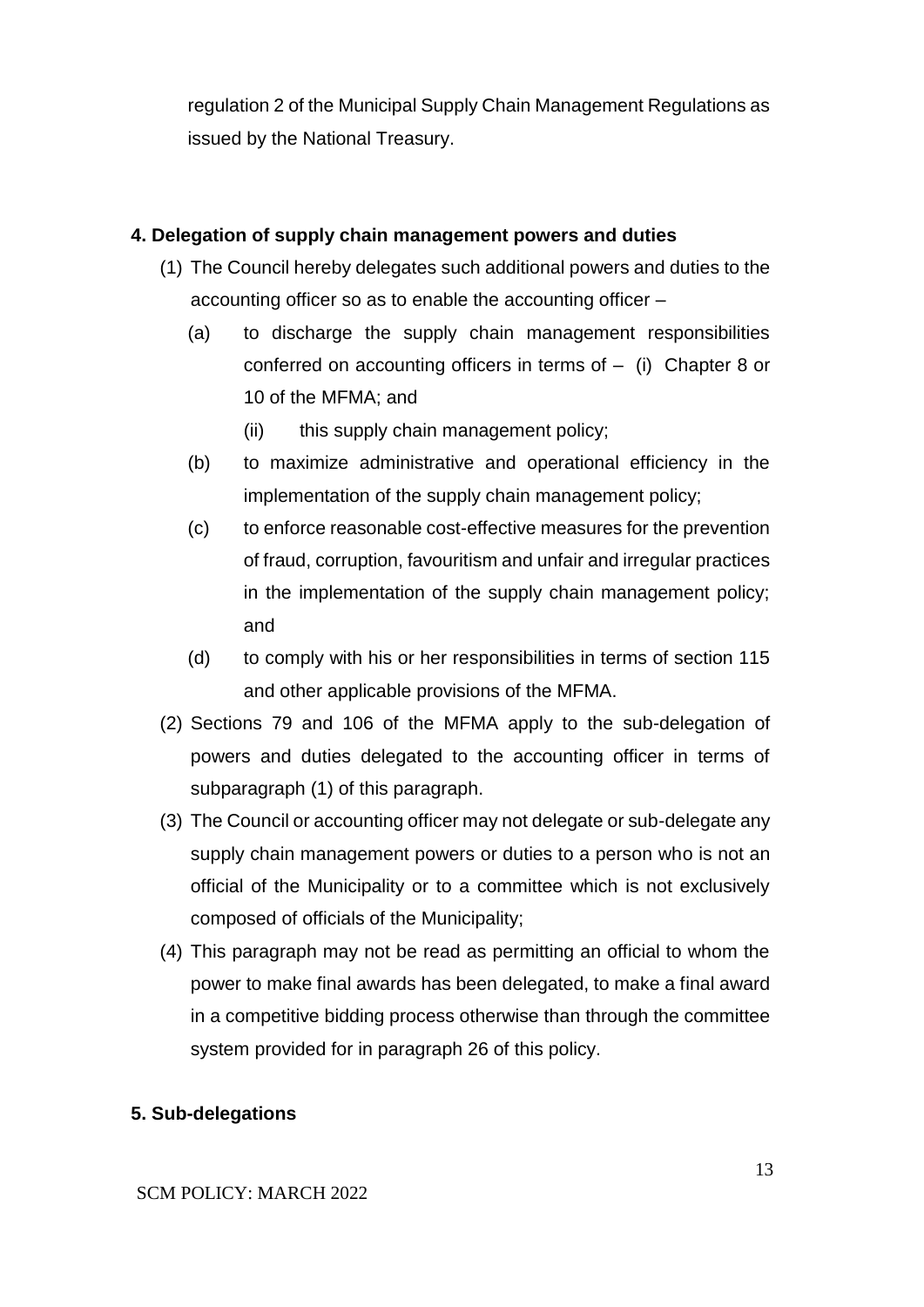- (1) The accounting officer may in terms of section 79 or 106 of the MFMA sub-delegate any supply chain management powers and duties, including those delegated to the accounting officer in terms of this policy, but any such sub-delegation must be consistent with subparagraph (2) and paragraph 4 of this policy.
- (2) The power to make a final award
	- (a) above R10 million (VAT included) may not be sub-delegated by the accounting officer;
	- (b) above R2 million (VAT included), but not exceeding R10 million (VAT included), may be sub-delegated but only to –
		- (i) the chief financial officer;
		- (ii) a senior manager; or
		- (iii) a bid adjudication committee of which the chief financial officer or a senior manager is a member; or
	- (c) not exceeding R2 million (VAT included) may be sub-delegated but only to –
		- (i) the chief financial officer;
		- (ii) a senior manager;
		- (iii) a manager directly accountable to the chief financial officer or a senior manager; or (iv) a bid adjudication committee.
- (3) An official or bid adjudication committee to which the power to make final awards has been sub-delegated in accordance with subparagraph (2) of this paragraph must within five days of the end of each month submit to the official referred to in subparagraph (4) of this paragraph a written report containing particulars of each final award made by such official or committee during that month, including–
	- (a) the amount of the award;
	- (b) the name of the person/entity to whom the award was made;
	- (c) the BEE status of the successful company; and
	- (d) the reason why the award was made to that person/entity.
- (4) A written report referred to in subparagraph (3) of this paragraph must be submitted –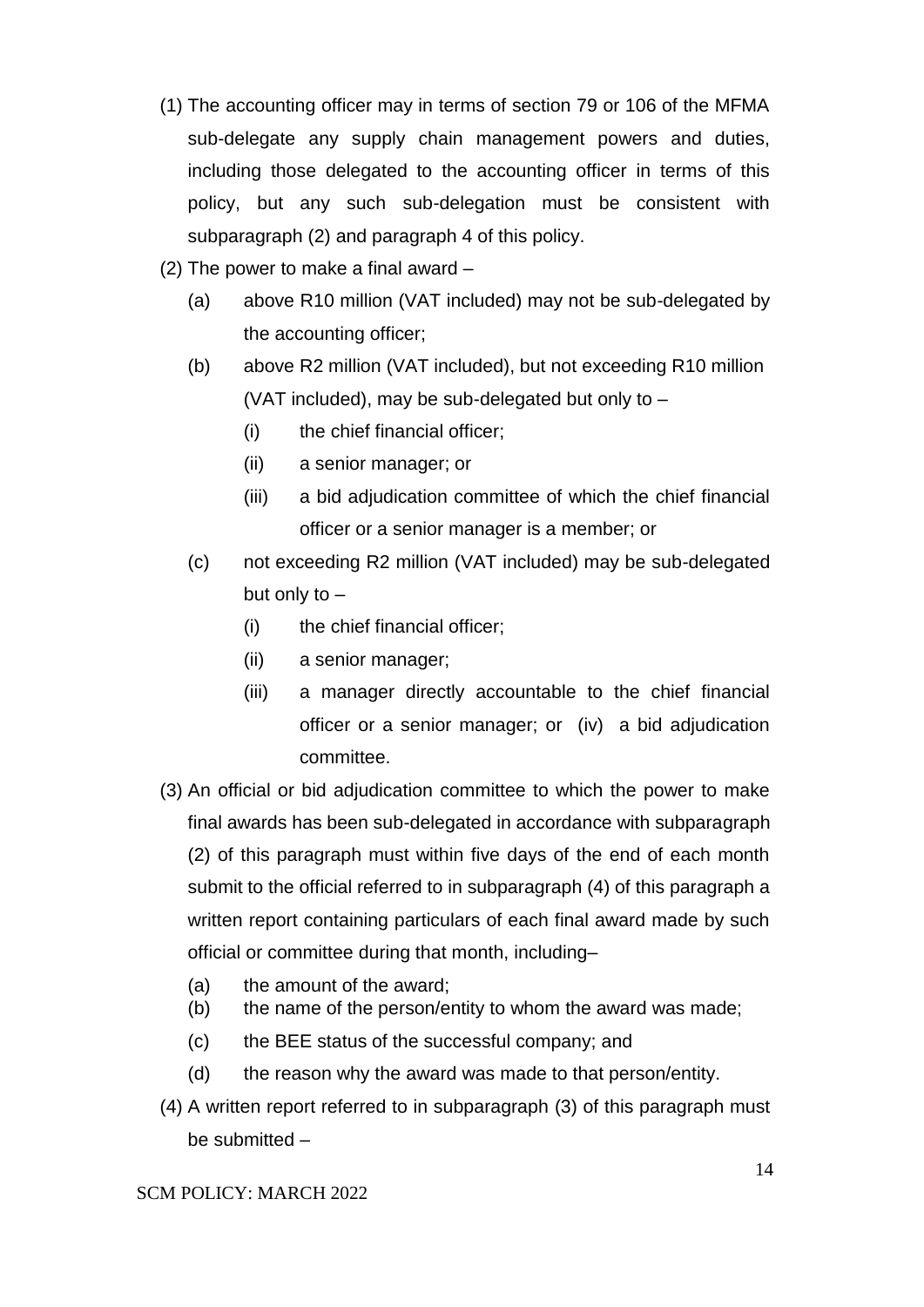- (a) to the accounting officer, in the case of an award by  $-$ 
	- (i) the chief financial officer;
	- (ii) a senior manager; or
	- (iii) a bid adjudication committee of which the chief financial officer or a senior manager is a member; or
- (b) to the Chief Financial Officer or the senior manager responsible for the relevant bid, in the case of an award by  $-$ 
	- (i) a manager referred to in subparagraph  $(2)(c)(iii)$  of this paragraph; or
	- (ii) a bid adjudication committee of which the chief financial officer or a senior manager is not a member.
- (5) Subparagraphs (3) and (4) of this paragraph do not apply to procurements out of petty cash.
- (6) This paragraph may not be interpreted as permitting an official to whom the power to make final awards has been sub-delegated, to make a final award in a competitive bidding process otherwise than through the committee system provided for in paragraph 26 of this policy.
- (7) No supply chain management decision-making powers may be delegated to an advisor or consultant.
- (8) All delegations must be in writing to individual officials in top or senior management.

#### **6. Oversight role of Council**

- (1) No councillor of the municipality may be a member of a municipal bid committee or any other committee evaluating or approving tenders, quotations, contractors or other bids, nor attend any such meeting as an observer.
- (2) The Council must maintain oversight over the implementation of this supply chain management policy.
- (3) For the purposes of such oversight the accounting officer must –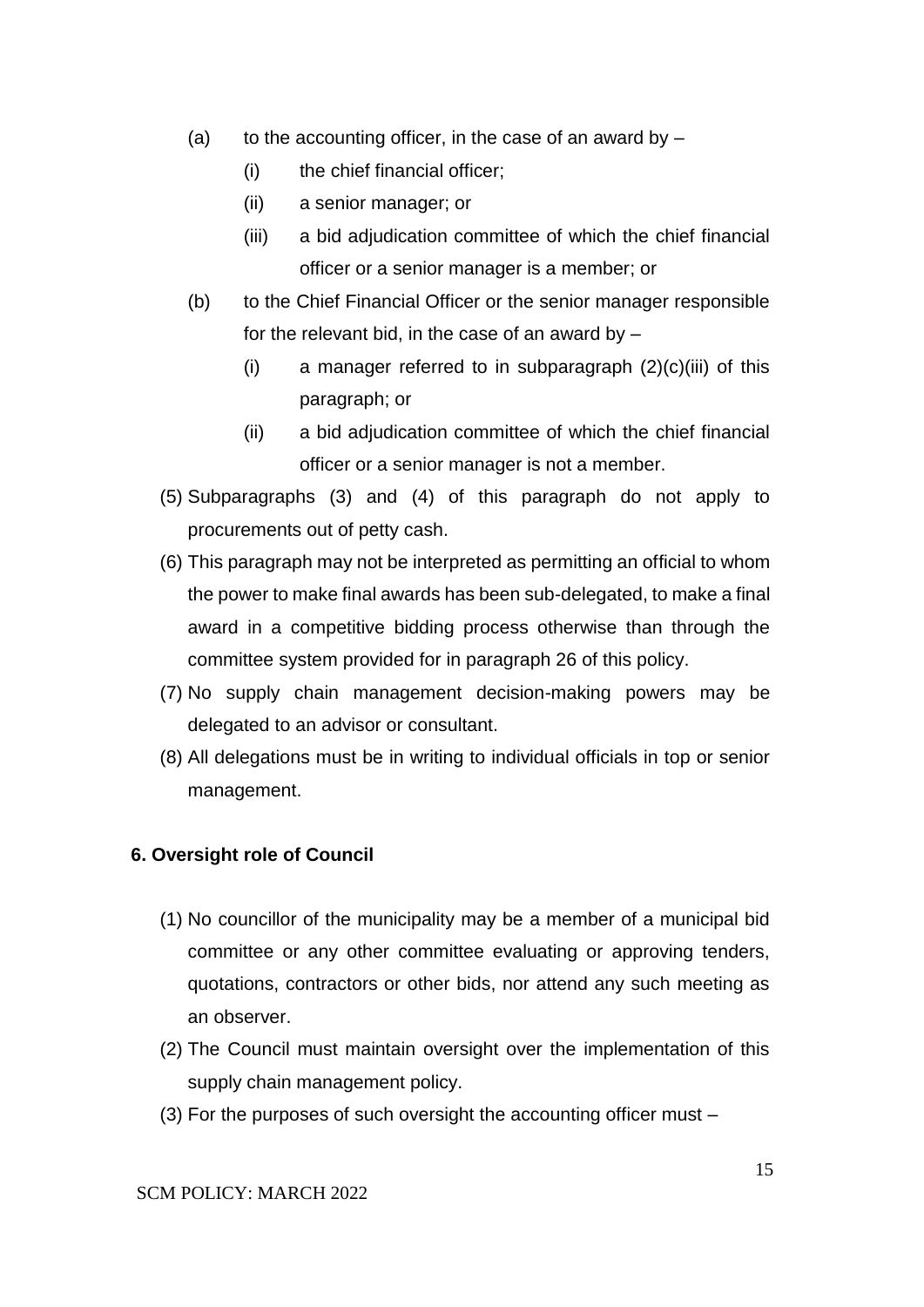- (a) within 30 days of the end of each financial year, submit a report on the implementation of the supply chain management policy of the Municipality to the Council of the Municipality,
- (b) whenever there are serious and material problems in the implementation of the supply chain management policy, immediately submit a report to the Council
- (4) The accounting officer must, within 10 days of the end of each quarter, submit a report on the implementation of the supply chain management policy to the Executive Mayor.
- (5) The reports must be made public in accordance with section 21A of the Municipal Systems Act.

### **7. Supply chain management unit**

- (1) The accounting officer must establish a supply chain management unit to implement this supply chain management policy.
- (2) The supply chain management unit must, operate under the direct supervision of the chief financial officer or an official to whom this duty has been delegated in terms of section 82 of the MFMA.

# **8. Training of supply chain management officials**

The training of officials involved in implementing the supply chain management policy should be in accordance with any Treasury guidelines on supply chain management training.

# **CHAPTER 2 FRAMEWORK FOR SUPPLY CHAIN MANAGEMENT**

### **9. Format of supply chain management**

This supply chain management policy provides systems for –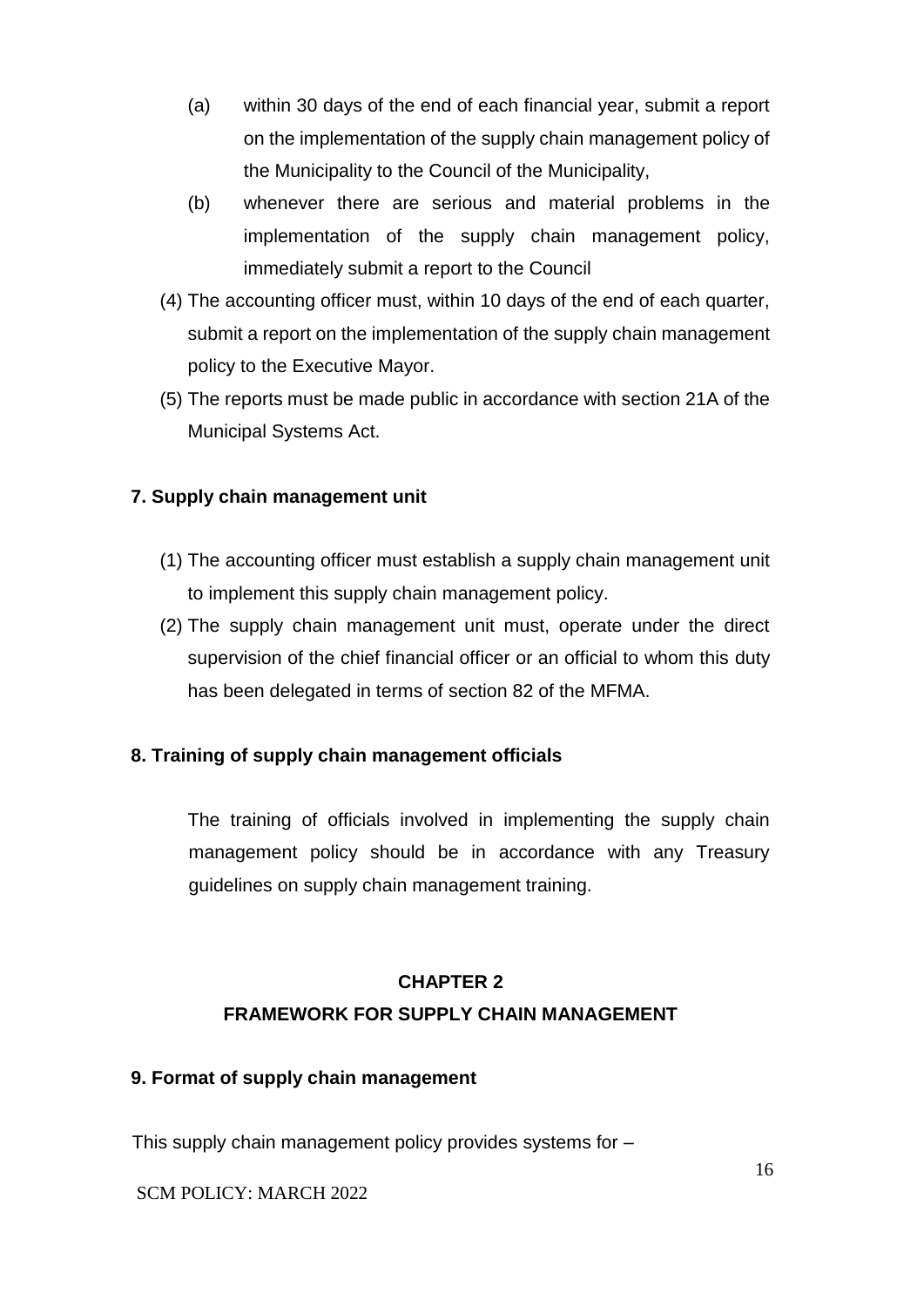- (i) demand management;
- (ii) acquisition management;
- (iii) logistics management;
- (iv) disposal management;
- (v) risk management; and
- (vi) performance management.

#### *Part 1: Demand management*

#### **10. System of demand management**

The accounting officer must establish, through operational procedures, an effective system of demand management in order to ensure that the resources required to support the strategic and operational commitments are delivered at the correct time, at the right price and at the right location, and that the quantity and quality satisfy the needs.

According to the Circular 62, the Procurement Plan must be developed by all relevant departments in line with the IDP and the Budget process the detailed planning document (business plan per project) that outlines what goods, works or services should be procured, the manner in which they should be procured and the timeline to execute the procurement functions.

### *Part 2: Acquisition management*

#### **11. System of acquisition management**

(1) The accounting officer must establish, though operational procedures, an effective system of acquisition management in order to ensure –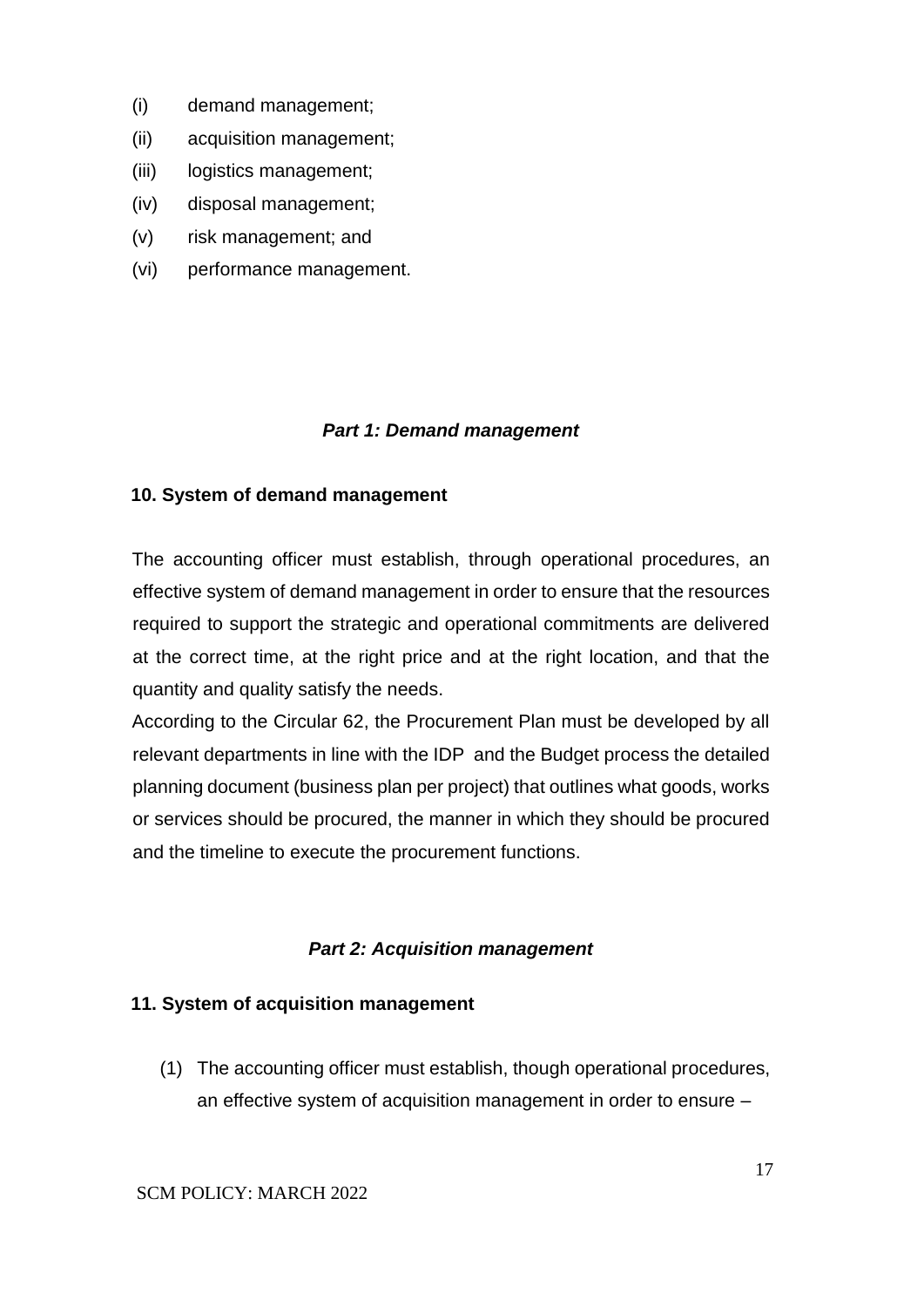- (a) that goods and services are procured by the Municipality in accordance with authorized processes only;
- (b) that expenditure on goods and services is incurred in terms of an approved budget in terms of section 15 of the MFMA;
- (c) that the threshold values for the different procurement processes are complied with;
- (d) that bid documentation, evaluation and adjudication criteria, and general conditions of a contract, are in accordance with any applicable legislation; and
- (e) that any Treasury guidelines on acquisition management are properly taken into account.
- (2) This supply chain management policy, except where provided otherwise in the policy, does not apply in respect of the procurement of goods and services contemplated in section 110(2) of the MFMA, including –
	- (a) water from the Department of Water Affairs or a public entity, another Municipality or a municipal entity; and
	- (b) electricity from Eskom or another public entity, another Municipality or a municipal entity.
- (3) The following information must be made public wherever goods or services contemplated in section 110(2) of the MFMA are procured other than through the supply chain management system  $-$  (a) the kind of goods or services; and (b) the name of the supplier.
- (4) All requests for the procurement of goods and services shall be submitted to the Procurement Manager within the Department: Finance be:
	- (a) In writing, clearly specifying the nature and quantity/duration of the goods and services required. Preparation of specifications aimed at procuring goods or services of specific suppliers and brand names should be avoided.
	- (b) Certified by a senior official or person with delegated authority in their Department.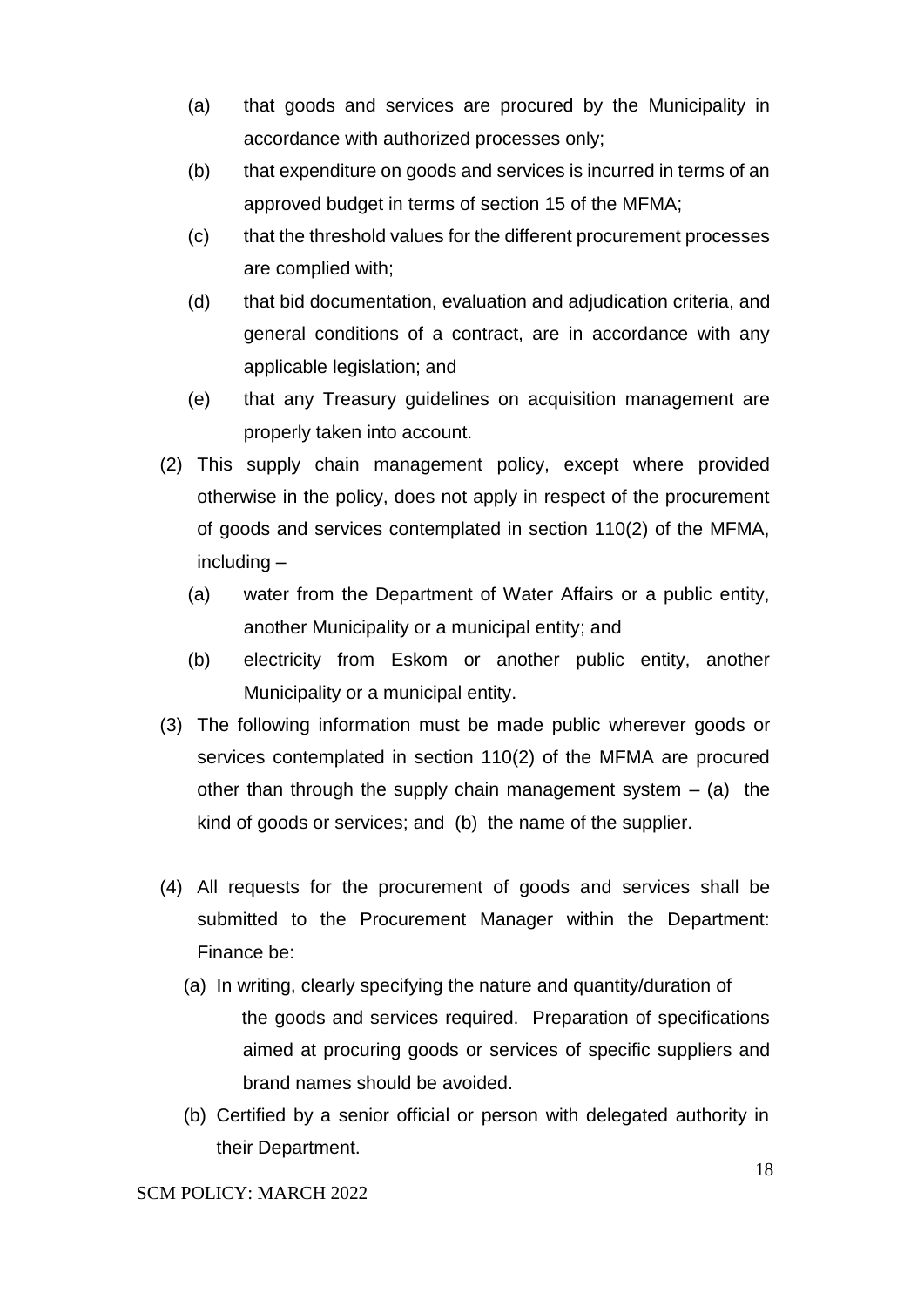- (i) There is sufficient provision in the relevant budget for the procurement;
- (ii) The correct vote was used.
- (5) If the procurement is for a capital project, Section 19 of the MFMA regarding budgeting and costing of capital projects must also be complied with.
- (6) Where the procurement will impose financial obligations on the Municipality beyond the three years covered in the annual budget for that financial year, Section 33 of the MFMA regarding contracts must be complied with.

#### **12. Range of procurement processes**

- (1) The procurement of goods and services through this policy is provided by way of –
	- (a) petty cash purchases, up to a transaction value of R2000. (VAT included);
	- (b) written or verbal quotations for procurements of a transaction value over R2 000 up to R10 000 (VAT included);
	- (c) ) formal written price quotations for procurements of a transaction value over R10 000 up to R30 000 (VAT included)
	- (d) formal written price quotations for procurements of a transaction value over R30 000 up to R200 000 (VAT included) {seven days advertising quotations}; and (e
	- ) a competitive bidding process for–
		- (i) procurement above a transaction value of R200 000 (VAT included); and
		- (ii) the procurement of long term contracts.
- (2) The accounting officer may, in writing; lower, but not increase, the different threshold values specified in subparagraph (1); or (b) direct that $-$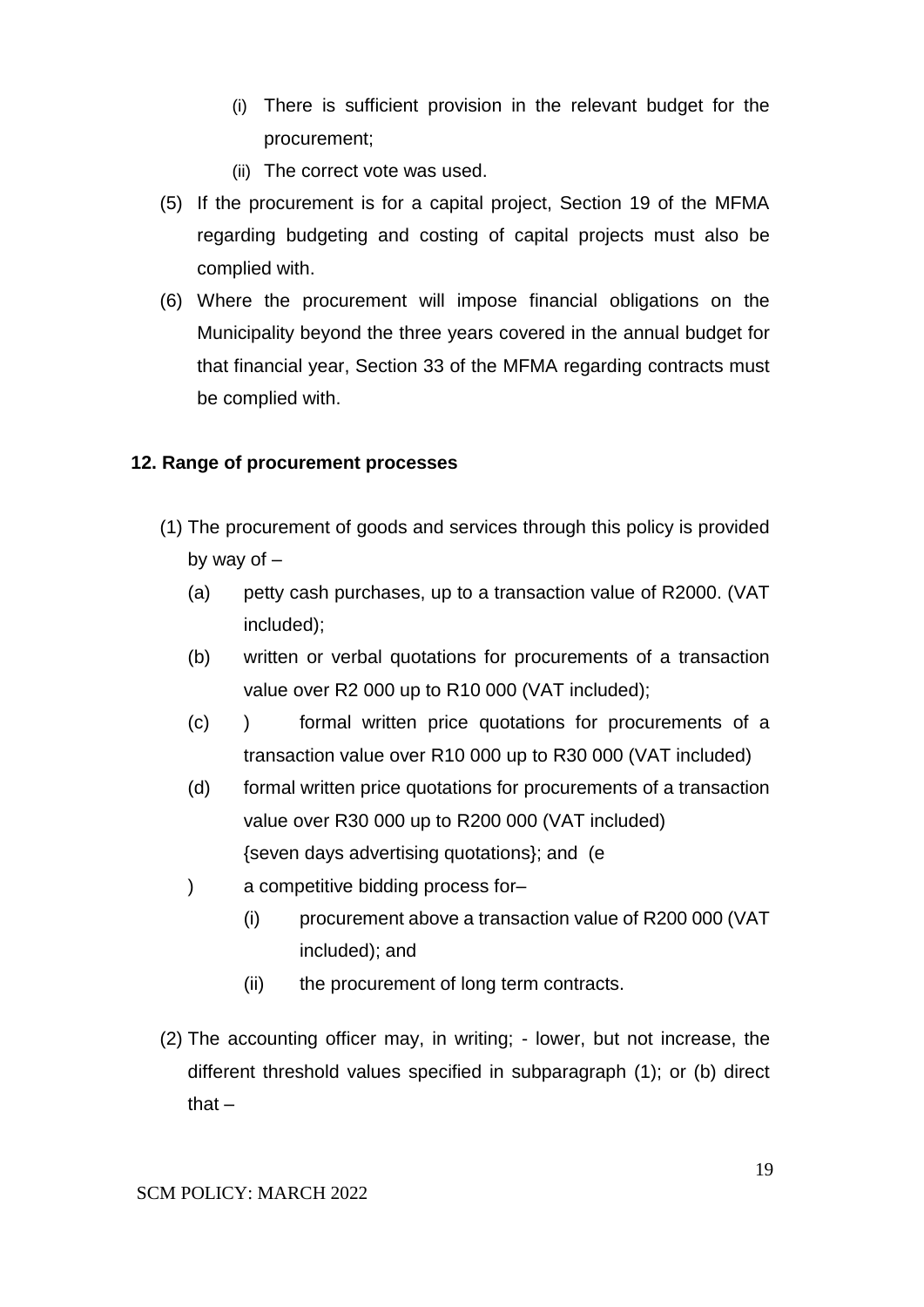- (i) written quotations be obtained for any specific procurement of a transaction value lower than R 500;
- (ii) formal written price quotations be obtained for any specific procurement of a transaction value lower than R30 000; or
- (iii) an RFQ competitive bidding process be followed for any specific procurement of a transaction value of R30 000 to R200 000;
- (iii) a competitive bidding process be followed for any specific procurement of a transaction value higher than R200 000.
- (3) As provided in regulation 2 of the Municipal Supply Chain Management Regulations as issued by the National Treasury, locally based accredited prospective service providers will primarily be considered for any goods and services needed by the Municipality.
- (4) Goods or services may not deliberately be split into parts or items of a lesser value merely to avoid complying with the requirements of the policy. When determining transaction values, a requirement for goods or services consisting of different parts or items must as far as possible be treated and dealt with as a single transaction.
- (5) Transferring of municipal funds to an organisation or body outside any sphere of government otherwise than in compliance with a commercial or other business transaction must comply with Sec.67 of the MFMA and be in accordance with Council's Community Support Policy. **In terms of Sec.67 (4) Council determines a prescribed limit of R25, 000-00**

**13. General preconditions for consideration of written quotations or bids**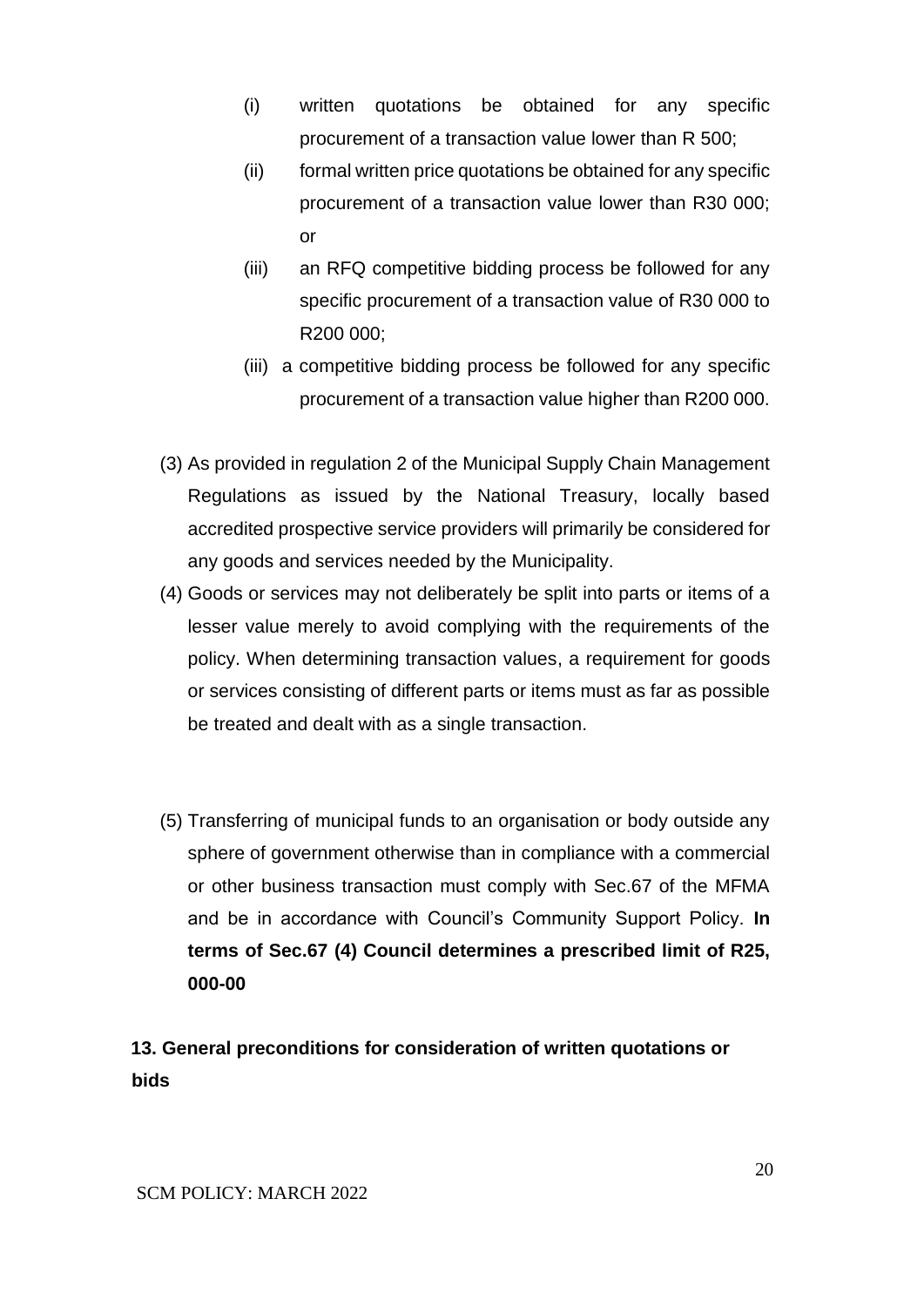A written quotation or bid may not be considered unless the provider who submitted the quotation or bid –

- (a) has furnished that provider's
	- (i) full name;
	- (ii) identification number or company or other registration number; and
	- (iii) tax reference number and VAT registration number, if any;
	- (iv) registered with the CSD (Central Supplier Database) and Municipal Database.
- (b) has authorized the Municipality to obtain a tax clearance from the South African Revenue Services that the provider's tax matters are in order; and (c) has indicated –
	- (i) whether he or she is in the service of the state, or has been in the service of the state in the previous twelve months;
	- (ii) if the provider is not a natural person, whether any of its directors, managers, principal shareholders or stakeholder is in the service of the state, or has been in the service of the state in the previous twelve months; or
	- (iii) whether a spouse, child or parent of the provider or of a director, manager, shareholder or stakeholder referred to in subparagraph
	- (iv) is in the service of the state, or has been in the service of the state in the previous twelve months.

#### **14. Lists of accredited prospective providers**

- (1) The accounting officer must
	- (a) keep a list of accredited prospective providers of goods and services that must be used for the procurement requirements of the Municipality through written quotations and formal written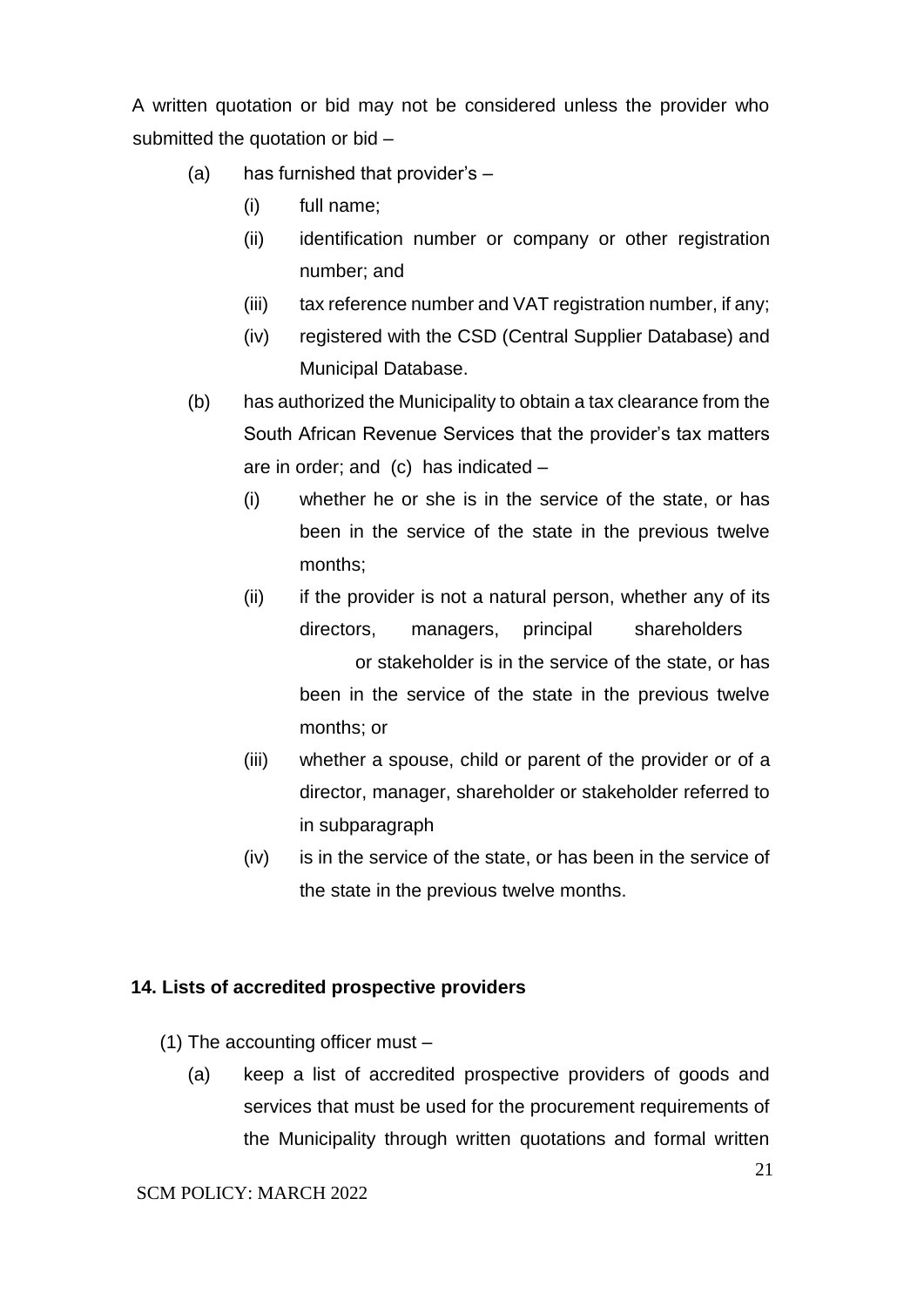price quotations and this list should be used effectively to promote the objectives of the Preferential Procurement Regulations, Broad Based Black Economic Empowerment Act, its Codes of Good Practice and the Local Economic Development Plans or Programmes (including sub-contracting of business to local SMME) as provided in regulation 2 of the Municipal Supply Chain Management Regulations as issued by the National Treasury; and

- (b) at least once a year through newspapers commonly circulating locally, the website and any other appropriate ways, invite prospective providers of goods or services to apply for evaluation and listing as accredited prospective providers;
- (c) specify the listing criteria for accredited prospective providers; and
- (d) disallow the listing of any prospective provider whose name appears on the National Treasury's database as a person prohibited from doing business with the public sector.
- (e) for sub-contracting business to local- the service providers must be verified that their residential and business address are address in Merafong jurisdictions and they must pay their municipal accounts.( a bidder must not be in arears for more than 90 days).
- (2) The list must be updated at periodically to include any additional prospective providers and any new commodities or types of services. Prospective providers must be allowed to submit applications for listing at any time.
- (3) The list must be compiled per commodity and per type of service.
- (4) The list should be used to promote participation of Black-owned Small, Medium and Micro Enterprises (SMMEs). The prescripts of the Preferential Procurement Policy Framework Act, Act No.5 of 2000 will be applied for procurement requirements above R30 000 and with a lesser value where appropriate.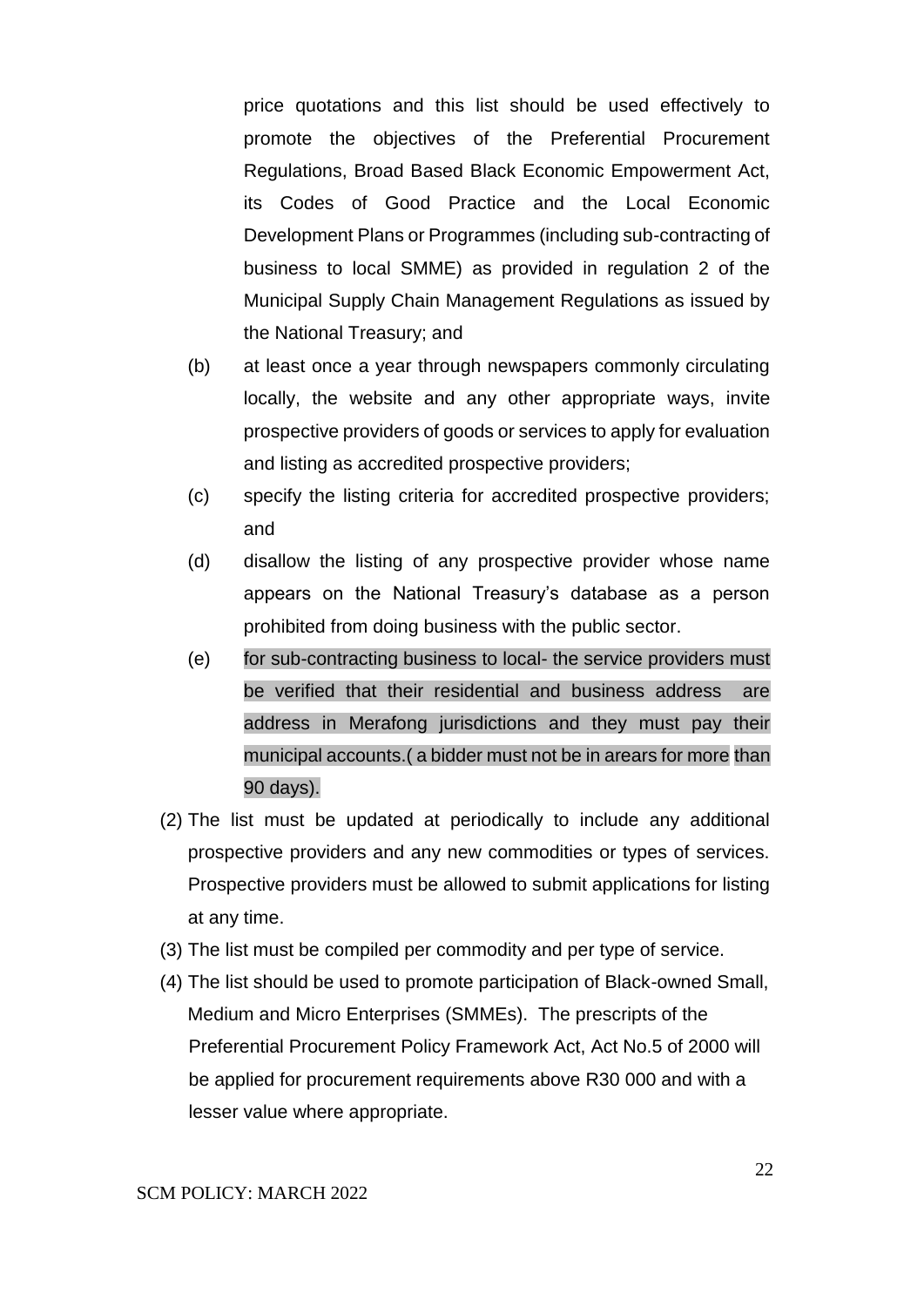- (5) Once a list has been compiled per commodity and per type of service, price quotations will be invited from the suppliers in a manner that promotes ongoing competition, including on a rotation basis, up to R 30,000 which is to be prepared by the Supply Chain Management: Manager and approved by the Chief Financial Officer on an annual basis.
- (6) The inclusion of any supplier in the database of suppliers does not exempt the supplier from the obligation to respond in the prescribed manner to notices of the municipality's supply chain management requirements.
- (7) Suppliers who wish to be included in the list of accredited suppliers without waiting for the next invitation may approach the Procurement Section for inclusion, provided that they supply the necessary documentation and information for evaluation. Once these requirements have been satisfied, the Procurement Section will ensure that the prospective supplier is evaluated and will provide a response as to approval or not within 14 days. Prospective suppliers will not be eligible to provide quotations until they have been approved as an accredited supplier, except where the prospective supplier provides a type of commodity or service for which no supplier is available from the list of accredited suppliers.
- (8)The Service Providers must at all times ensure that their Municipal Rates and Taxes are in good standing before they apply for delivery of goods and services.
- (9) The suppliers must register with Treasury- Central Supplier Data-Base (CSD).

#### **15. Petty cash purchases**

The accounting officer must establish the conditions for the procurement of goods by means of petty cash purchases referred to in paragraph 12 (1) (a) of this policy, which must include conditions –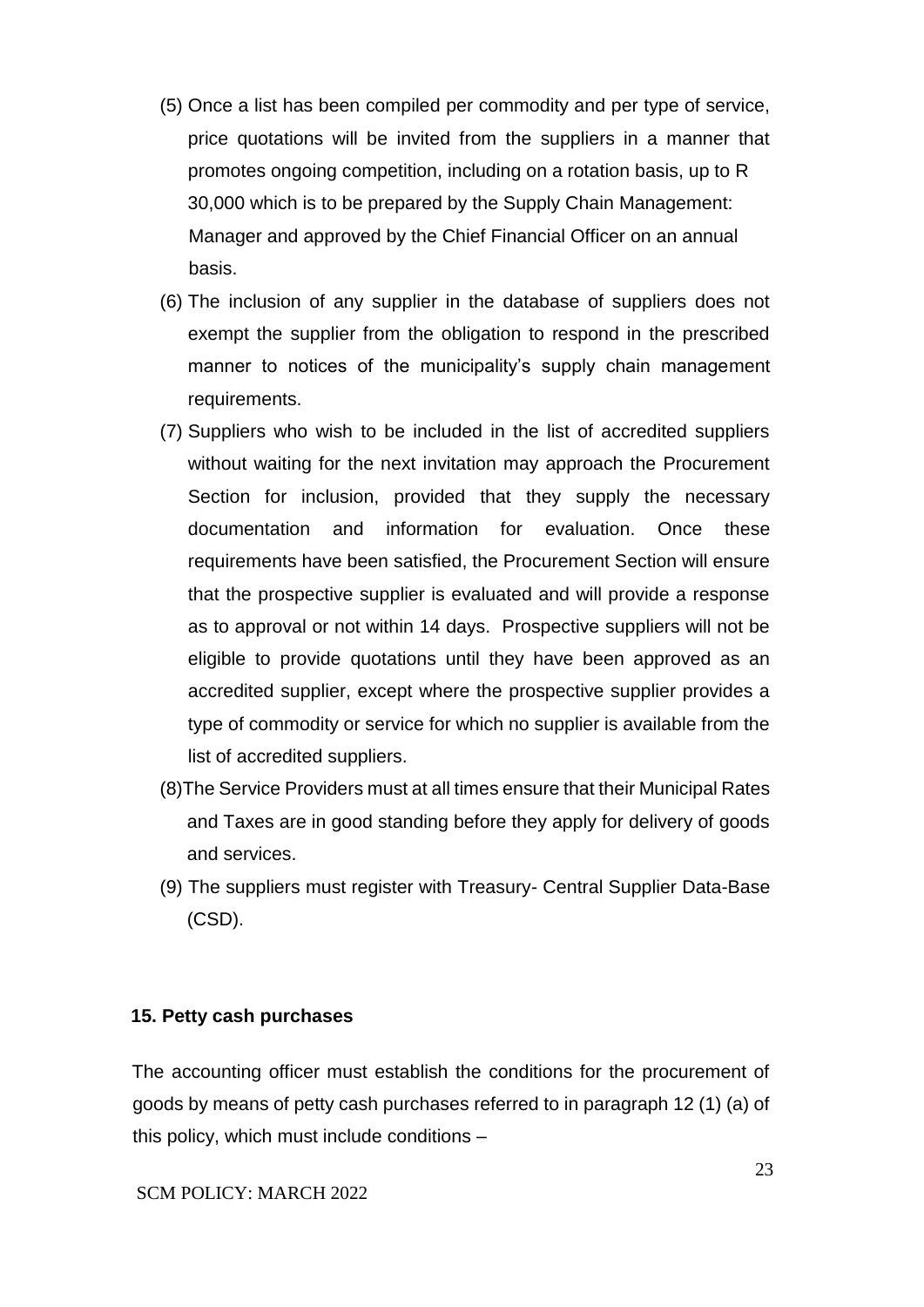- (a) determining the terms on which a manager may delegate responsibility for petty cash to an official reporting to the manager;
- (b) limiting the number of petty cash purchases or the maximum amounts per month for each manager;
- (c) excluding any types of expenditure from petty cash purchases, where this is considered necessary; and
- (d) requiring monthly reconciliation reports from each manager to the chief financial officer, including –
	- (i) the total amount of petty cash purchases for that month and;
	- (ii) receipts and appropriate documents for each purchase.

#### **16. Written quotations**

The accounting officer must establish the conditions for the procurement of goods or services through written quotations, which must include conditions stating –

- (a) that quotations must be obtained from at least three different providers preferably from, but not limited to, providers whose names appear on the list of accredited prospective providers of the Municipality, provided that if quotations are obtained from providers who are not listed, such providers must meet the listing criteria in the supply chain management policy required by 14(1)(b) and (c) of this policy; (b) that, to the extent feasible, providers must be requested to submit such quotations in writing;
- (b) that if it is not possible to obtain at least three quotations, the reasons must be recorded and reported quarterly to the accounting officer or another official designated by the accounting officer;
- (c) that the accounting officer must record the names of the potential providers requested to provide such quotations with their quoted prices; and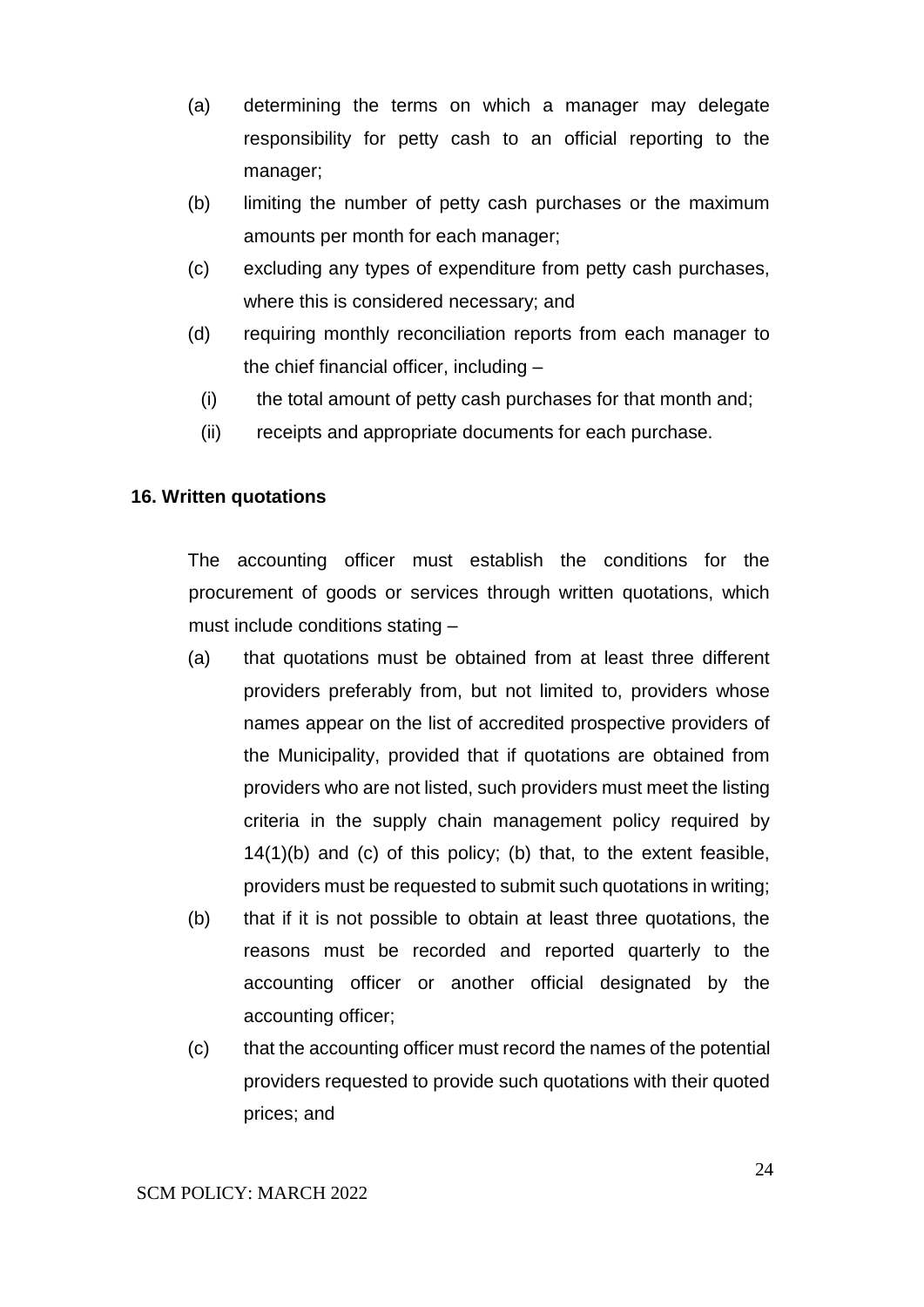(d) that if a quotation was submitted verbally, the order may be placed only against written confirmation by the selected provider.

#### **17. Formal written price quotations**

- (1) The accounting officer must establish the conditions for the procurement of goods or services through formal written price quotations, which must include conditions stating –
	- (a) that quotations must be obtained in writing from at least three different providers whose names appear on the list of accredited prospective providers of the Municipality;
	- (b) that quotations may be obtained from providers who are not listed, provided that such providers meet the listing criteria in the supply chain management policy required by paragraph 14(1)(b) and (c);
	- (c) that if it is not possible to obtain at least three quotations, the reasons must be recorded and approved by the chief financial officer or an official designated by the chief financial officer, and
	- (d) that the accounting officer must record the names of the potential providers and their written quotations.
- (2) A designated official referred to in subparagraph (1)(c) must within ten days of the end of each month report to the chief financial officer on any approvals given during that month by that official in terms of that subparagraph.

# **18. Procedures for procuring goods or services through written quotations and formal written price quotations**

The accounting officer must determine the operational procedure for the procurement of goods or services through written quotations or formal written price quotations, which must stipulate –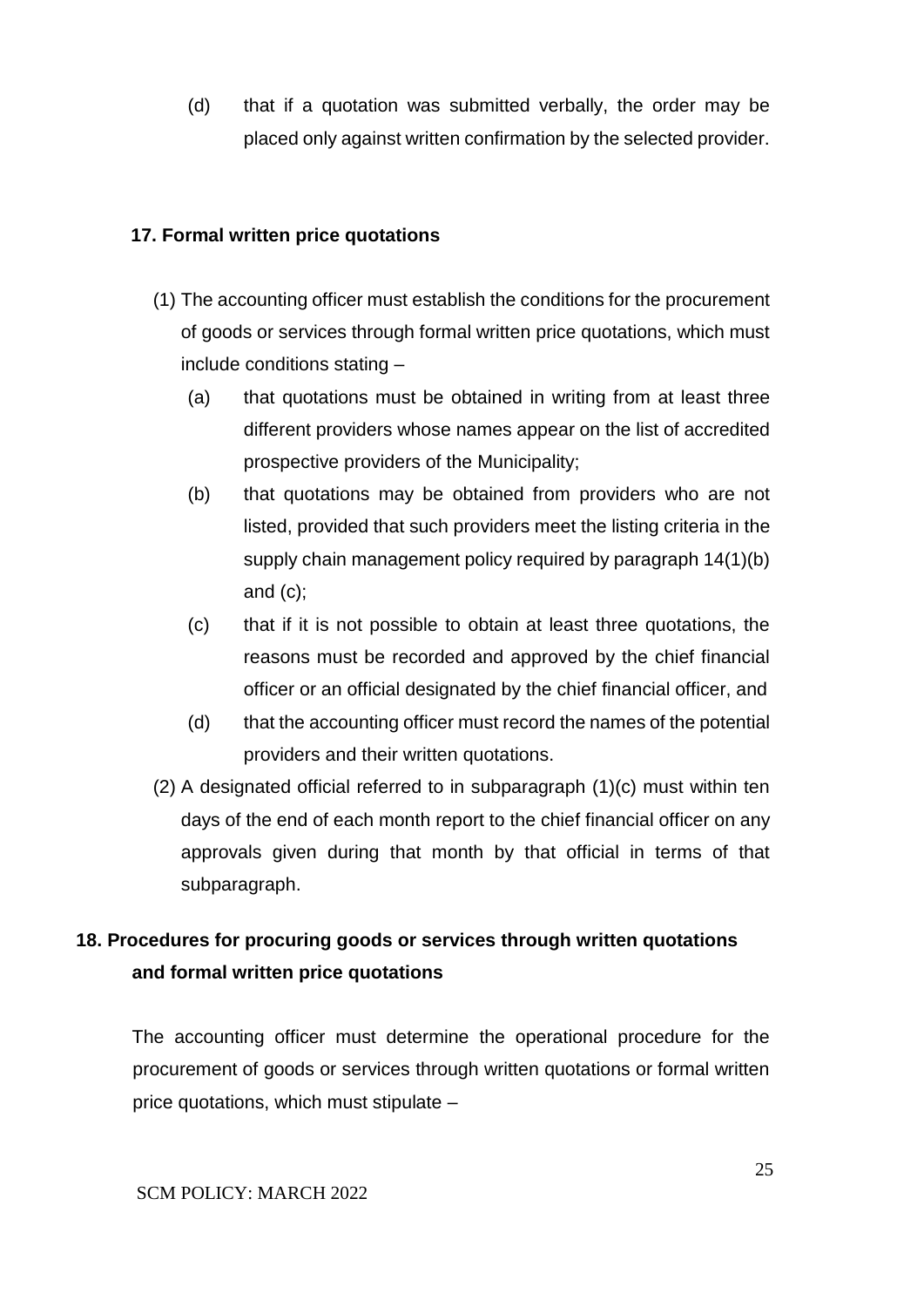- (a) that all requirements in excess of R30 000 (VAT included) that are to be procured by means of formal written price quotations must, in addition to the requirements of paragraph 17, be advertised for at least seven days on the website and an official notice board of the Municipality;
- (b) that when using the list of accredited prospective providers, the accounting officer must promote ongoing competition amongst providers, including by inviting providers to submit quotations on a rotation basis;
- (c) that the accounting officer must take all reasonable steps to ensure that the procurement of goods and services through written quotations or formal written price quotations is not abused;
- (d) that the accounting officer or chief financial officer must on a monthly basis be notified in writing of all written quotations and formal written price quotations accepted by an official acting in terms of a sub-delegation, and;
- (e) requirements for proper record keeping.

# **19. Competitive bidding process**

- (1) Goods or services above a transaction value of R200 000 (VAT included) and long term contracts may only be procured through a competitive bidding process, subject to paragraph 11(2) of this policy; and
- (2) No requirement for goods or services above an estimated transaction value of R200 000 (VAT included), may deliberately be split into parts or items of lesser value merely for the sake of procuring the goods or services otherwise than through a competitive bidding process.

### **20. Process for competitive bidding**

Goods or services above a transaction value of R200 000.00 (VAT included)) and long term contracts must be procured by the Municipality through a competitive bidding process.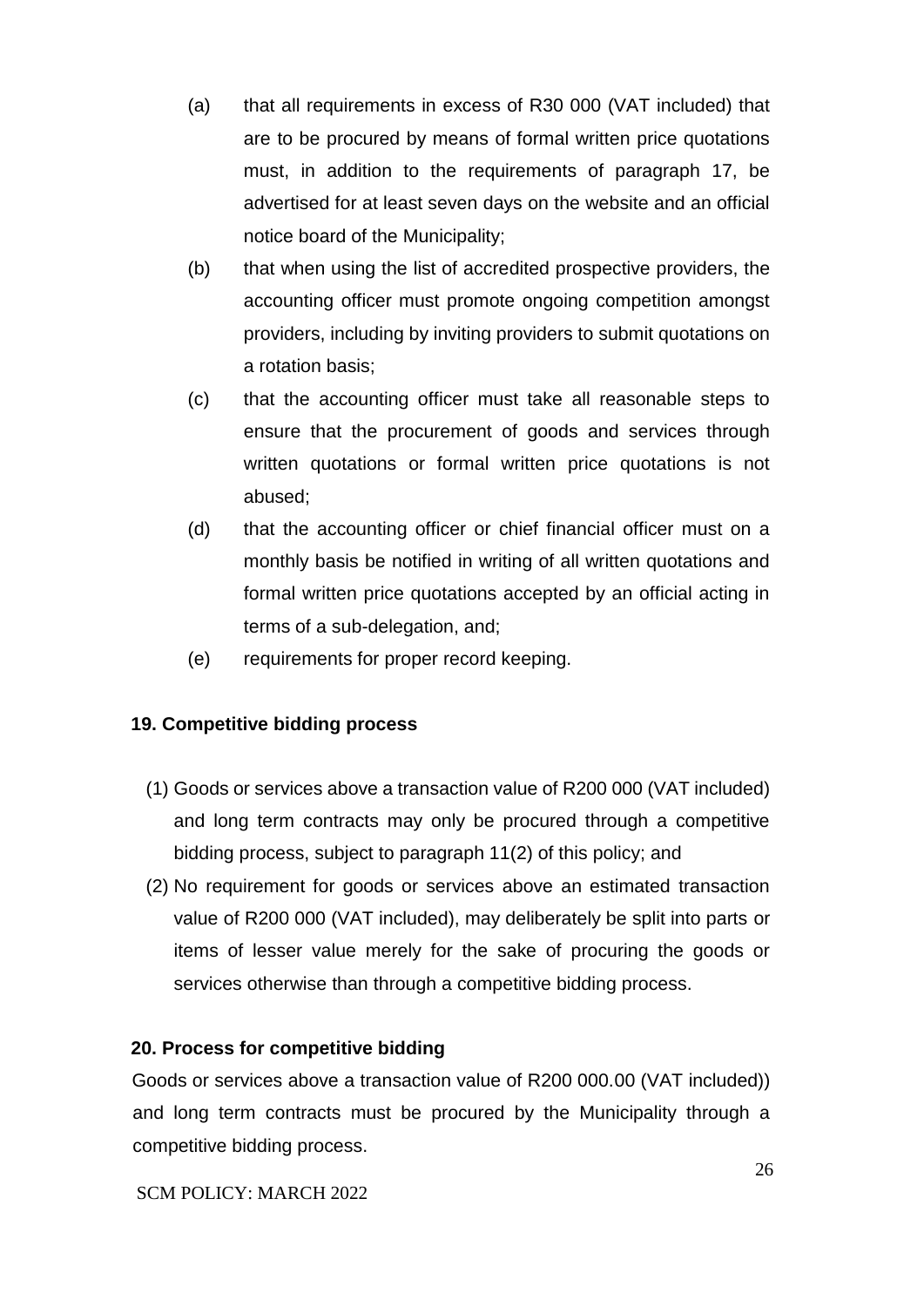The accounting officer must establish procedures for a competitive bidding process for each of the following stages:

- (a) the compilation of bidding documentation;
- (b) the public invitation of bids;
- (c) site meetings or briefing sessions, if applicable;
- (d) the handling of bids submitted in response to public invitation;
- (e) the evaluation of bids;
- (f) the award of contracts;
- (g) the Sub-contracting of tender before and after the award of the tender;
- (h) the administration of contracts; and
- (h) proper record keeping (Original/legal copies of written contract agreements should be kept in a secured place for reference purposes).

### **21. Bid documentation for competitive bids**

The accounting officer must establish the criteria to which bid documentation for a competitive bidding process must comply, which in addition to paragraph 13 of this policy, the bid documentation, where applicable must – (a) take into account –

- (i) the special conditions of contract;
- (ii) any Treasury guidelines on bid documentation; and
- (iii) the requirements of the Construction Industry Development Board, in the case of a bid relating to construction, upgrading or refurbishment of buildings or infrastructure and any other relevant regulatory authority;
- (b) include evaluation and adjudication criteria, including any criteria required by other applicable legislation;
- (c) compel bidders to declare any conflict of interest they may have in the transaction for which the bid is submitted;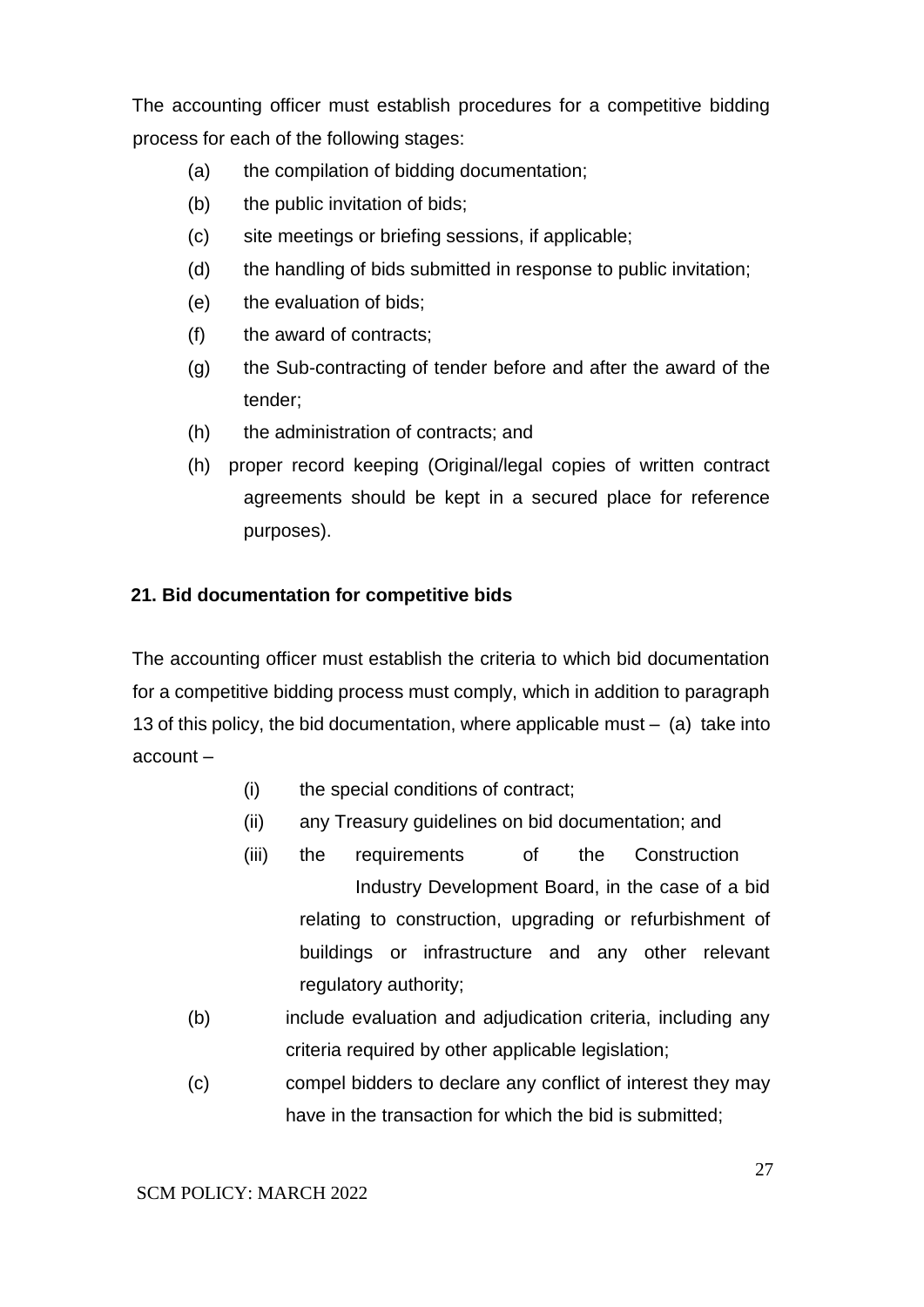- (d) if the value of the transaction is expected to exceed R10 million VAT included), require bidders to furnish–
	- (i) if the bidder is required by law to prepare annual financial statements for auditing, their audited annual financial statements –
		- (aa) for the past three years; or
		- (bb) since their establishment if established during the past three years;
	- (ii) a certificate signed by the bidder certifying that the bidder has no undisputed commitments for municipal services towards a Municipality or other service provider in respect of which payment is overdue for more than 90 days;
	- (iii) particulars of any contracts awarded to the bidder by an organ of state during the past five years, including particulars of any material non-compliance or dispute concerning the execution of such contract;
	- (iv) a statement indicating whether any portion of the goods or services are expected to be sourced from outside the Republic, and, if so, what portion and whether any portion of payment from the Municipality is expected to be transferred out of the Republic; and
- (e) stipulate that disputes must be settled by means of mutual consultation, mediation (with or without legal representation), or, when unsuccessful, in a South African court of law.

#### **22. Public invitation for competitive bids**

The accounting officer must determine the procedure for the invitation of competitive bids, which must stipulate that: (1)

(a) Any invitation to prospective providers to submit bids must be by means of a public advertisement in newspapers commonly circulating locally, nationally and the website of the Municipality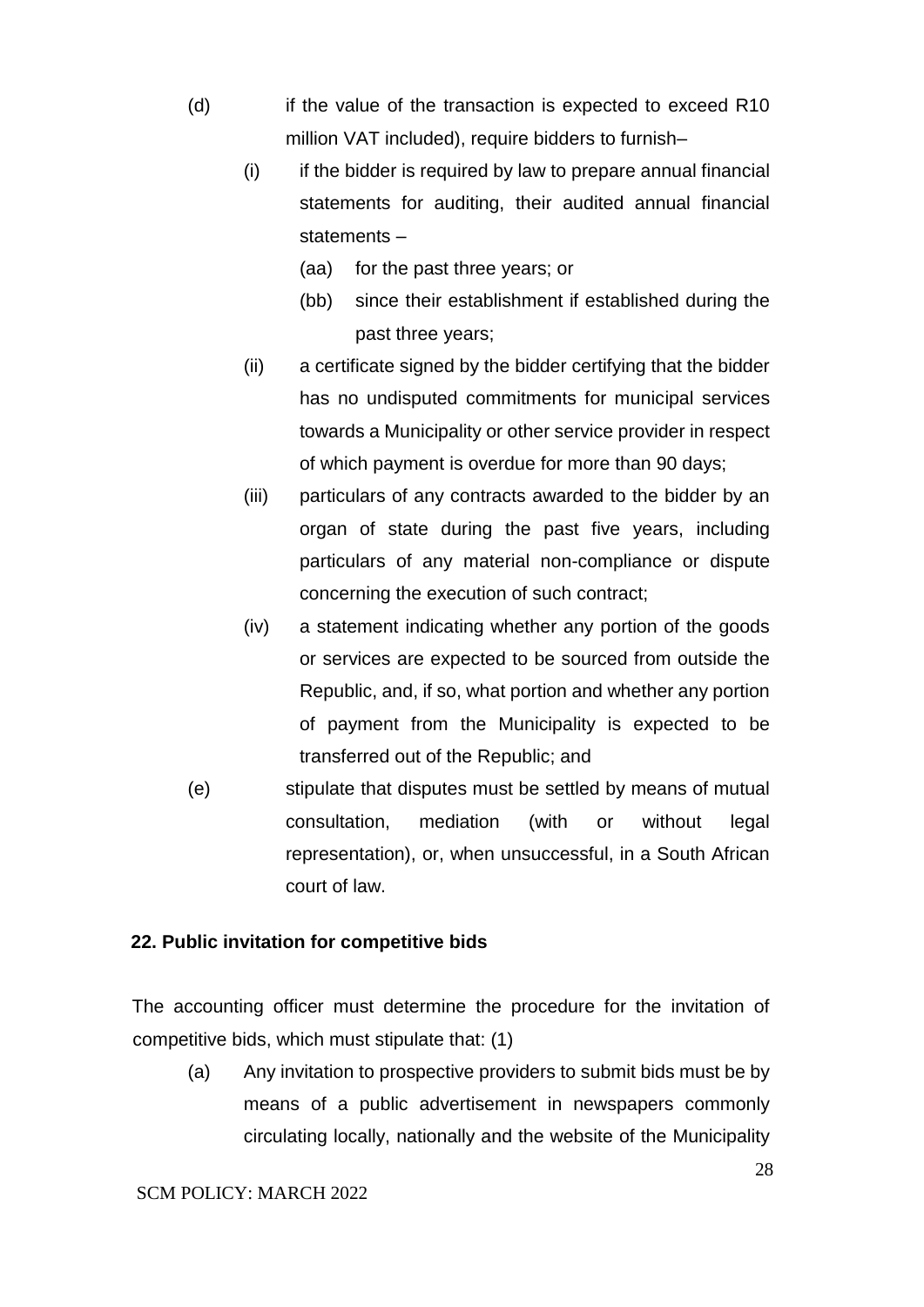or any other appropriate ways (which may include an advertisement in the Government Tender Bulletin- e-portal system); and

- (b) the information contained in a public advertisement, must include
	- (i) venue of any proposed site meetings or briefing sessions, time, the closure date for the submission of bids, which may not be less than 30 days in the case of transactions over R10 million (VAT included), or which are of a long term nature, or 14 days in any other case, from the date on which the advertisement is placed in a newspaper, subject to subparagraph (2) of this policy;
	- (ii) a statement that bids may only be submitted on the bid documentation provided by the Municipality;
	- (iii) a statement that bids will be subject to reference checks any time from evaluation to awarding of a contract;
	- (iv) list the bidder with the National Treasury database of persons prohibited to do business with the public sector who is found to be in contravention of paragraph 39; and
	- (v) a statement that the bid award may include costs of preparing the contract.
	- (vi) Where possible the bid must indicate that a tender has an element of Sub-contracting.
- (2) The accounting officer may determine a closure date for the submission of bids which is less than the 30 or 14 days requirement, but only if such shorter period can be justified on the grounds of urgency or emergency or any exceptional case where it is impractical or impossible to follow the official procurement process.
- (3) Bids submitted must be sealed.
- (4) Where bids are requested in electronic format, such bids must be supplemented by sealed hard copies.

–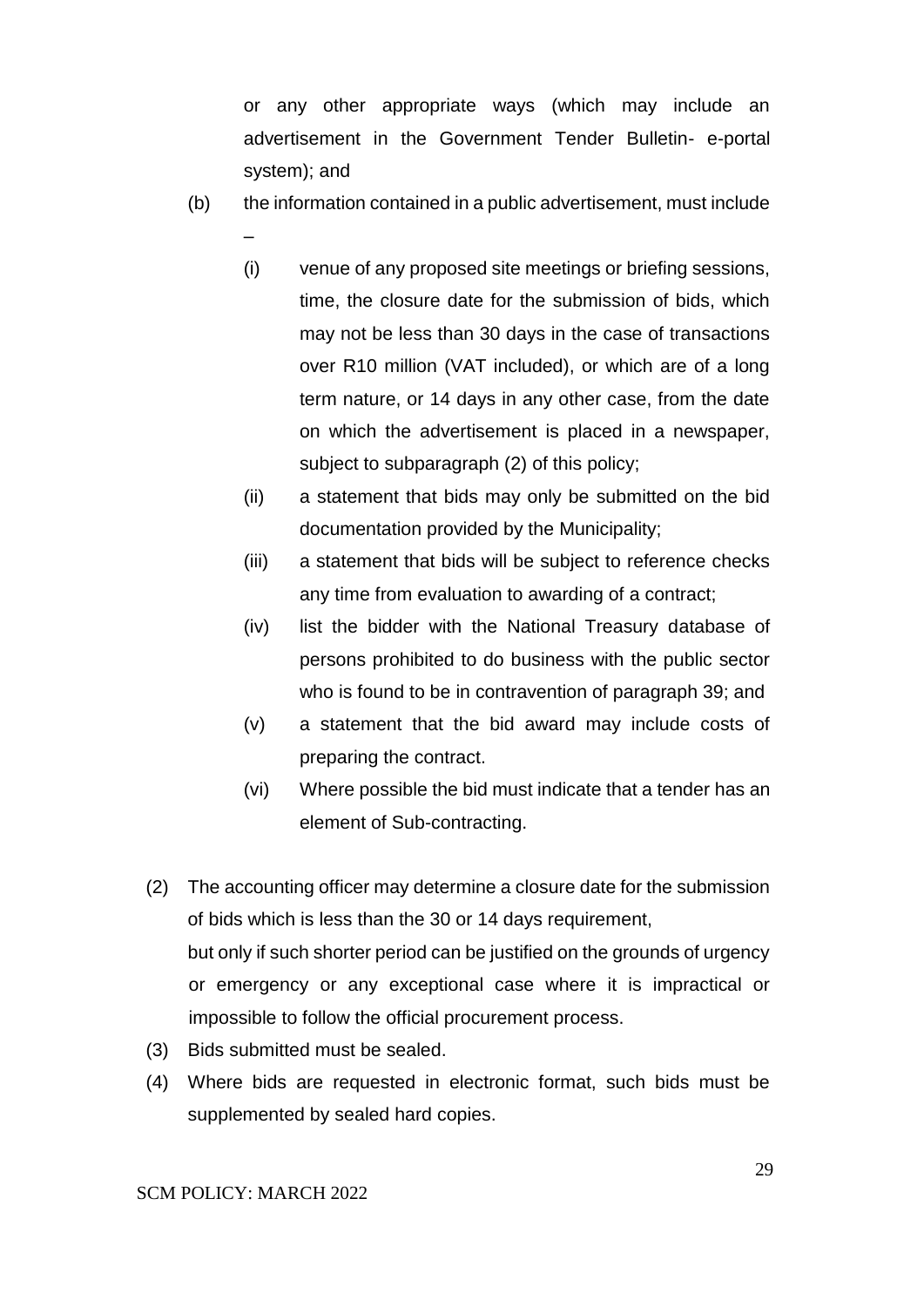(5) The council will charge a non-refundable deposit for provision of bid documents*.* This is subject to annual review. Values of the deposits will be determined annually and included in the official lists of tariffs.

#### **23. Procedure for handling, opening and recording of bids**

- (1) The accounting officer must determine the procedures for the handling, opening and recording of bids, which must stipulate that:
	- (a) Bids–
		- (i) must be opened only in public; and
		- (ii) must be opened at the same time and as soon as possible after the period for the submission of bids has expired;
		- (iii) bids received after the closing time should not be considered and they should be returned unopened immediately
	- (b) Any bidder or member of the public has the right to request that the names of the bidders who submitted bids in time must be read out and, if practical, also each bidder's total bidding price; and
	- (c) The accounting officer must
		- (i) record in a register all bids received in time;
		- (ii) make the register available for public inspection; and
		- (iii) publish the entries in the register and the bid results on the website.
- (3) The Supply Chain Manager /Executive Director: Finance or delegated official will ensure that tender boxes are sealed until the time of their official opening, and ensure that they are properly secured.
- (4) At the advertised time, the tender box will be unlocked and opened by at least two officials – one from Supply Chain Management Section and one from the relevant Department for which the bid is being made ( and a Consultant if available). This will be done in public i.e. in the presence of the bidders or other interested parties. The tender box can be opened without any members of public being present provided that the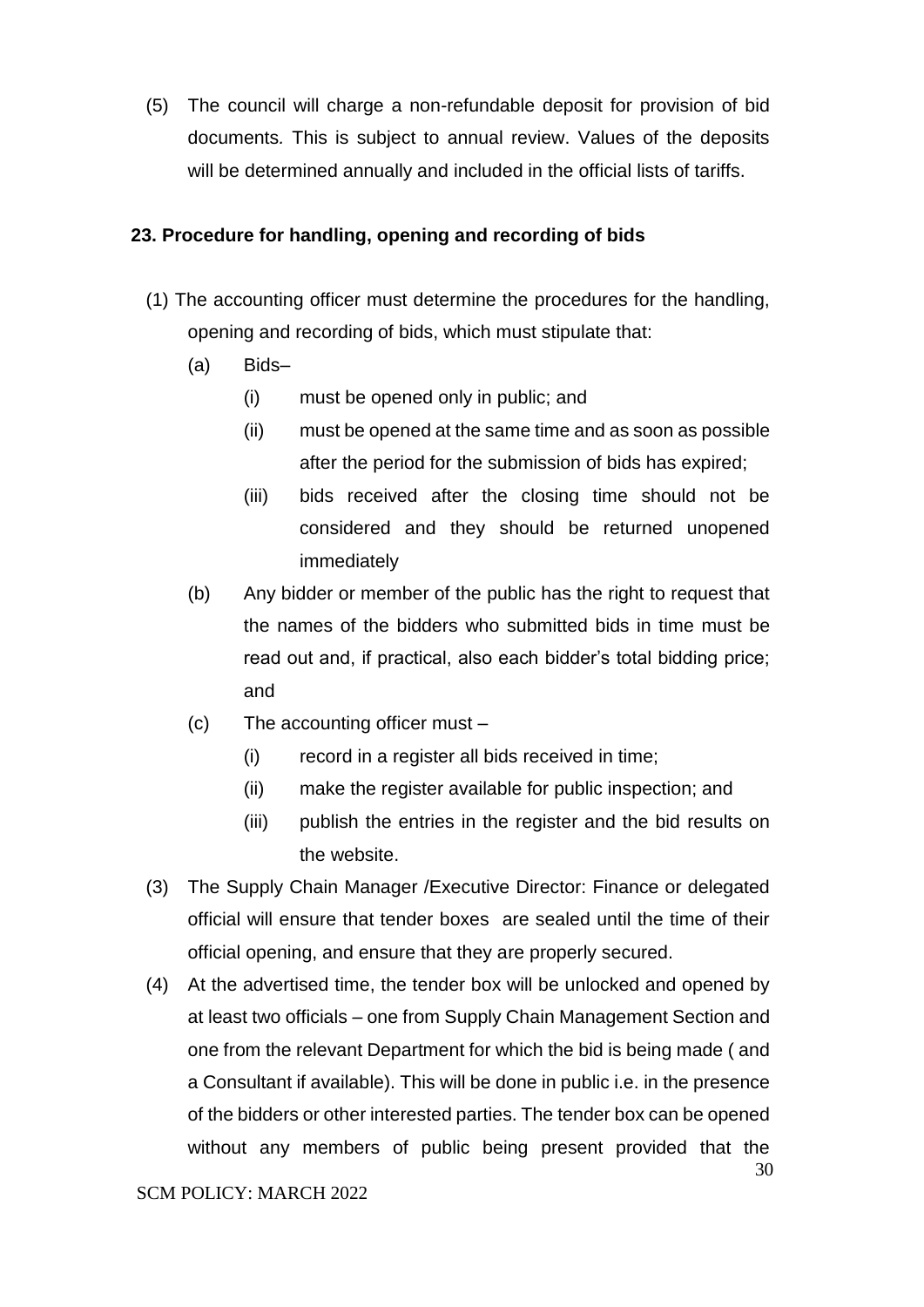appropriate procedure for advertising the time and venue has been followed. Late, unmarked or incorrectly marked tenders will not be opened.

(5) Names and total bid amounts will be read out and recorded in the tender register, which will be available for public inspection on request. A copy of the record must be kept in the Procurement Manager's office and the original must be retained by Shared Services in Council's official filing system. In instances of bulk tender amounts that are too timeconsuming to read out, only those requested by bidders will be read, and a complete schedule provided as soon as is practical. Bid results will be published on the municipality's web site.

#### **24. Negotiations with preferred bidders**

- (1) The accounting officer may negotiate the final terms of a contract with bidders identified through a competitive bidding process as preferred bidders, provided that such negotiation –
	- (a) does not allow any preferred bidder a second or unfair opportunity;
	- (b) is not to the detriment of any other bidder; and
	- (c) does not lead to a higher price than the bid as submitted.
- (2) Minutes of such negotiations must be kept for record purposes.

#### **25 Two-stage bidding process**

- (1) A two-stage bidding process is allowed for
	- (a) large complex projects;
	- (b) projects where it may be undesirable to prepare complete detailed technical specifications; or
	- (c) long term projects with a duration period exceeding three years.
	- (2) In the first stage technical proposals on conceptual design or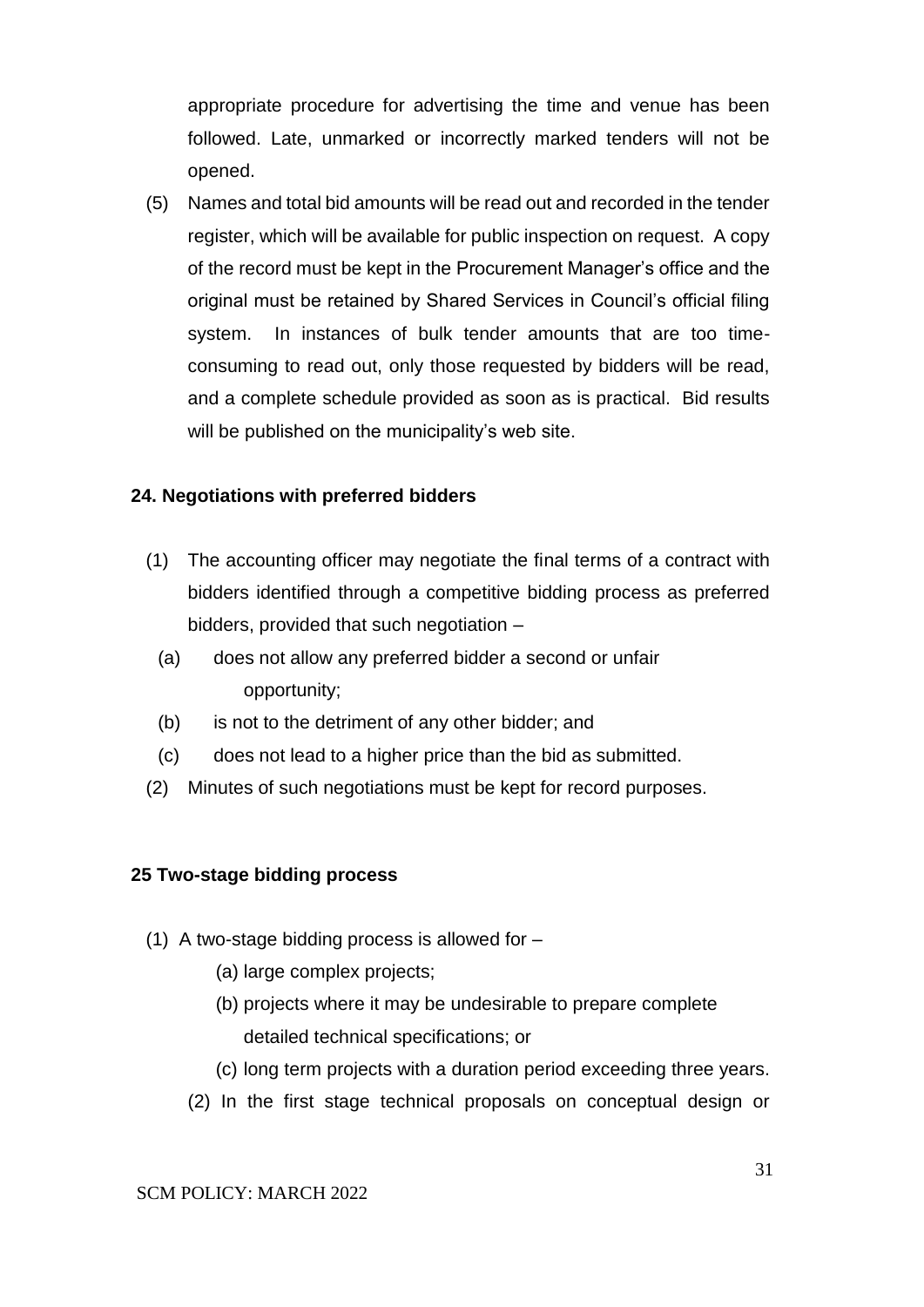performance specifications should be invited, subject to technical as well as commercial clarifications and adjustments.

(3) In the second stage final technical proposals and priced bids should be invited.

#### **26. Committee system for competitive bids**

- (1) The accounting officer is required to  $-$ 
	- (a) establish a committee system for competitive bids consisting of at least –
		- (i) a bid specification committee;
		- (ii) a bid evaluation committee; and
		- (iii) a bid adjudication committee;
	- (b) appoint the members of each committee, taking into account section 117 of the MFMA; and
	- (c) provide for an attendance or oversight process by a neutral or independent observer, appointed by the accounting officer, when this is appropriate for ensuring fairness and promoting transparency.
- (2) The committee system must be consistent with  $-$  (a) paragraph 27, 28 and 29 of this policy; and (b) any other applicable legislation.
- (3) The accounting officer may apply the committee system to formal written price quotations.

### **27. Bid specification committee**

- (1) The bid specification committee must compile the specifications for each of the procurement of goods or services by the Municipality.
- (2) Specifications
	- (a) must be drafted in an unbiased manner to allow all potential suppliers to offer their goods or services;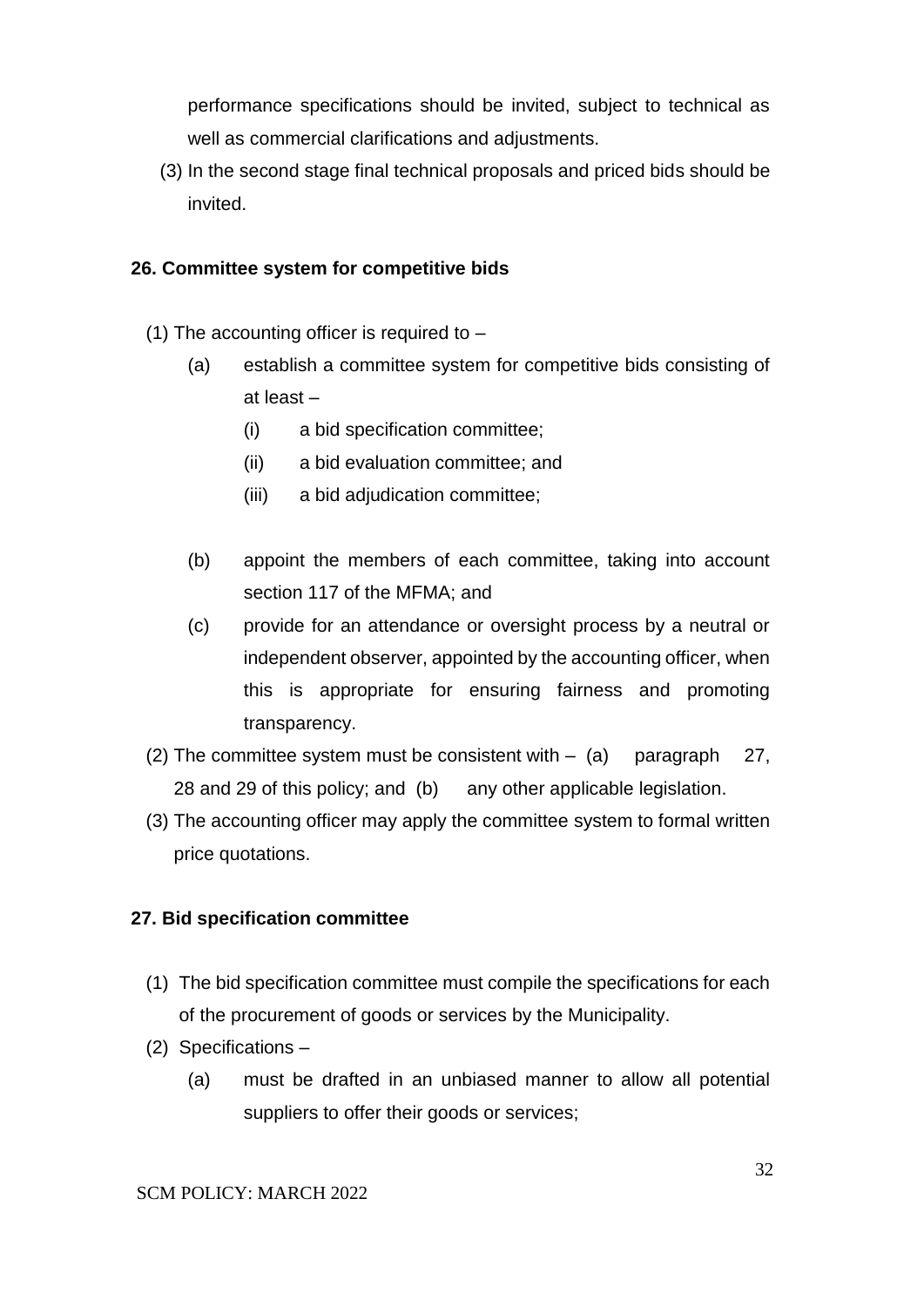- (b) must take account of any accepted standards such as those issued by Standards South Africa, the International Standards Organization, or an authority accredited or recognised by the South African National Accreditation System with which the equipment or material or workmanship should comply;
- (c) where possible, be described in terms of performance required rather than in terms of descriptive characteristics for design;
- (d) may not create trade barriers in contract requirements in the forms of specifications, plans, drawings, designs, testing and test methods, packaging, marking or labeling of conformity certification;
- (e) may not make reference to any particular trade mark, name, patent, design, type, specific origin or producer unless there is no other sufficiently precise or intelligible way of describing the characteristics of the work, in which case such reference must be accompanied by the words "equivalent";
- (f) must indicate each specific goal for which points may be awarded in terms of the points system set out in the revised Preferential Procurement Regulations 2011 ; and
- (g) must be approved by the accounting officer prior to publication of the invitation for bids in terms of paragraph 22 of this policy.
- (h) where possible the value of the Sub-contract and the evaluation criteria of sub-contracting element must be included in the Bid Specification Committee minutes
- (i) the value of sub-contraction of tender to local SMME must be based supply and delivery of material; construction and installation or labour excluding preliminary and general, CLO fees, guarantee (indemnity insurance), occupational health,
- (j) there will be sub-contract for service providers (SMME) on labour only and sub-contracts to emerging EME & QSE with certificates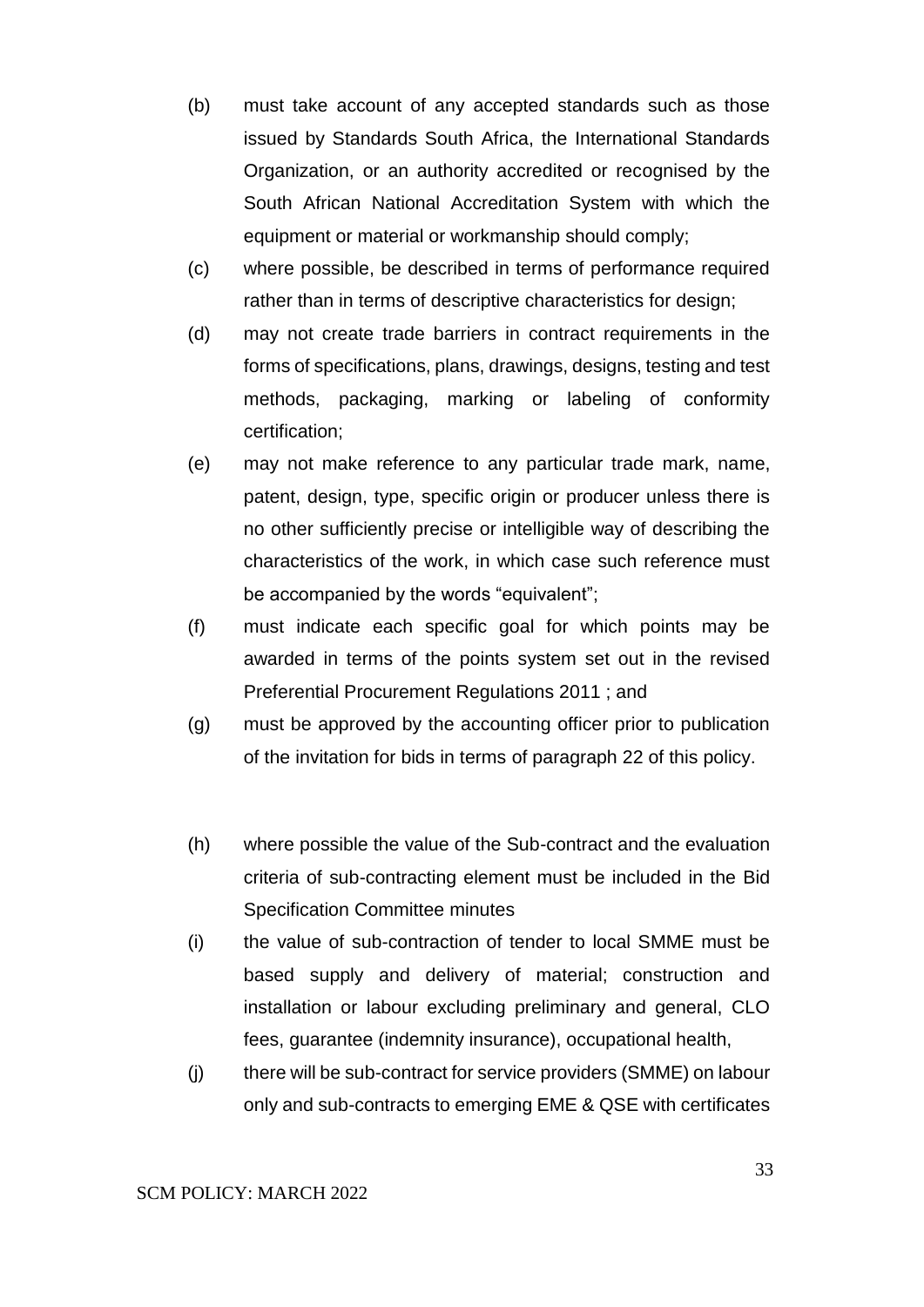(completion certificate, CIDB, NHBRC etc.) who will take part in the construction and high value supply and delivery.

- (3) The bid specification committee must be composed of one or more officials of the Municipality, preferably the manager responsible for the function involved, and may, when appropriate, include external specialist advisors.
- (4) No person, advisor or corporate entity involved with the bid specification committee, or director of such a corporate entity, may bid for any resulting contracts.

#### **28. Bid evaluation committee**

- (1) The bid evaluation committee must
	- (a) evaluate bids in accordance with
		- (i) the specifications for a specific procurement; that is the functionality, Preference Points and price system as specified in the tender document, and
		- (ii) the points system set out in terms of paragraph  $27(2)(f)$ .
	- (b) evaluate each bidder's ability to execute the contract;
	- (c) check in respect of the recommended bidder whether municipal rates and taxes and municipal service charges are not in arrears for more than 90 days;
	- (d) if the bid is above R200 000, conduct reference checks; and submit to the adjudication committee a report and recommendations regarding the award of the bid or any other related matter.
- (2) The bid evaluation committee must as far as possible be composed of  $-$ 
	- (a) officials from departments requiring the goods or services; and
	- (b) at least one supply chain management practitioner of the Municipality.

#### **29. Bid adjudication committee**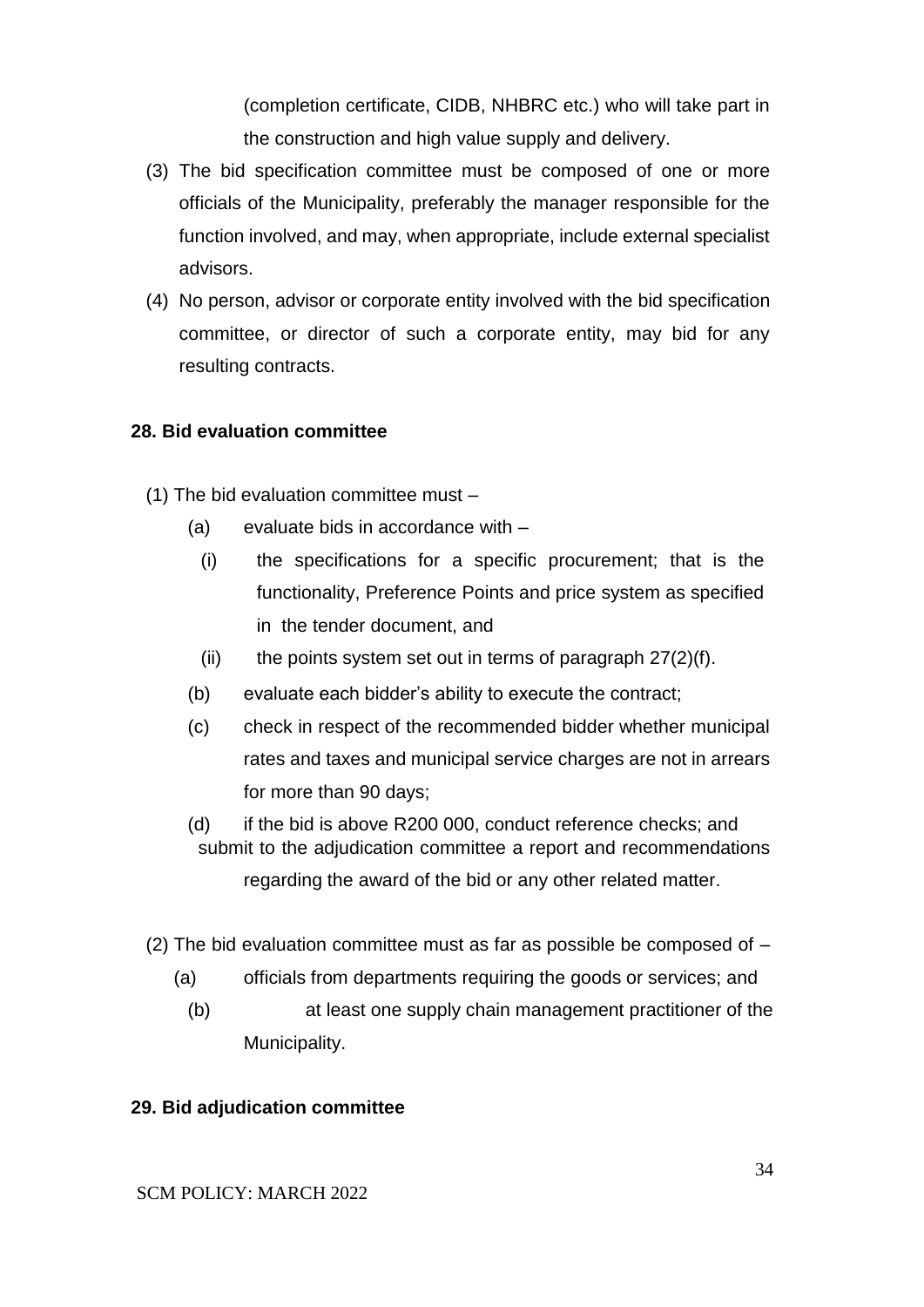- (1) The bid adjudication committee must
	- (a) consider the report and recommendations of the bid evaluation committee; and (b) either –
		- (i) depending on its delegations, make a final award or a recommendation to the accounting officer to make the final award; or
		- (ii) make another recommendation to the accounting officer how to proceed with the relevant procurement.
- (2) The bid adjudication committee must consist of at least four senior managers of the Municipality, which must include –
	- (a) the chief financial officer or, if the chief financial officer is not available, another manager in the budget and treasury office reporting directly to the chief financial officer and designated by the chief financial officer; and
	- (b) at least one senior supply chain management practitioner who is an official of the Municipality; and
	- (c) a technical expert in the relevant field who is an official, if such an expert exists.
- (3) The accounting officer must appoint the chairperson of the committee. If the chairperson is absent from a meeting, the members of the committee who are present must elect one of them to preside at the meeting.
- (4) Neither a member of a bid evaluation committee, nor an advisor or person assisting the evaluation committee, may be a member of a bid adjudication committee.
- (5) (a) If the bid adjudication committee decides to award a bid other than the one recommended by the bid evaluation committee, the bid adjudication committee must prior to awarding the bid –

(i) check in respect of the preferred bidder whether that bidder's municipal rates and taxes and municipal service charges are not in arrears, and; (ii) notify the accounting officer. (b) The accounting officer may –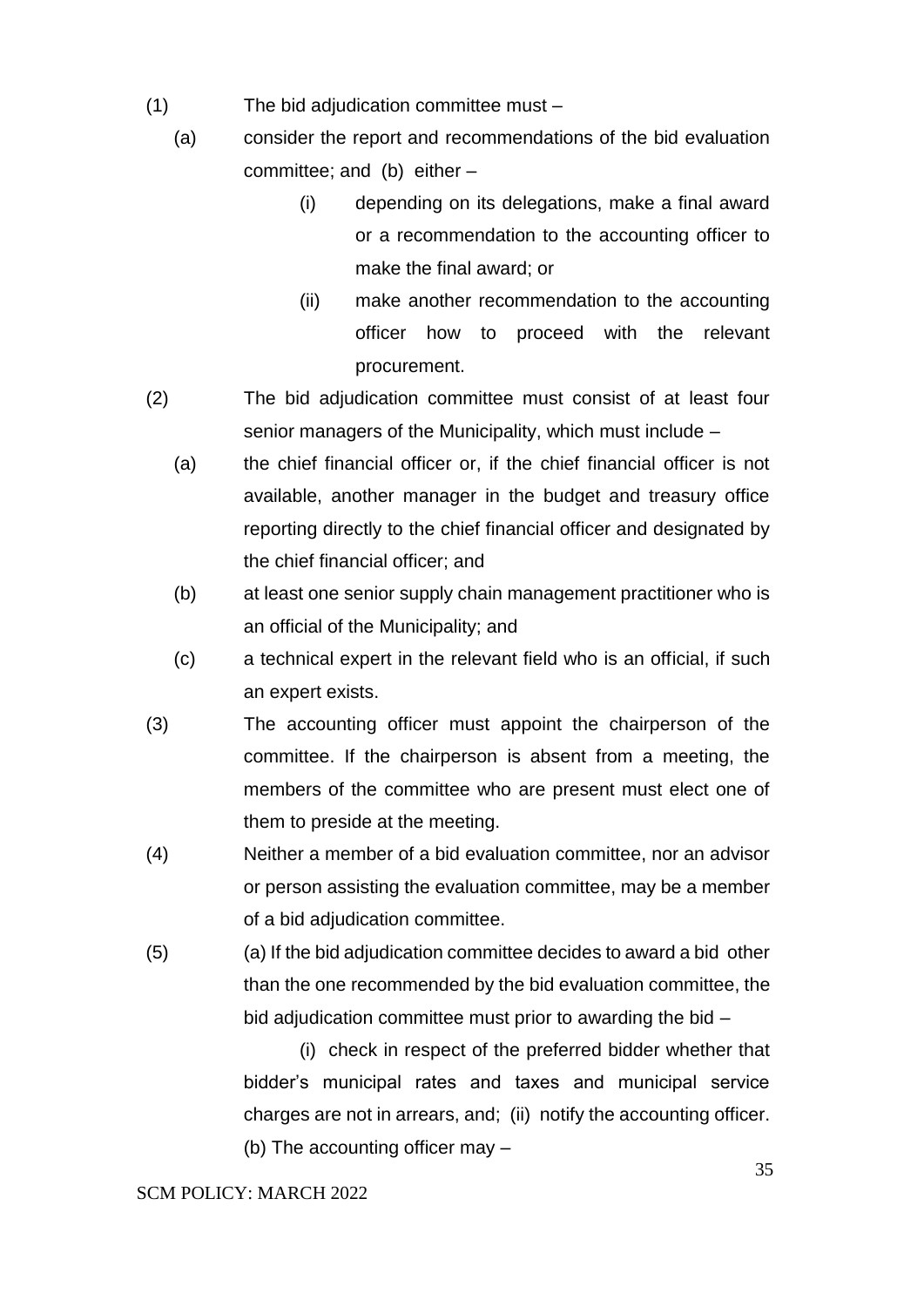- (i) after due consideration of the reasons for the deviation, ratify or reject the decision of the bid adjudication committee referred to in paragraph (a); and
- (ii) if the decision of the bid adjudication committee is rejected, refer the decision of the adjudication committee back to that committee for reconsideration.
- (iii) if the decision of the bid evaluation committee differ with the decision of the bid adjudication committee, the Accounting Officer must write to Treasury to review reason for evaluation and awards before the appointment is made
- (6) The accounting officer may at any stage of a bidding process, refer any recommendation made by the evaluation committee or the adjudication committee back to that committee for reconsideration of the recommendation.
- (7) The accounting officer must comply with section 114 of the Act within 10 working days.

### **30. Procurement of banking services**

- (1) Banking services
	- (a) must be procured through competitive bids;
	- (b) must be consistent with section 7 or 85 of the MFMA and (c) may not be for a period of more than five years at a time.
- (2) The process for procuring a contract for banking services must commence at least nine months before the end of an existing contract.
- (3) The closure date for the submission of bids may not be less than 60
- days from the date on which the advertisement is placed in a newspaper in terms of paragraph 22(1). Bids must be restricted to banks registered in terms of the Banks Act, 1990 (Act No. 94 of 1990).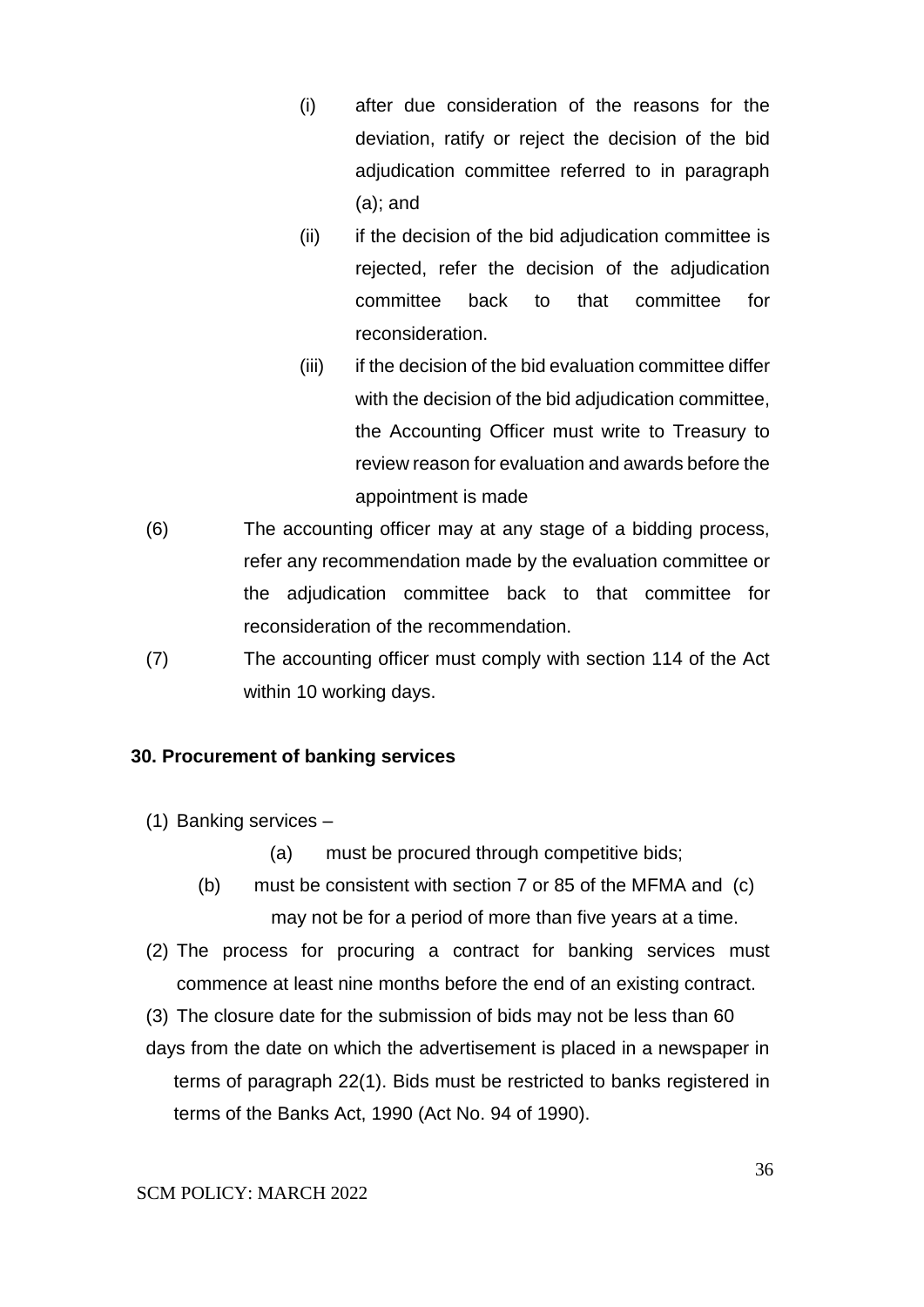## **31. Procurement of IT related goods or services**

- (1) The accounting officer may request the State Information Technology Agency (SITA) to assist with the acquisition of IT related goods or services through a competitive bidding process.
- (2) Both parties must enter into a written agreement to regulate the services rendered by, and the payments to be made to, SITA.
- (3) The accounting officer must notify SITA together with a motivation of the IT needs if  $-$ 
	- (a) the transaction value of IT related goods or services required in any financial year will exceed R50 million (VAT included); or
	- (b) the transaction value of a contract to be procured whether for one or more years exceeds R50 million (VAT included).
- (4) If SITA comments on the submission and the Municipality disagrees with such comments, the comments and the reasons for rejecting or not following such comments must be submitted to the Council, the National Treasury, the relevant provincial treasury and the Auditor General.

# **32. Procurement of goods and services under contracts secured by other organs of state**

- (1) The accounting officer may procure goods or services under a contract secured by another organ of state, but only if –
	- (a) the contract has been secured by that other organ of state by means of a competitive bidding process applicable to that organ of state;
	- (b) there is no reason to believe that such contract was not validly procured;
	- (c) there are demonstrable discounts or benefits to do so; and
	- (d) that other organ of state and the provider have consented to such procurement in writing.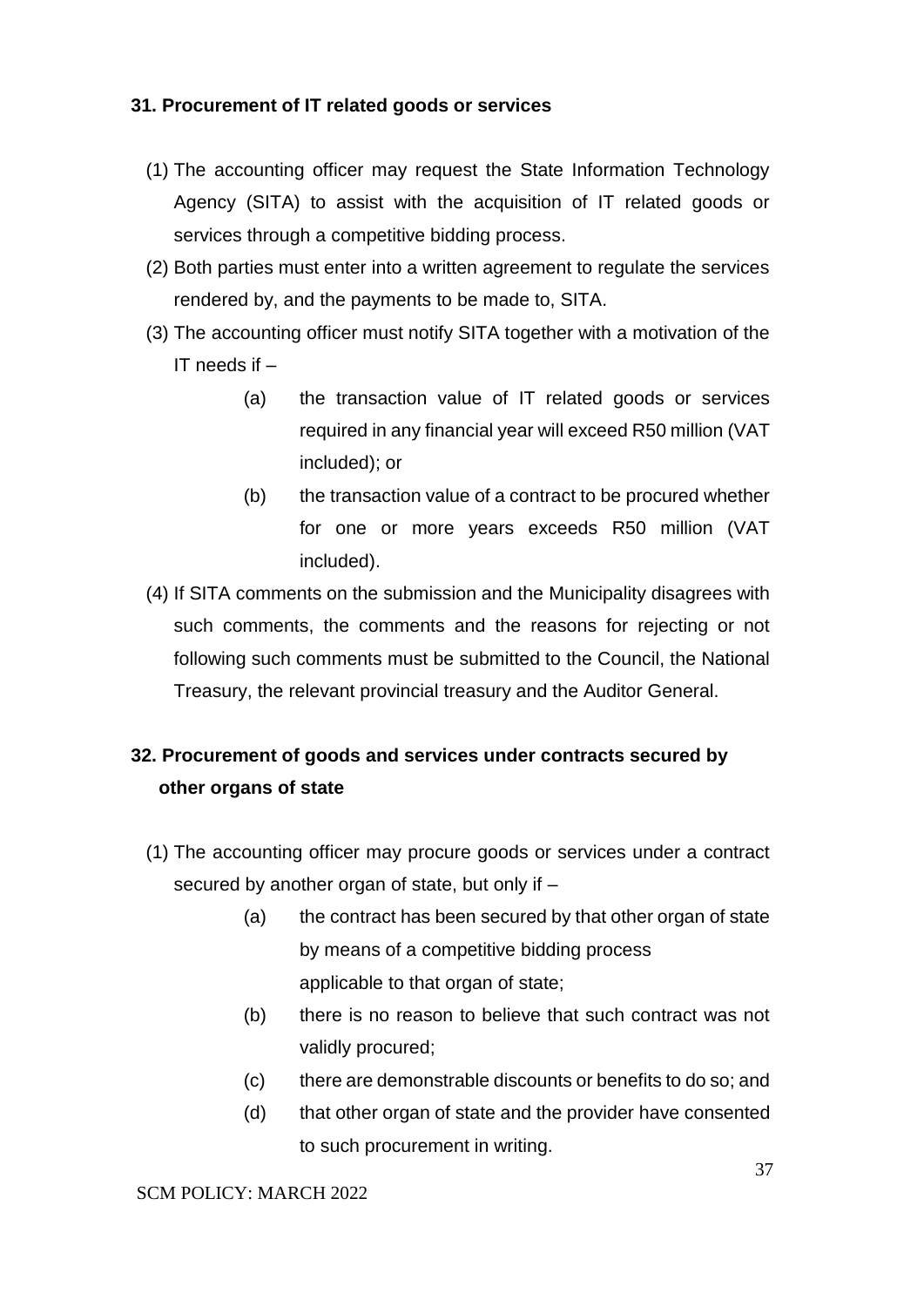- (2) Subparagraph  $(1)$  (c) and  $(d)$  do not apply if  $-$ 
	- (a) a municipal entity procures goods or services through a contract secured by its parent Municipality; or
	- (b) a Municipality procures goods or services through a contract secured by a municipal entity of which it is the parent Municipality.

### **33. Procurement of goods necessitating special safety arrangements**

- (1) The acquisition and storage of goods in bulk (other than water) which necessitate special safety arrangements, including gasses and fuel, should be avoided wherever possible.
- (2) Where the storage of goods in bulk is justified, such justification must be based on sound reasons, including the total cost of ownership, cost advantages and environmental impact and must be approved by the accounting officer.

### 34. **Proudly SA Campaign** Township

Development strategy The accounting officer must determine internal operating procedures supporting the Proudly SA Campaign to the extent that, all things being equal, preference is given to procuring local goods and services.

### **Local Production and Content**

(1) A municipality must, in the case of designated sectors, where in the award of tenders' local production and content is of critical importance, advertise such tenders with a specific tendering condition that only locally produced goods, services or works or locally manufactured goods, with a stipulated minimum threshold for local production and content will be considered.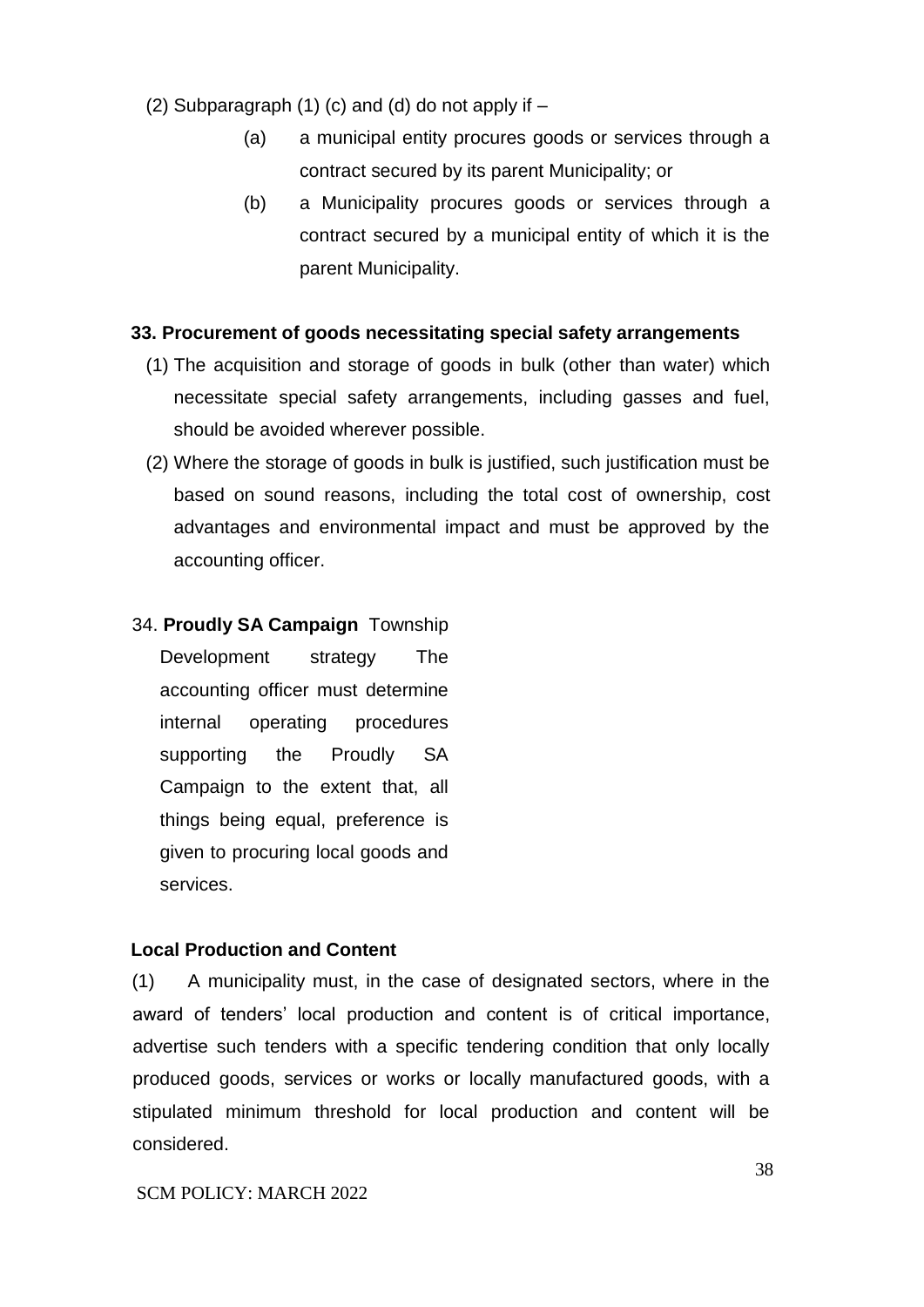(2) The National Treasury will issue instructions, circulars and guidelines to all organs of state, with specific reporting mechanisms to ensure compliance with sub-regulation (1).

(3) Where there is no designated sector, a municipality may include, as a specific tendering condition, that only locally produced services, works or goods or locally manufactured goods with a stipulated minimum threshold for local production and content, will be considered, on condition that such prescript and threshold(s) are in accordance with the specific directives issued for this purpose by the National Treasury in consultation with the Department of Trade and Industry.

(4) Every tender issued in terms of regulation 9 must be measurable and audited.

(5) Where necessary, for tenders referred to in sub-regulations (1) and (3), a two- stage tendering process may be followed, where the first stage involves functionality and minimum threshold for local production and content and the second stage price and B-BBEE with the possibility of price negotiations only with the short listed tenderer/s.

(6) The thresholds of local contents are subjects to review by the Department of Trade and Industry and they shall be changed accordingly.

| Buses (Bus body)                         | 80%           |
|------------------------------------------|---------------|
| Clothing, textiles, footwear and leather | 100%          |
| <b>Power Pylons</b>                      | 100%          |
| Pharmaceutical (OSD)                     | 70% (volumes) |
| Set top boxes                            | 30%           |
| Canned/ processed vegetables             | 80%           |
| Rolling stock                            | 65%           |
| School furniture                         | 100%          |
| Office furniture                         | 85%           |
| <b>Base and Mattress</b>                 | 90%           |

|  | Industries/Sectors/Sub-Sectors' minimum threshold for local content |
|--|---------------------------------------------------------------------|
|--|---------------------------------------------------------------------|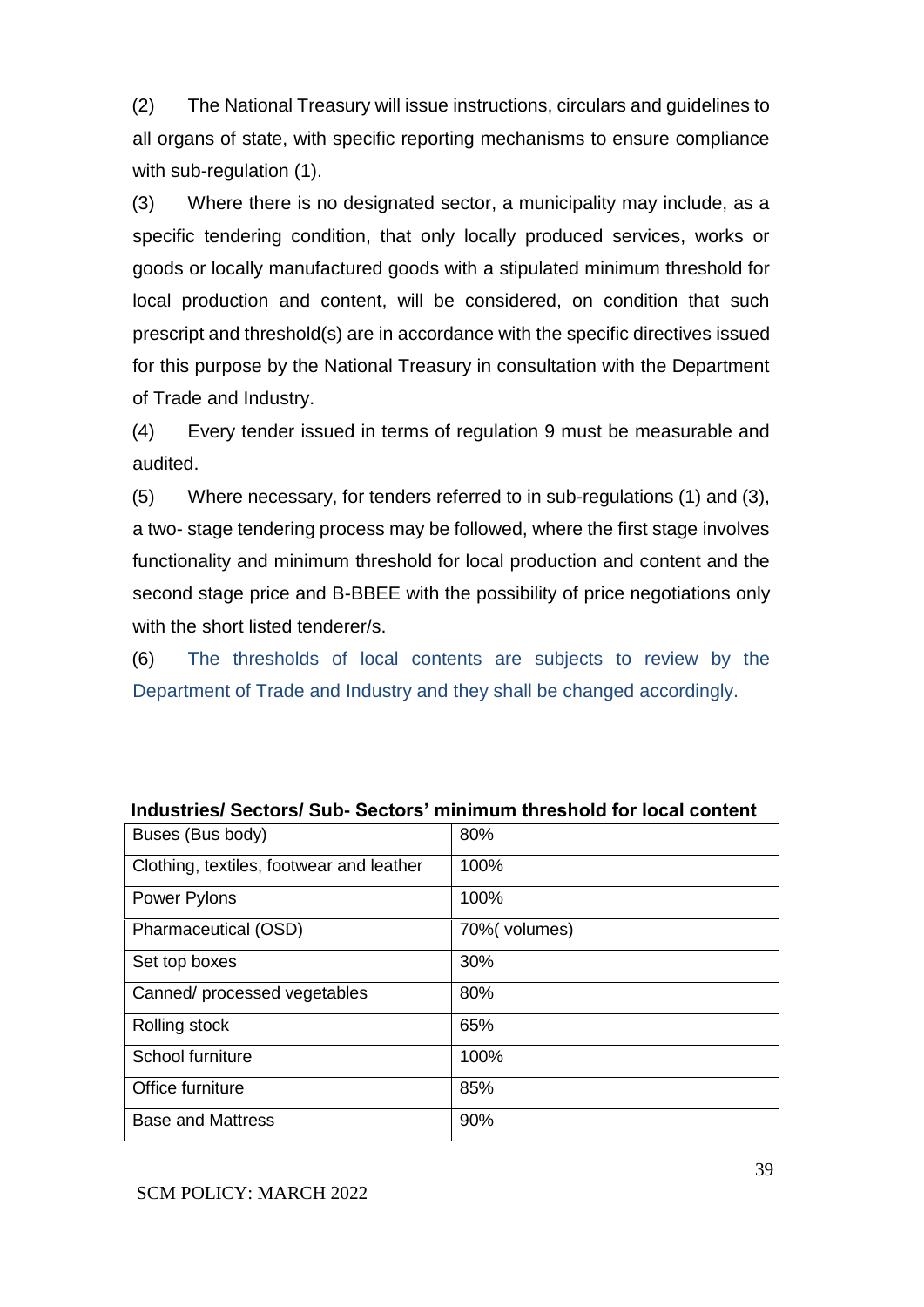| Solar Heater components                     | 70%  |
|---------------------------------------------|------|
| Electrical cables and Telecommunication     | 90%  |
| Cables                                      |      |
| Medium Voltage electric motor (185kW to 70% |      |
| 20 000kW and greater than 1000              |      |
| Volts                                       |      |
| <b>Steel materials</b>                      | 100% |

## **35. Appointment of consultants**

- (1) The accounting officer may procure consulting services provided that any Treasury guidelines in respect of consulting services are taken into account when such procurements are made.
- (2) Consultancy services must be procured through competitive bids if
	- (a) the value of the contract exceeds R200 000 (VAT included); or
	- (b) the duration period of the contract exceeds one year.
- (3) In addition to any requirements prescribed by this policy for competitive bids, bidders must furnish particulars of –
	- (a) all consultancy services provided to an organ of state in the last five years; and
	- (b) any similar consultancy services provided to an organ of state in the last five years.
- (4) The accounting officer must ensure that copyright in any document produced, and the patent rights or ownership in any plant, machinery, thing, system or process designed or devised, by a consultant in the course of the consultancy service is vested in the Municipality.

# **36. Deviation from, and ratification of minor breaches of, procurement processes**

- (1) The accounting officer may
	- (a) dispense with the official procurement processes established by this policy and to procure any required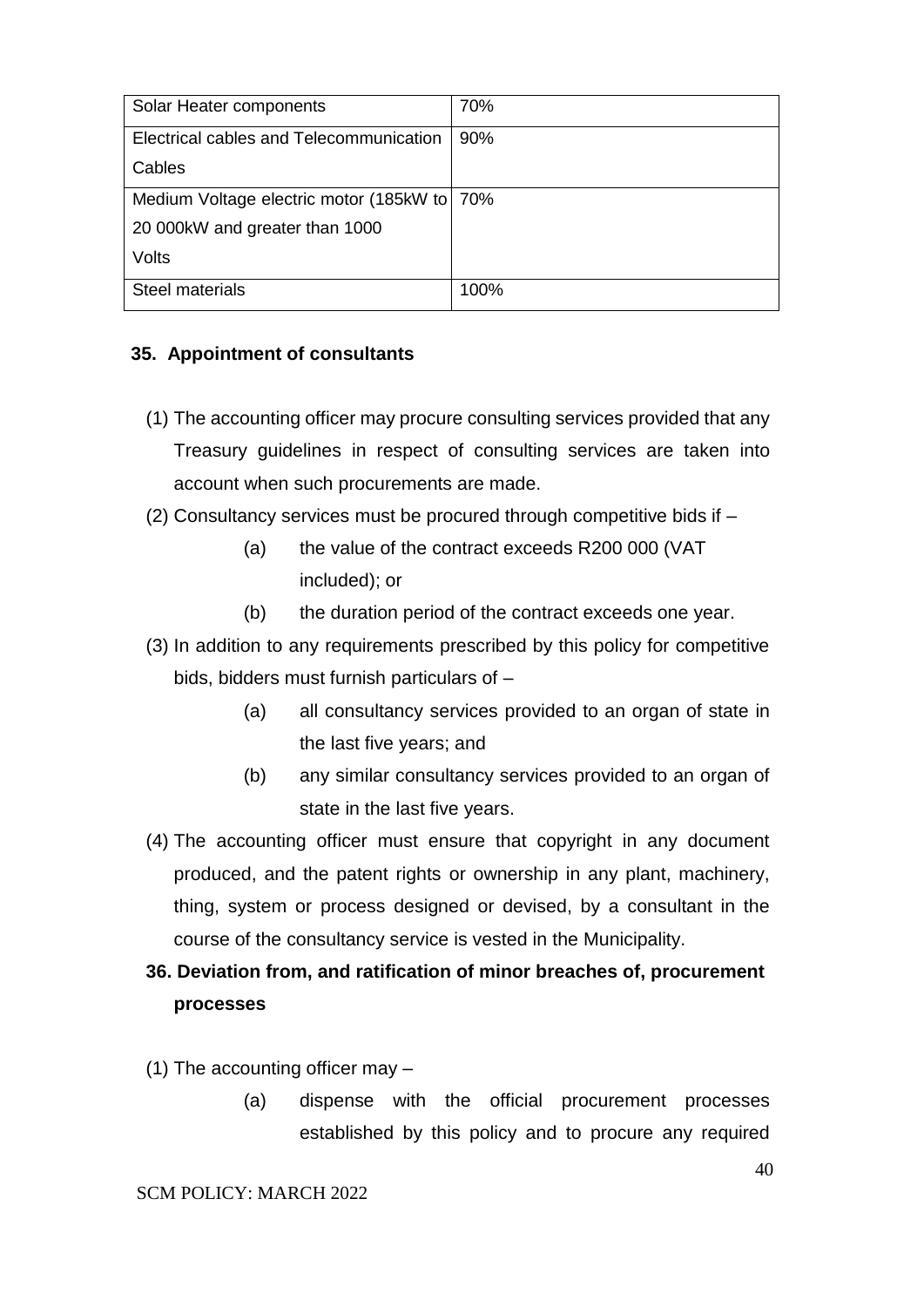goods or services through any convenient process, which may include direct negotiations, but only –

- (i) in an emergency;
- (ii) if such goods or services are produced or available from a single provider only;
- (iii) for the acquisition of special works of art or historical objects where specifications are difficult to compile;
- (iv) acquisition of animals for zoos and/or nature and game reserves;
- $(v)$  in any other exceptional case where it is impractical or impossible to follow the official procurement processes; and
- (b) ratify any minor breaches of the procurement processes by an official or committee acting in terms of delegated powers or duties which are purely of a technical nature.
- (2) The accounting officer must record the reasons for any deviations in terms of subparagraphs (1) (a) and (b) of this policy and report them to the next meeting of the Council and include as a note to the annual financial statements.
- (3) Subparagraph (2) does not apply to the procurement of goods and services contemplated in paragraph 11(2) of this policy.
- (4) The Municipality must also report the Deviation awards of contract above R200 000.00 to Gauteng Provincial Treasury within ten days after the award (the next month of reporting).

### **36(a)**. **Emergency dispensation**

- (1) The conditions warranting an emergency dispensation shall include the existence of one or more of the following:
	- (a) The possibility of human injury or death;
	- (b) The prevalence of human suffering or deprivation of rights;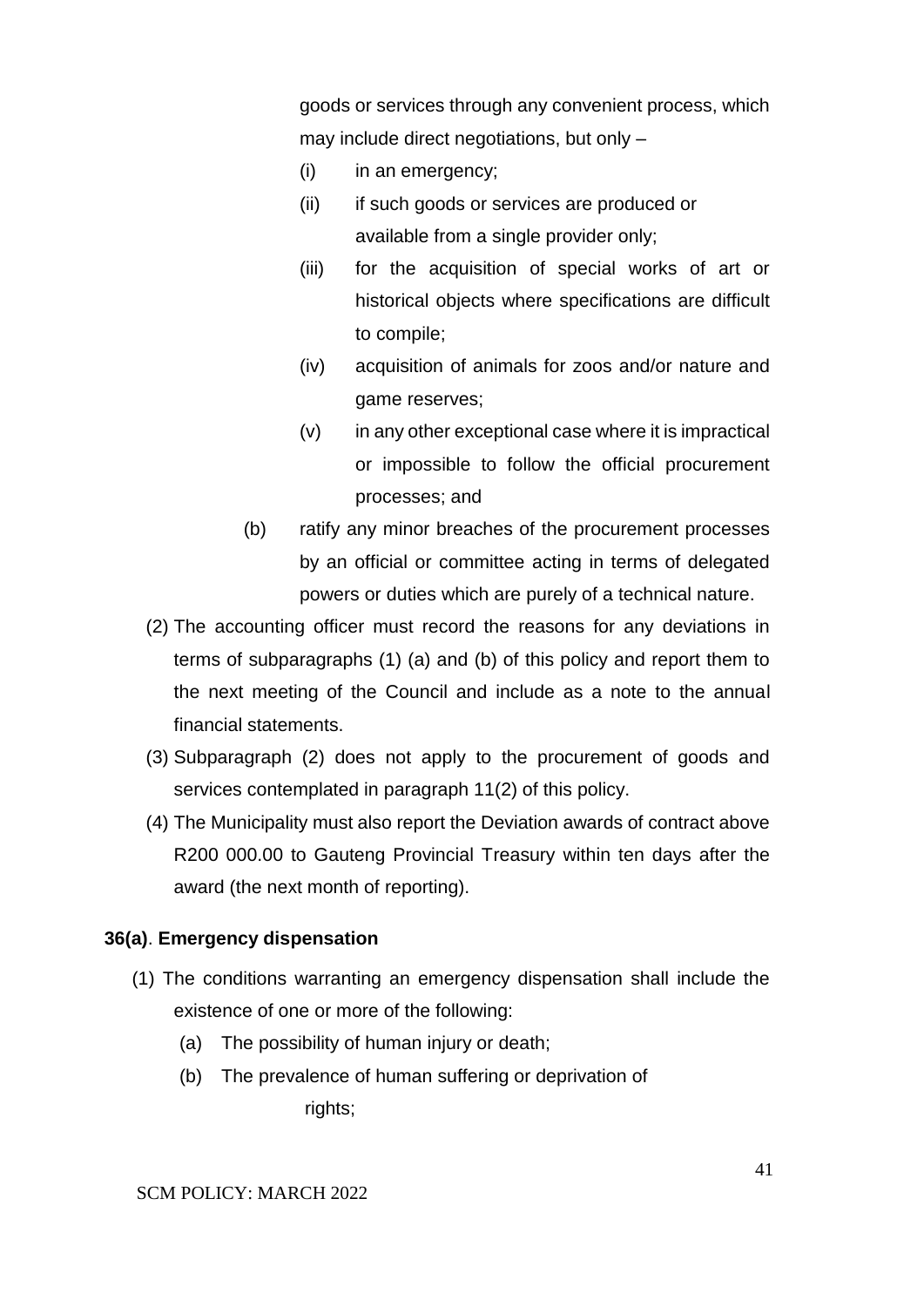- (b) The possibility of damage to property, or suffering and death of live stock or animals;
- (d) The interruption of essential services, including transportation and communication facilities or all services critical to the effective functioning of the municipality as a whole;
- (e) The possibility of serious damage occurring to the natural environment;
- (f) The possibility that failure to take necessary action may result in the municipality not being able to render an essential community service.
- (g) The prevailing situation or imminent danger should be of such a scale and nature that it could not readily be alleviated by interim measures in order to allow time for the formal procurement process. Emergency dispensation shall not be granted in respect of circumstances other than those contemplated above. (h) Where possible, in an emergency situation, three quotes should be obtained and a report submitted to the accounting officer for approval. However, when time is of essence the emergency shall immediately be addressed and the process formalized by a report to the accounting officer as soon as possible thereafter.

### **36(b)**. **Exceptional circumstances**

(1) The following circumstances shall serve as a guideline to determine whether exceptional circumstances exist, as required in terms of section 43.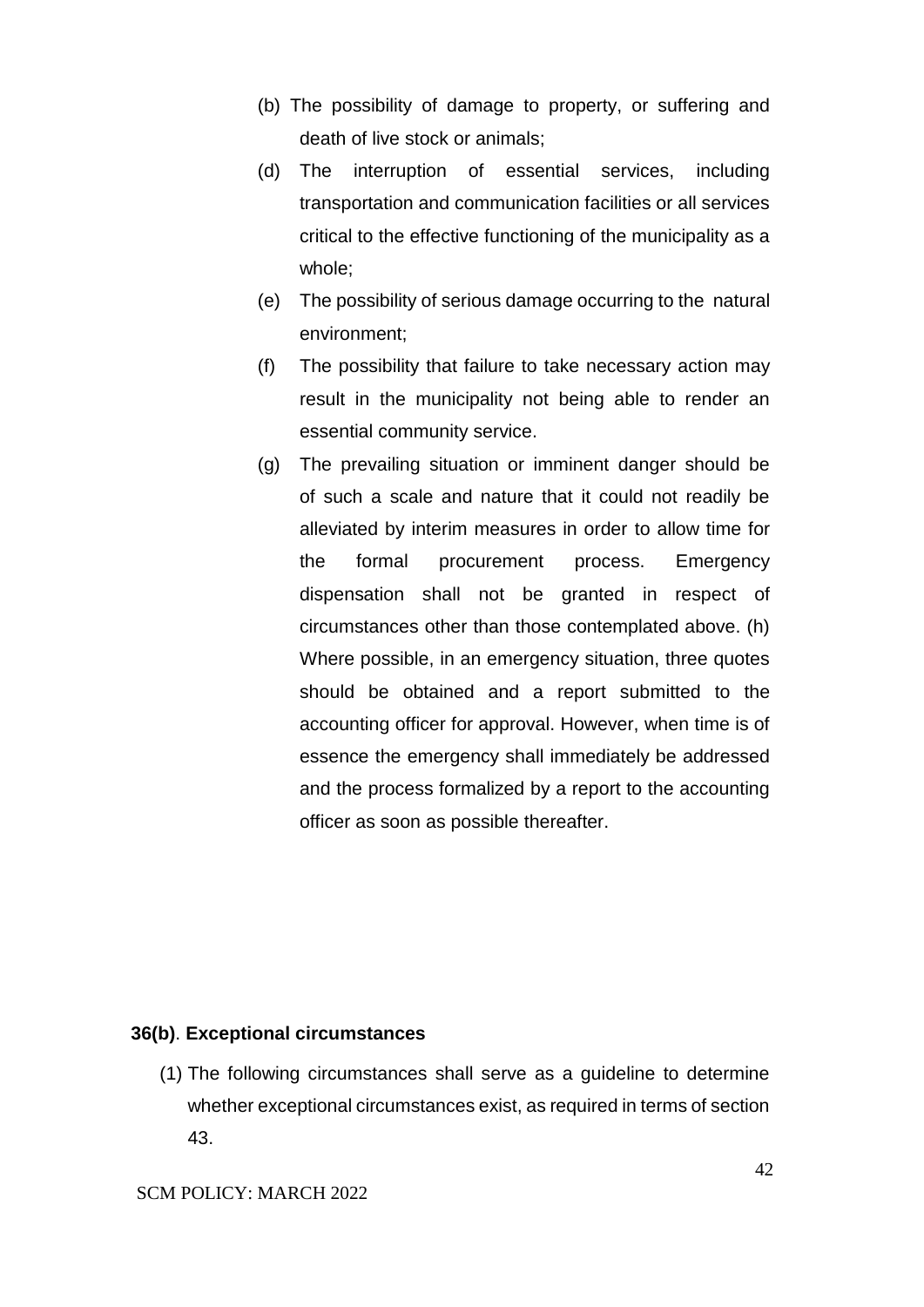- (2) The accounting officer may vary, add or remove any of the grounds regarded as exceptional circumstances.
- (3) Exceptional circumstances shall include the following:
	- (a) any contract relating to the publication of notices and advertisements by or on behalf of the municipality;
	- (b) any purchase on behalf of the municipality at a public auction sale;
	- (c) ad hoc repairs to plant and equipment where it is not possible to ascertain the nature or extent of the work required in order to call for bids;
	- (d) expanded public works programme learnerships or emerging entrepreneurship programmes, which have been identified and registered as such.
	- (e) The appointment of learnerships or emerging entrepreneurs in terms of the expanded public works programme must be carried out in accordance with the expanded public works programme policy of the municipality.

## **37. Unsolicited bids**

- (1) In accordance with section 113 of the MFMA there is no obligation to consider unsolicited bids received outside a normal bidding process.
- (2) The accounting officer may decide in terms of section 113(2) of the MFMA to consider an unsolicited bid, only if –
	- (a) the product or service offered in terms of the bid is a demonstrably or proven unique innovative concept that will improve service delivery or add value to the municipality;
	- (b) the product or service will be exceptionally beneficial to the Municipality, or have exceptional cost advantages;
	- (c) the person who made the bid is the sole provider of the product or service; and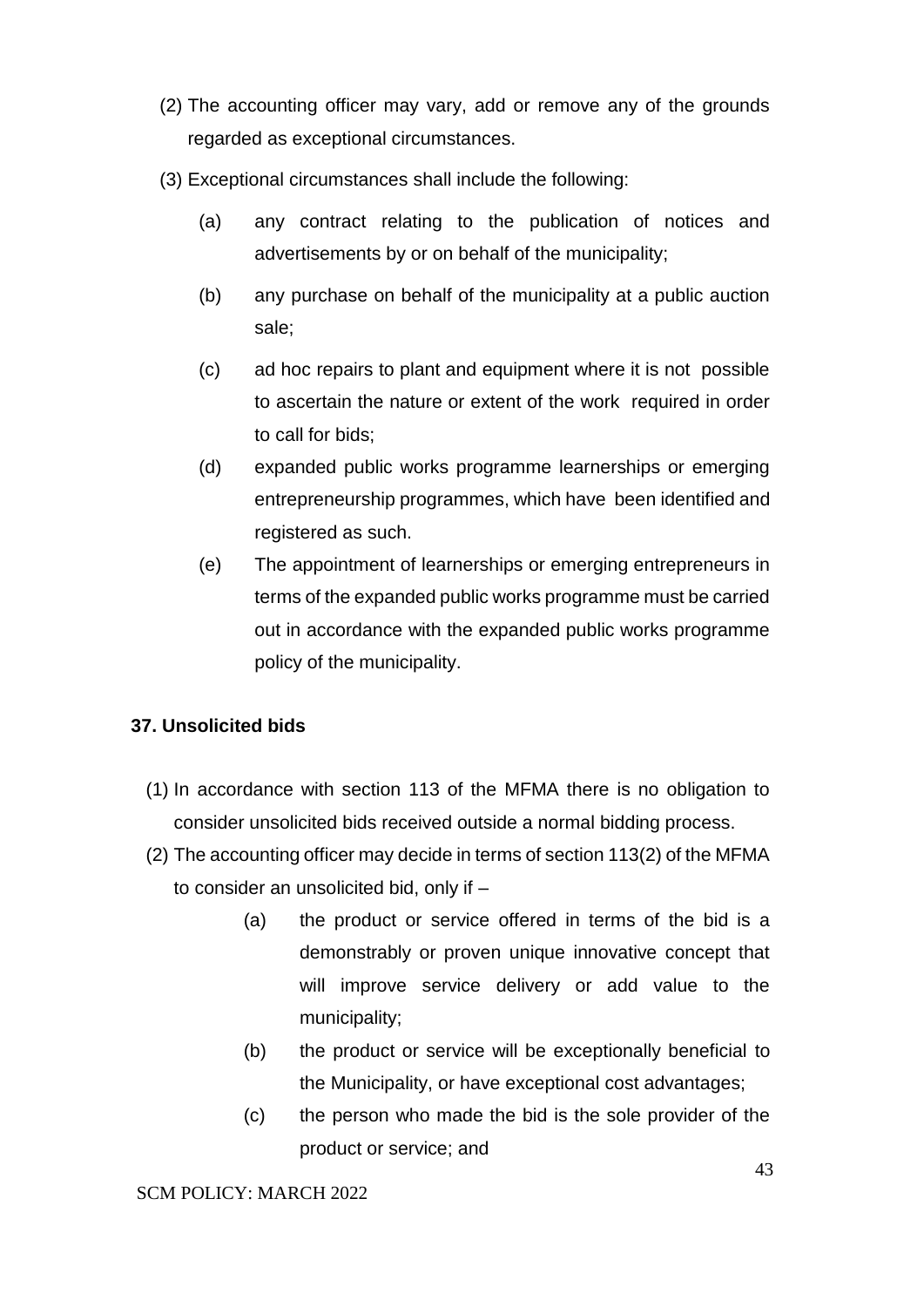- (d) the reasons for not going through the normal bidding processes are found to be sound by the accounting officer.
- (3) If the accounting officer decides to consider an unsolicited bid that complies with subparagraph (2) of this policy, the decision must be made public in accordance with section 21A of the Municipal Systems Act, together with –
	- (a) reasons as to why the bid should not be open to other competitors;
	- (b) an explanation of the potential benefits if the unsolicited bid were accepted; and
	- (c) an invitation to the public or other potential suppliers to submit their comments within 30 days of the notice.
- (4) All written comments received pursuant to subparagraph (3), including any responses from the unsolicited bidder, must be submitted to the National Treasury and the relevant provincial treasury for comment.
- (5) The adjudication committee must consider the unsolicited bid and may award the bid or make a recommendation to the accounting officer, depending on its delegations.
- (6) A meeting of the adjudication committee to consider an unsolicited bid must be open to the public.
- (7) When considering the matter, the adjudication committee must take into account –
	- (a) any comments submitted by the public; and
	- (b) any written comments and recommendations of the National Treasury or the relevant provincial treasury. (8) If any recommendations of the National Treasury or provincial treasury are rejected or not followed, the accounting officer must submit to the Auditor General, the relevant provincial treasury and the National Treasury

| the | reasons   | for | rejecting              |  |
|-----|-----------|-----|------------------------|--|
| not | following |     | those recommendations. |  |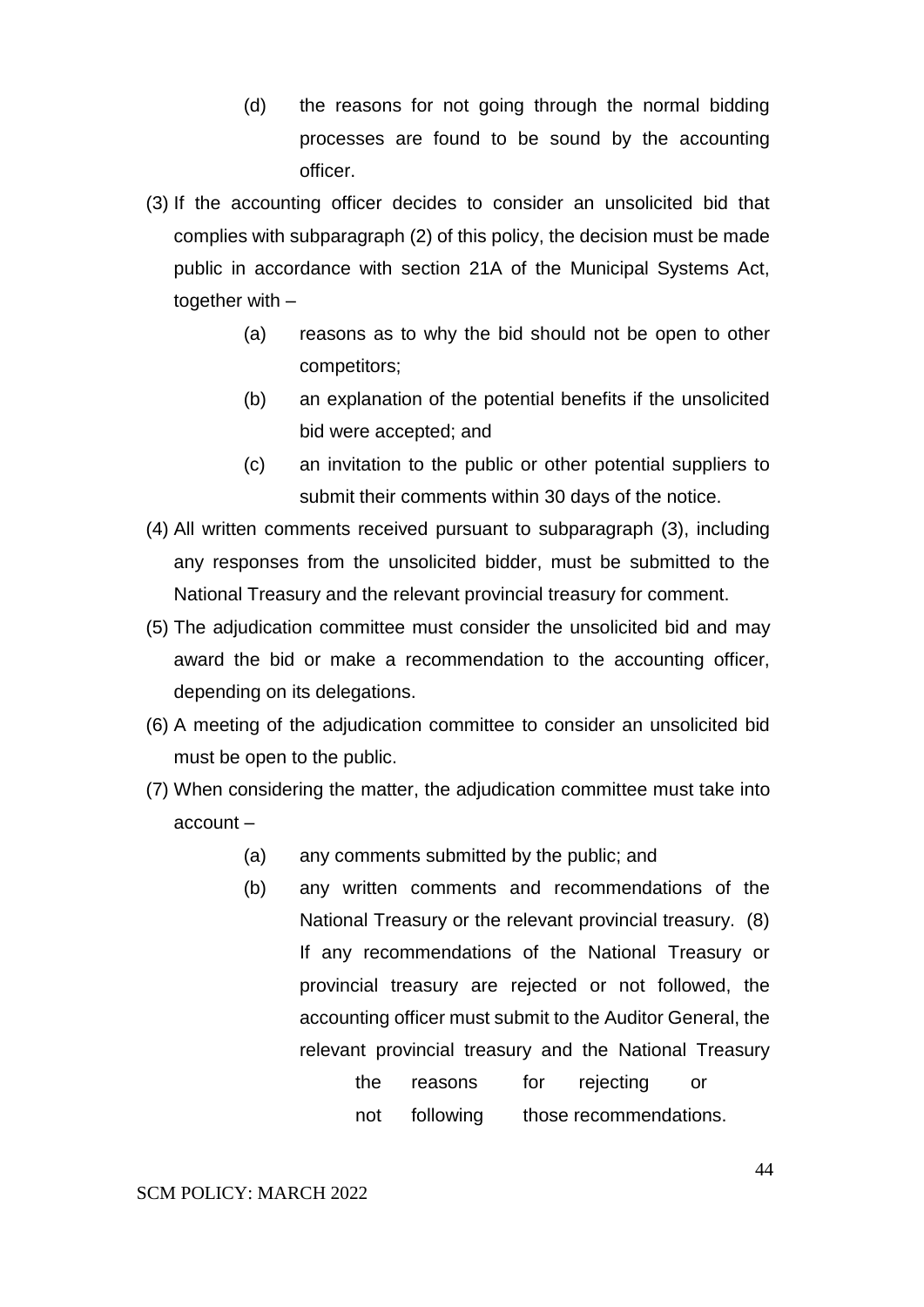(9) Such submission must be made within seven days after the decision on the award of the unsolicited bid is taken, but no contract committing the Municipality to the bid may be entered into or signed within 30 days of the submission.

## **38. Combating of abuse of supply chain management system**

The accounting officer must establish measures for the combating of abuse of the supply chain management system, which must stipulate the following:

- (1) The accounting officer must–
	- (a) take all reasonable steps to prevent abuse of the supply chain management system;
	- (b) investigate any allegations against an official or other role player of fraud, corruption, favouritism, unfair or irregular practices or failure to comply with this supply chain management policy, and when  $i$ ustified –
		- (i) take appropriate steps against such official or other role player; or
		- (ii) report any alleged criminal conduct to the South African Police Service;
	- (c) check the National Treasury's database prior to awarding any contract to ensure that no recommended bidder, or any of its directors, is listed as a person prohibited from doing business with the public sector;
	- (d) reject any bid from a bidder–
		- (i) if any municipal rates and taxes or municipal service charges owed by that bidder or any of its directors to the Municipality, or to any other Municipality or municipal entity, are in arrears for more than three months; or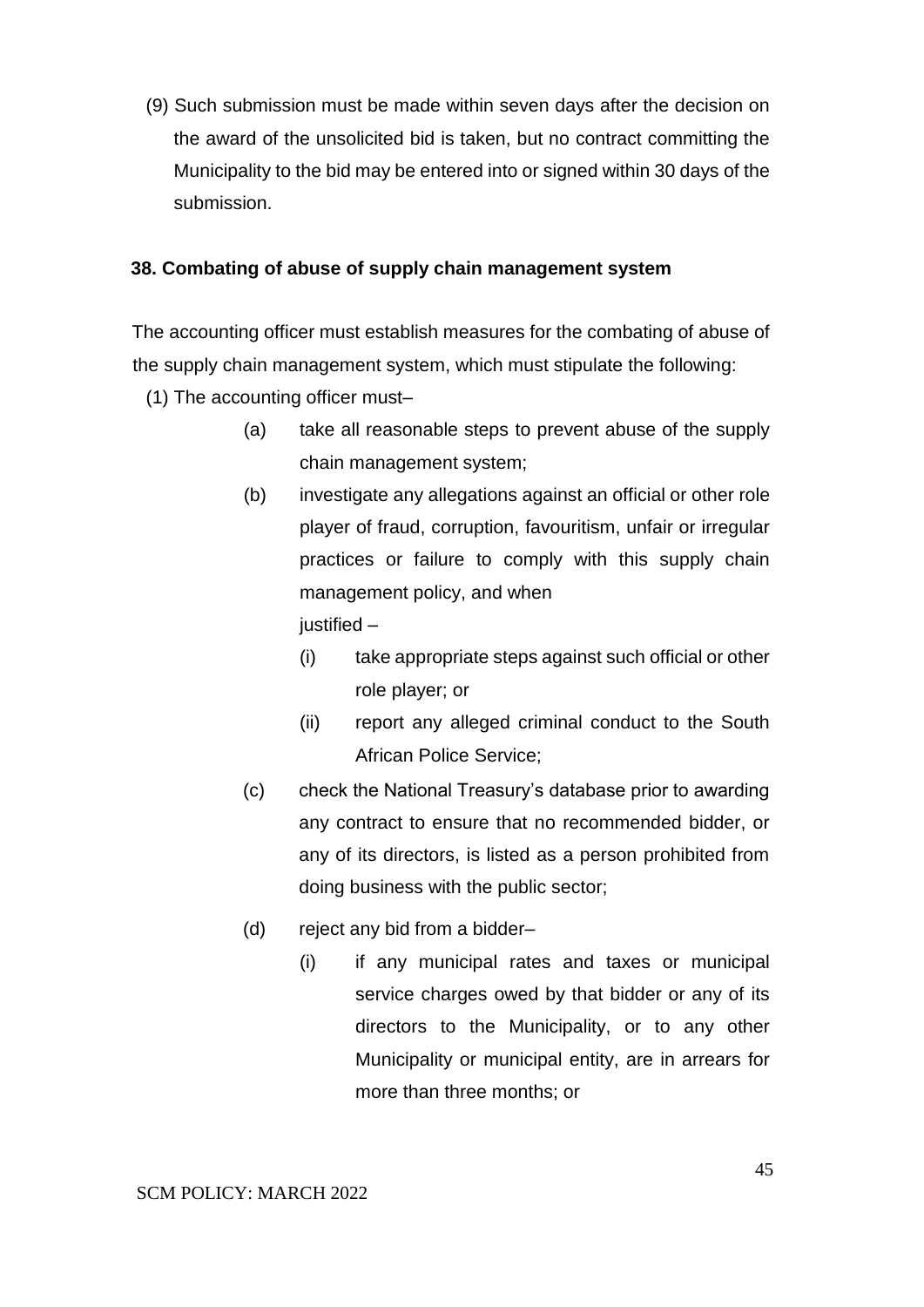- (ii) who during the last five years has failed to perform satisfactorily on a previous contract with the Municipality or any other organ of state after written notice was given to that bidder that performance was unsatisfactory;
- (e) reject a recommendation for the award of a contract if the recommended bidder, or any of its directors, has committed a corrupt or fraudulent act in competing for the particular contract;
- (f) cancel a contract awarded to a person if  $-$ 
	- (i) the person committed any corrupt or fraudulent act during the bidding process or the execution of the contract; or
	- (ii) an official or other role player committed any corrupt or fraudulent act during the bidding process or the execution of the contract that benefited that person; and
- (g) reject the bid of any bidder if that bidder or any of its directors –
	- (i) has abused the supply chain management system of the Municipality or has committed any improper conduct in relation to such system;
	- (ii) has been convicted for fraud or corruption during the past five years;
	- (iii) has willfully neglected, reneged on or failed to comply with any government, municipal or other public sector contract during the past five years; or
	- (iv) has been listed in the Register for Tender Defaulters In terms section 29 of the Prevention and Combating of Corrupt Activities Act (No 12 of 2004).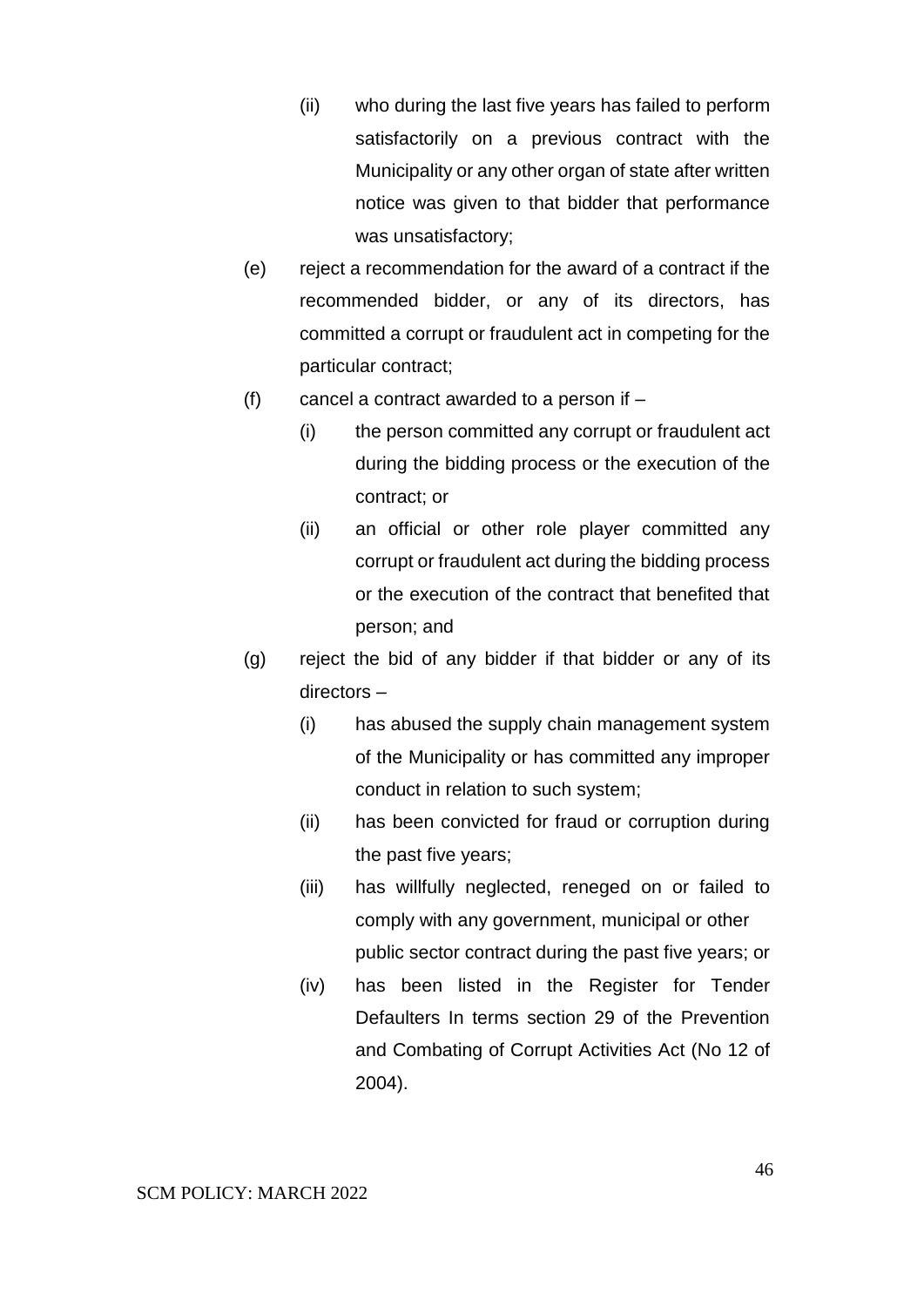(2) The accounting officer must inform the National Treasury and relevant provincial treasury in writing of any actions taken in terms of subparagraphs (1)(b)(ii), (e) or (f) of this policy.

## *Part 3: Logistics, Disposal, Risk and Performance Management*

### **39. Logistics management**

The accounting officer must establish an effective system of logistics management in order to provide for the setting of inventory levels, placing of orders, receiving and distribution of goods, stores and warehouse management, expediting orders, transport management, vendor performance, maintenance and contract administration.

### **40. Disposal management**

- (1) The accounting officer must establish an effective system of disposal management for the disposal or letting of assets, including unserviceable, redundant or obsolete assets, subject to sections 14 and 90 of the MFMA which must stipulate the following:
- (2) The disposal of assets must–
	- (a) be one of the following methods
		- (i) transferring the asset to another organ of state in terms of a provision of the MFMA enabling the transfer of assets;
		- (ii) transferring the asset to another organ of state at market related value or, when appropriate, free of charge;
		- (iii) selling the asset; or
		- (iv) destroying the asset; (b) provided that –
		- (i) immovable property may be sold only at market related prices except when the public interest or the plight of the poor demands otherwise;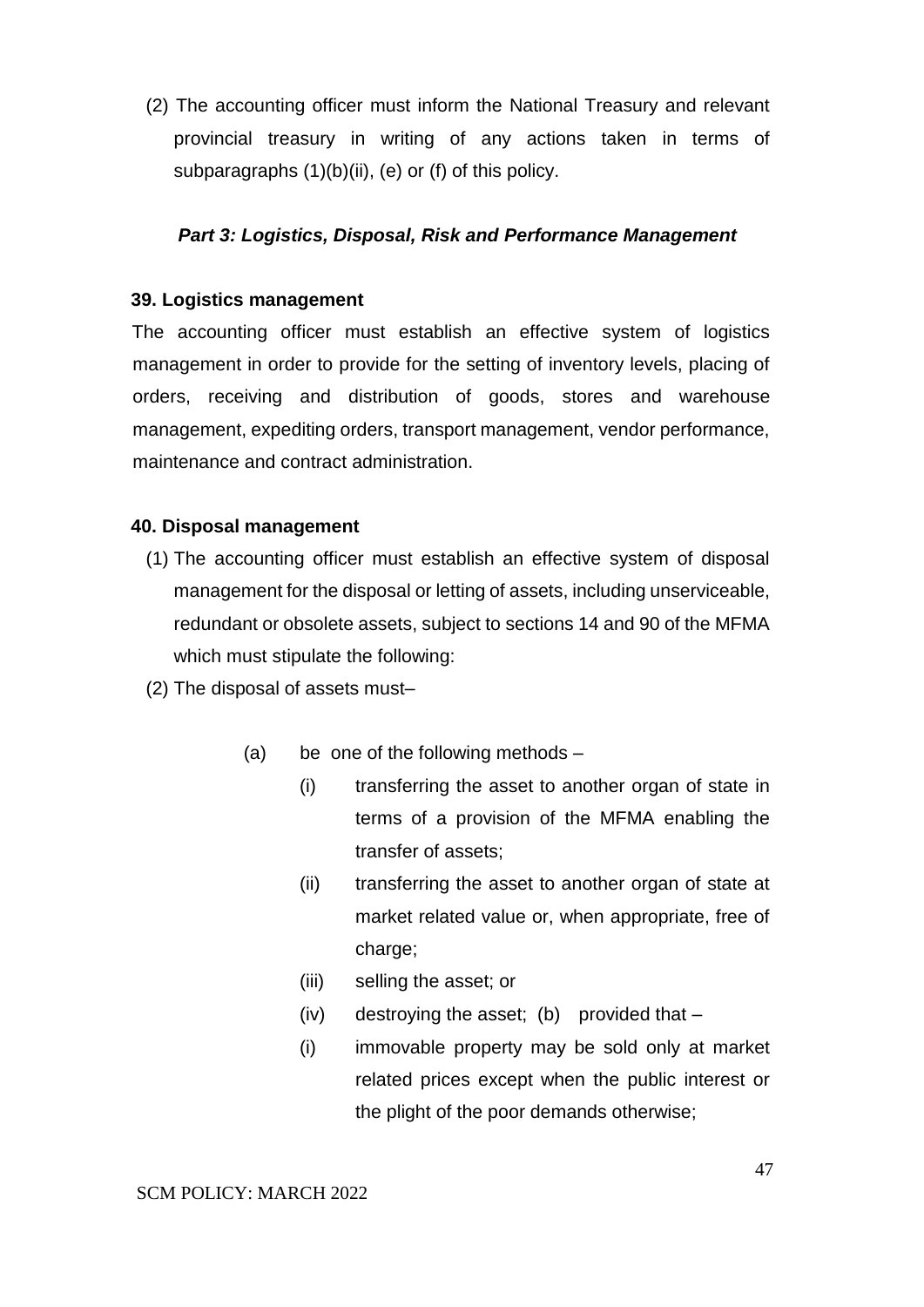- (ii) movable assets may be sold either by way of written price quotations, a competitive bidding process, auction or at market related prices, whichever is the most advantageous;
- (iii) in the case of the free disposal of computer equipment, the provincial department of education must first be approached to indicate within 30 days whether any of the local schools are interested in the equipment; and
- (iv) in the case of the disposal of firearms, the National Conventional Arms Control Committee has approved any sale or donation of firearms to any person or institution within or outside the Republic;
- (d) further more ensure that
	- (i) immovable property is let at market related rates except when the public interest or the plight of the poor demands otherwise; and (ii) all fees, charges, rates, tariffs, scales of fees or other charges relating to the letting of immovable property are annually reviewed; and
- (e) ensure that where assets are traded in for other assets, the highest possible trade-in price is negotiated.

### **41. Risk management**

- (1) The accounting officer must establish an effective system of risk management for the identification, consideration and avoidance of potential risks in the supply chain management system.
- (2) Risk management must include
	- (a) the identification of risks on a case-by-case basis;
	- (b) the allocation of risks to the party best suited to manage such risks;
	- (c) acceptance of the cost of the risk where the cost of transferring the risk is greater than that of retaining it;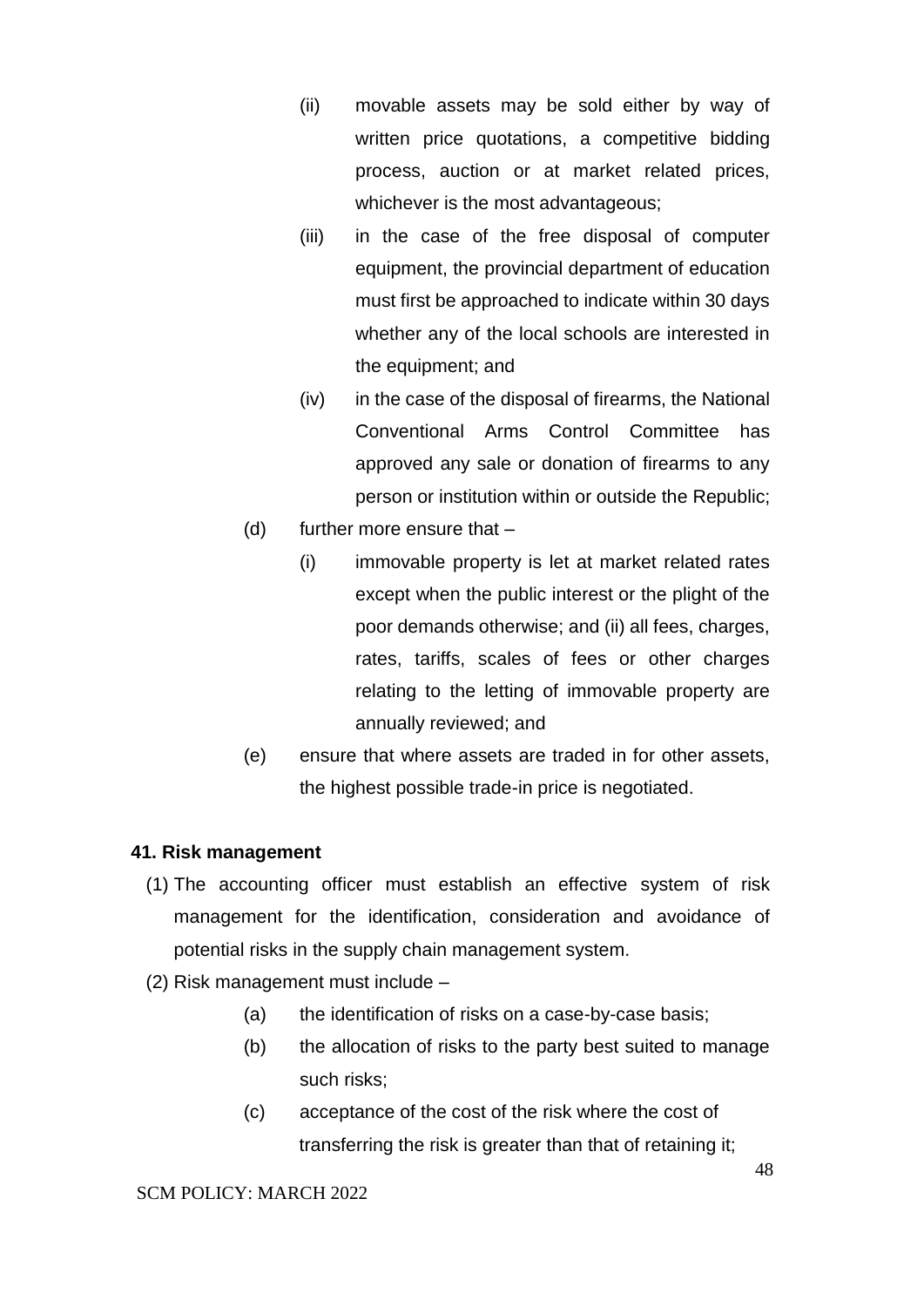- (d) the management of risks in a pro-active manner and the provision of adequate cover for residual risks; and
- (e) the assignment of relative risks to the contracting parties through clear and unambiguous contract documentation.

#### **42. Performance management**

The accounting officer must establish an effective internal monitoring system in order to determine, on the basis of a retrospective analysis, whether the authorised supply chain management processes were followed and whether the desired objectives were achieved.

### **42(1). Contract management**

- (1) Once the Bid Adjudication Committee has awarded a contract, the responsibility for managing that contract rests with the Department who initiated the need for that contract. Each department will develop and review the necessary performance management systems including appropriate record keeping to ensure contracts are managed in an effective and efficient manner. The appropriate department will manage contracts that procure goods or services for more than one department.
- (2) The provision for cancellation of a contract for unsatisfactory performance and the appropriate mechanisms to undertake the cancellation will be included in the relevant bid documentation.
- (3) the SCM is delegated to do selection, rotation, monitoring and control of sub-contracting local SMME and the list be approved by the Accounting Officer.
- (4) The Accounting Officer will cancel a contract awarded to a person:
	- $\Box$  if that person committed any corrupt or fraudulent act during the bidding process or the execution of the contract.
	- $\Box$  an official or any other role player committed any corrupt or fraudulent act during the bidding process or the execution of the contract that benefited that person.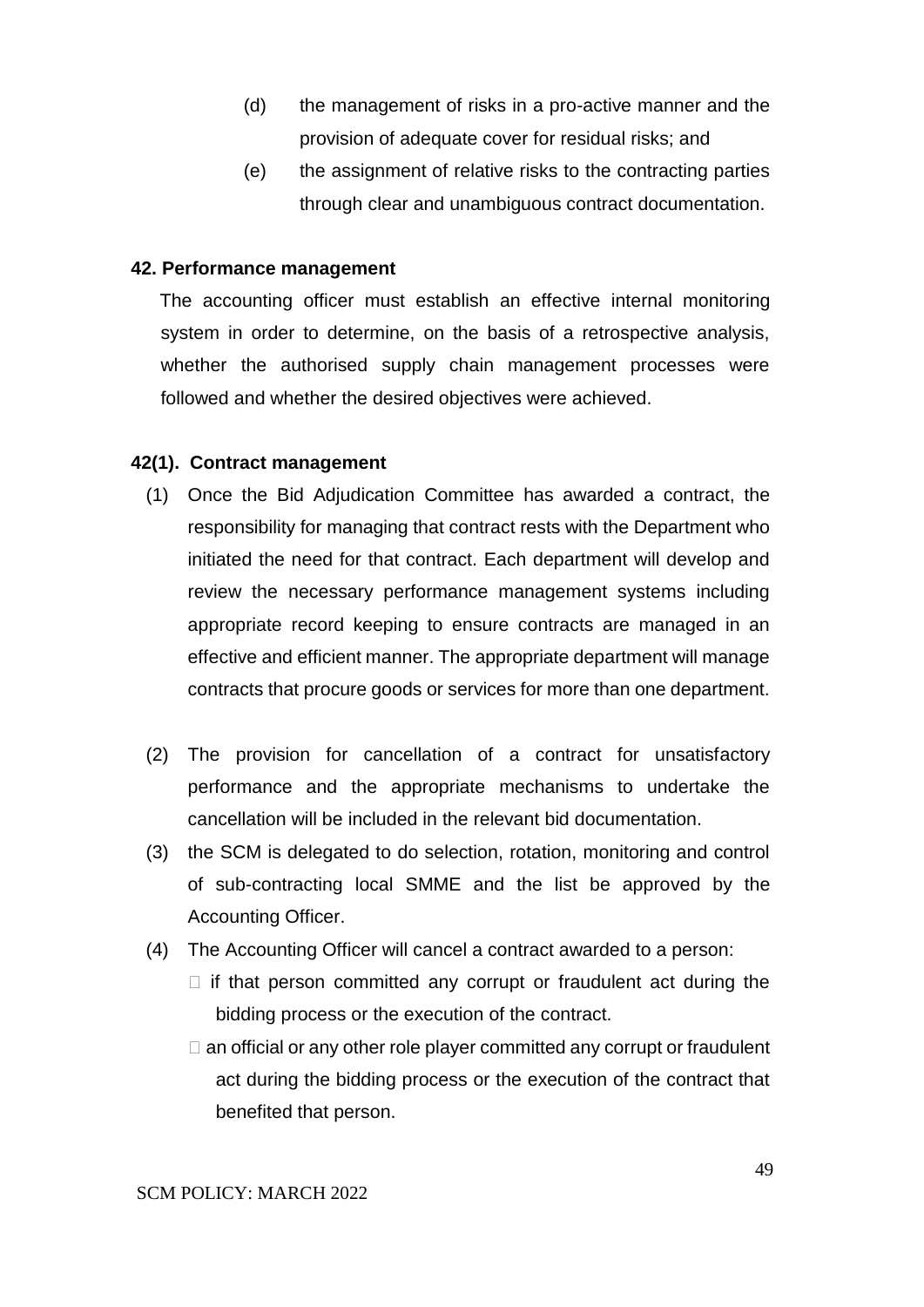## **42(1)(a). Contract Price Adjustment**

- (1) If a contract period will exceed one year, an appropriate contract price Adjustment formula must be specified in the bid documents.
- (2) If the contract period does not exceed one year, the bid shall be a fixed price bid and not subject to a contract price adjustment.
- (3) If, as a result of any extension of time granted, the duration of a fixed price contract exceeds one year, the contract will be subject to contract price adjustment for that period by which the extended contract period exceeds one year.

## **42(1) (b). Samples**

- (1) Where samples are called for in bid documents, samples marked with the bid number and the bidders name and address shall be delivered separately to the addressee mentioned in the bid documents by no later than the closing time of the bid.
- (2) Bids must not be included in parcels containing samples.
- (3) If samples are not submitted as required in the bid documents, the bid concerned must be declared invalid.
- (4) Samples shall be supplied by the bidder at his/her own expense and risk. The municipality shall not be obliged to pay for such samples or compensate for the loss thereof, unless otherwise specified in the bid documents. The municipality shall in the bid documents reserve the right not to return such samples and to dispose of them at its own discretion.
- (5) If a bid is accepted for the supply of goods according to a sample submitted by the bidder, that sample will become the contract sample. All goods and material supplied shall comply in all respects to that contract sample.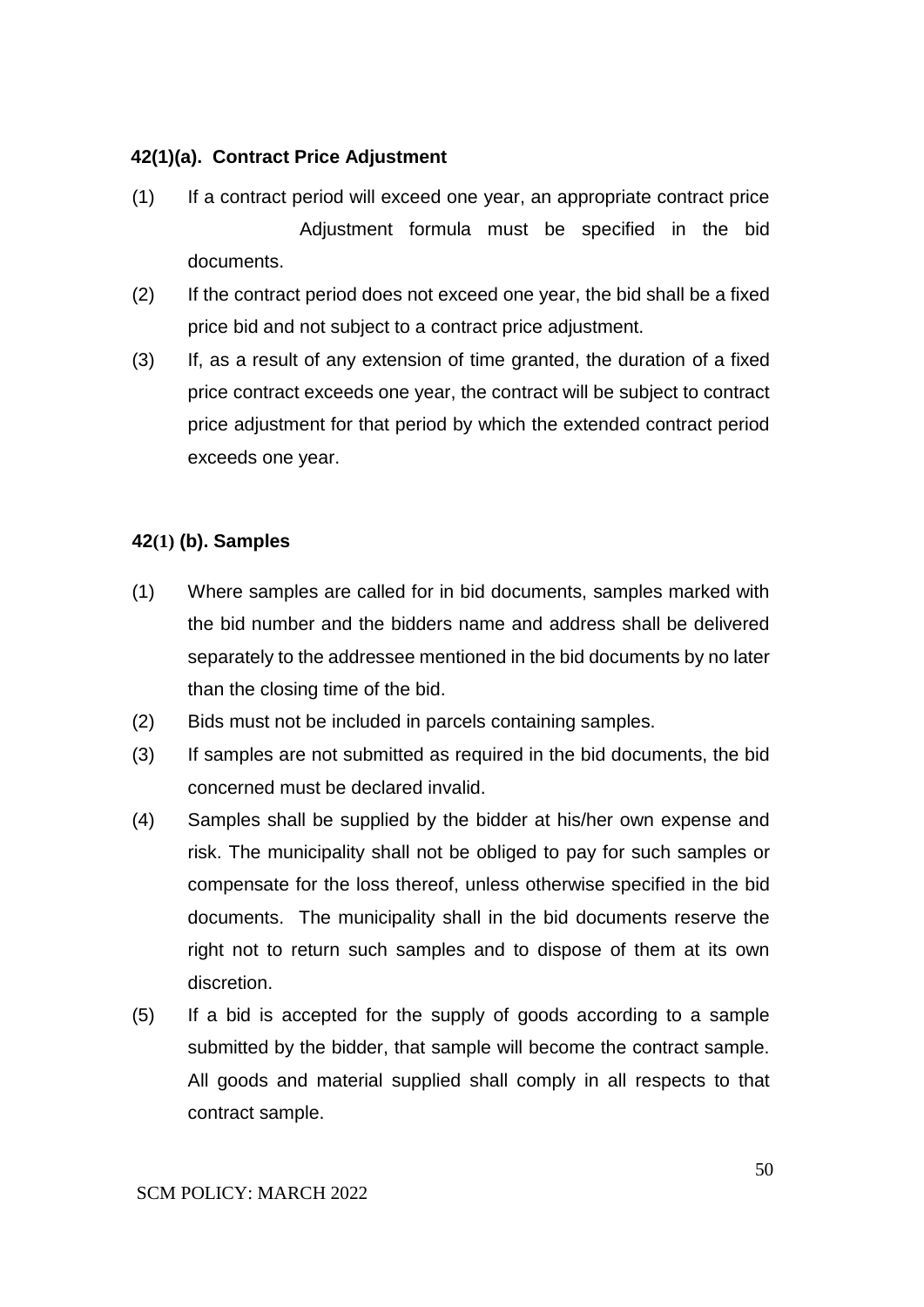## **42**(1) **(c). Issuing of bid documents**

- (1) Bid documents and any subsequent notices may only be issued by offices designated by the *accounting officer* from time to time.
- (2) Details of all prospective bidders who have been issued with bid documents must be recorded by the issuing office.
- (3) Details of prospective bidders must, whenever possible, include the full name of the person drawing the documents, a contact person, a contact telephone and fax number and postal and e-mail address.
- (4) If site inspections are to be held, full details must be included in the bid notice.

## **42**(1) **(d). Cancellation of bids**

- (1) If it becomes necessary to cancel or re-advertise bids, then a report setting out the reasons therefore shall be submitted to the *accounting officer by the supply chain manager.*
- (2) If bids have been cancelled, then all bidders must be notified thereof in writing.
- (3) If it becomes necessary to cancel or re-advertise bids, then a report setting out the reasons therefore shall be submitted to the *accounting officer by the supply chain manager.*
- (4) If it becomes necessary to cancel or re-advertise bids, then a report setting out the reasons therefore shall be submitted to the *accounting officer by the supply chain manager.*
- (5) No bid may be re-advertised before the expiry of the validity period of the original bid, or any extended validity periods. If however all bidders have indicated in writing there is no objection to the readvertisement of the bid, it may be re-advertised forthwith.
- (6) *A bid must be cancelled when:* 
	- *a. In the application of the 80/20 preference points system all bids received exceed the estimated rand value of R 50,000,000*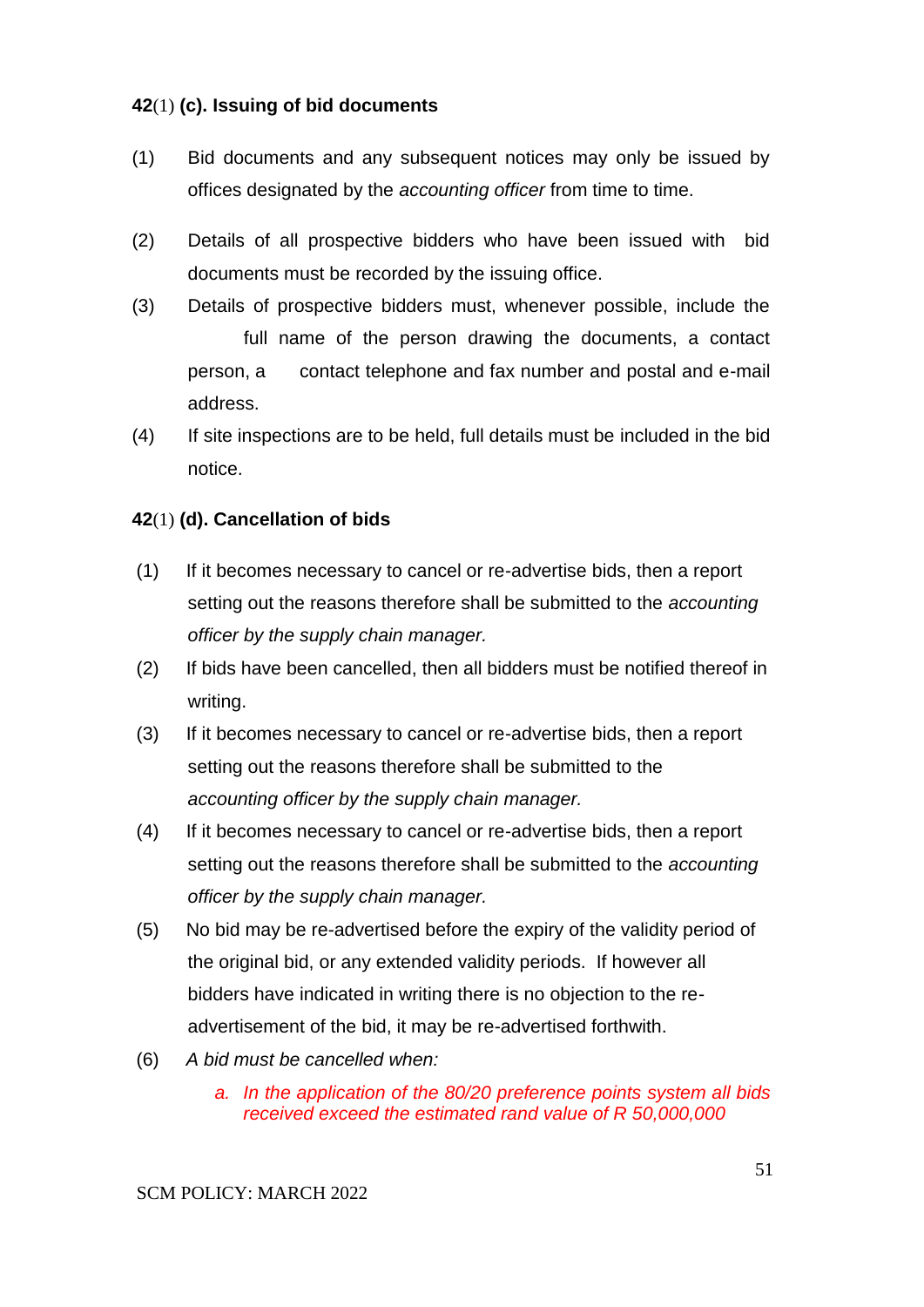- *b. In the application of the 90/10 preference points system all bids received are equal to or below the estimated rand value of R 50,000,000*
- (7) After cancellation of a bid in terms of this paragraph, the Municipality must re-invite bids stipulating the correct preference points system to be applied.

### **42**(1) **(e). Annual bid**

- (1) It is permissible to invite bids for the supply of goods and services or construction work that is of an ad hoc or repetitive nature, for a predetermined period of time (a process that is referred as an annual bid).
- (2) The following procedure is applicable to such annual bids:
	- (a) The acquisition procedure for annual bids shall comply with the procedures of the acquisition management system for competitive bids;
	- (b) Bid documentation, if applicable, shall state that the acceptance of annual bids based on a schedule of rates will not necessarily guarantee the bidder any business with the municipality;
	- (c) The use of annual bids to circumvent normal bid processes is not permissible;
	- (d) Unsolicited items included in an annual bid, which are clearly not an alternative to any of the items specified, shall not be considered.
- (3) The evaluation and adjudication of annual bids shall be dealt with as follows:
	- (a) Such bids shall be considered in terms of the evaluation and adjudication processes contained in this policy.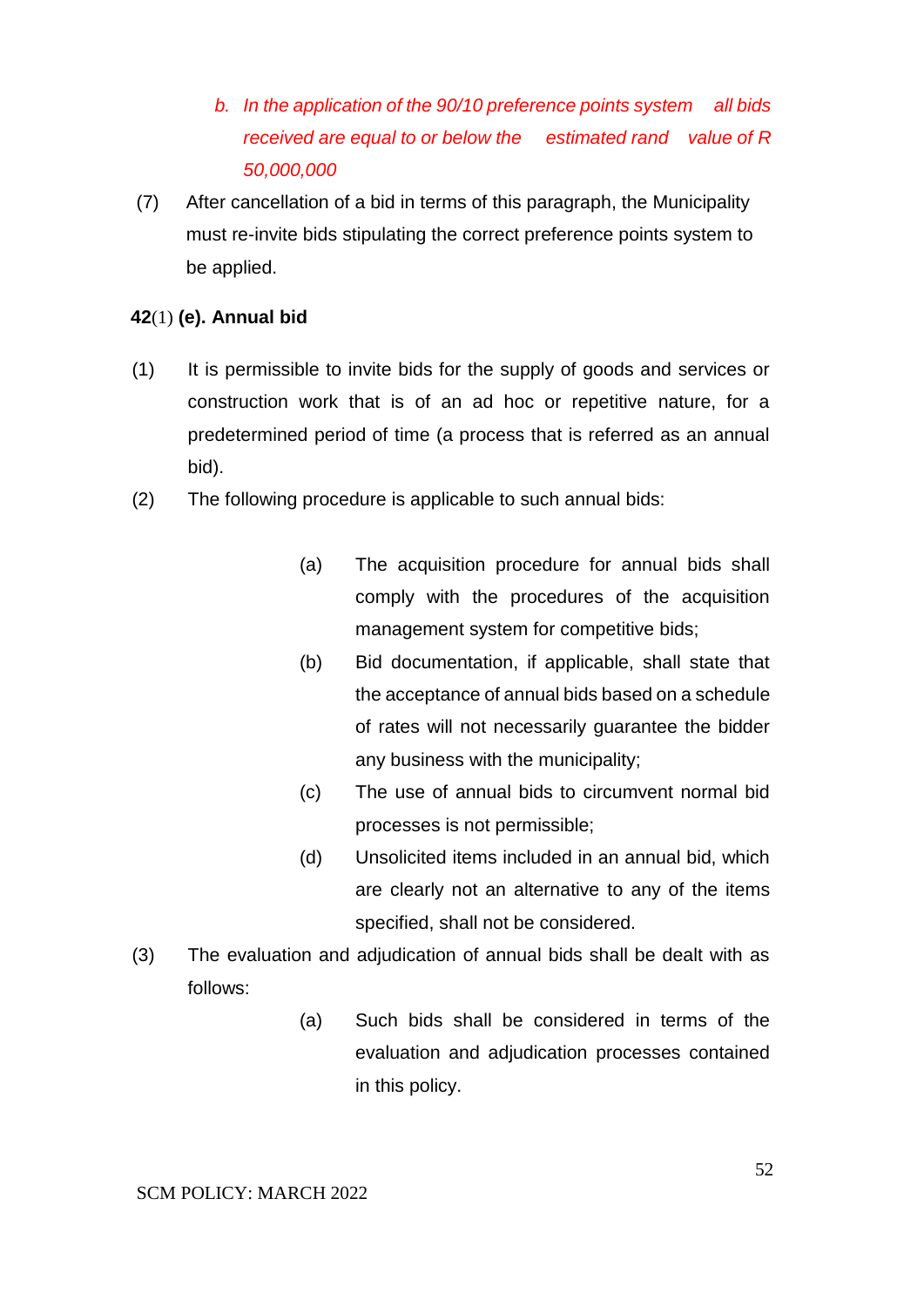(b) If the selected bidder in terms of the selection processes of this policy is unable to provide the required goods or services at the required time and confirm such inability in writing, then the bidder with the next highest adjudication points shall be selected to provide the goods or services.

### **42**(1) **(f). Variation in bid amount after contract signed**

(1) Any expansion or variation in the approved contract sum that may become necessary as a result of exceptional circumstances during the contract period, must be approved by the accounting officer prior to implementation, and will be subject to by not more than twenty (20%) for construction related goods, services and/or infrastructure projects and fifteen (15%) for all other goods/services of the original value of the contract or such Treasury guidelines that may exist at such time.

(2) *The Accounting Officer has the right to variation of the original scope of work by extending or modifying such scope of work after the conclusion of the contract without re-tendering, if:* 

- *(a) Due to unforeseen circumstances, additional work becomes necessary in order to complete the project based on the original objective set out in the original bid document.*
- *(b) The work is spread over a period that is more than one financial year. After the initial bidding during the first year, the renewal of the contract for subsequent years will ensure that the municipality expedites the implementation of projects without repeating the tendering process for a repetition of similar work forming*

*part of a basic project for which an initial contract was awarded using the bidding process. The Municipality shall indicate in the initial bid document that further contracts may be awarded through negotiation with a service provider appointed for the initial contract.*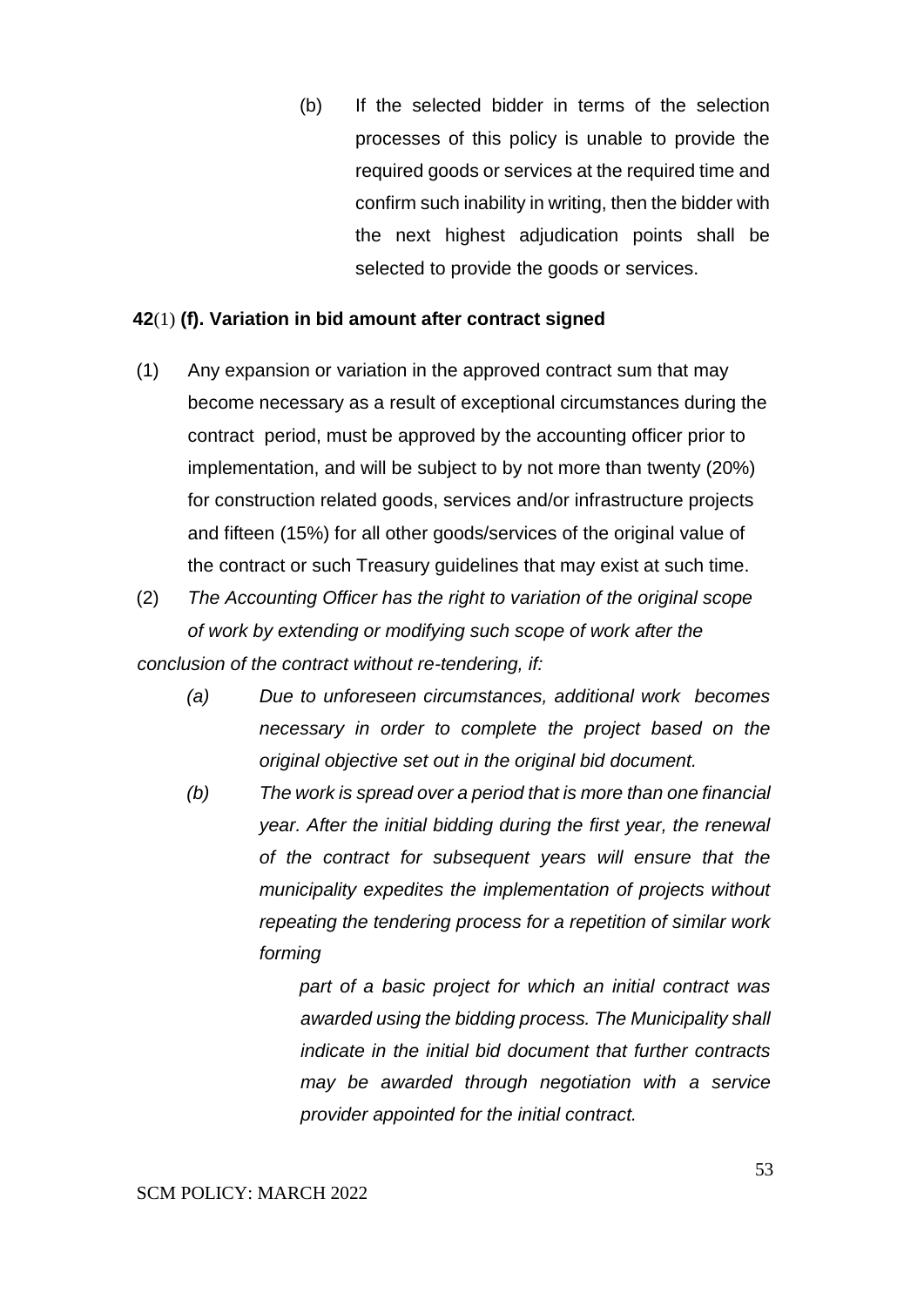(3) If, as a result of any extension of time granted, the duration of a fixed price contract exceeds one year, the contract will be subject to contract price adjustment for that period by which the extended contract period exceeds one year.

## **42(1) (g). Procurement of construction related services.**

- (1) The Accounting Officer **must** for the purpose of promoting local Contractors and the promotion of Local Economic Development to the extent that, all things being equal, encourage that the construction related awards, awarded to service providers whose businesses reside outside the Municipal boundaries of Merafong City Local Municipality where feasible to Sub-Contract minimum 30% or more of the **determined value** for tenders above R30 million of the total award (inclusive of ten percent (10%) contingencies, CPI increase and Fifteen percent (15%) Vat).
- (2) The Accounting Officer may select certain projects in the Procurement Plan and earmark them for promoting sub-contracting at the beginning of the financial year.
- (3) The Accounting Officer may for the purposes of identifying such accredited contractors provide a list on a rotational basis from the database of suppliers to the successful service provider to whom the award was made to enable such provider to enter into negotiations with one or more accredited prospective sub-contractors.
- (4) The Accounting Officer may wave subparagraph (1), (2) in the event of a Joint Venture with a local accredited prospective contractor.

*Part 4: Other matters*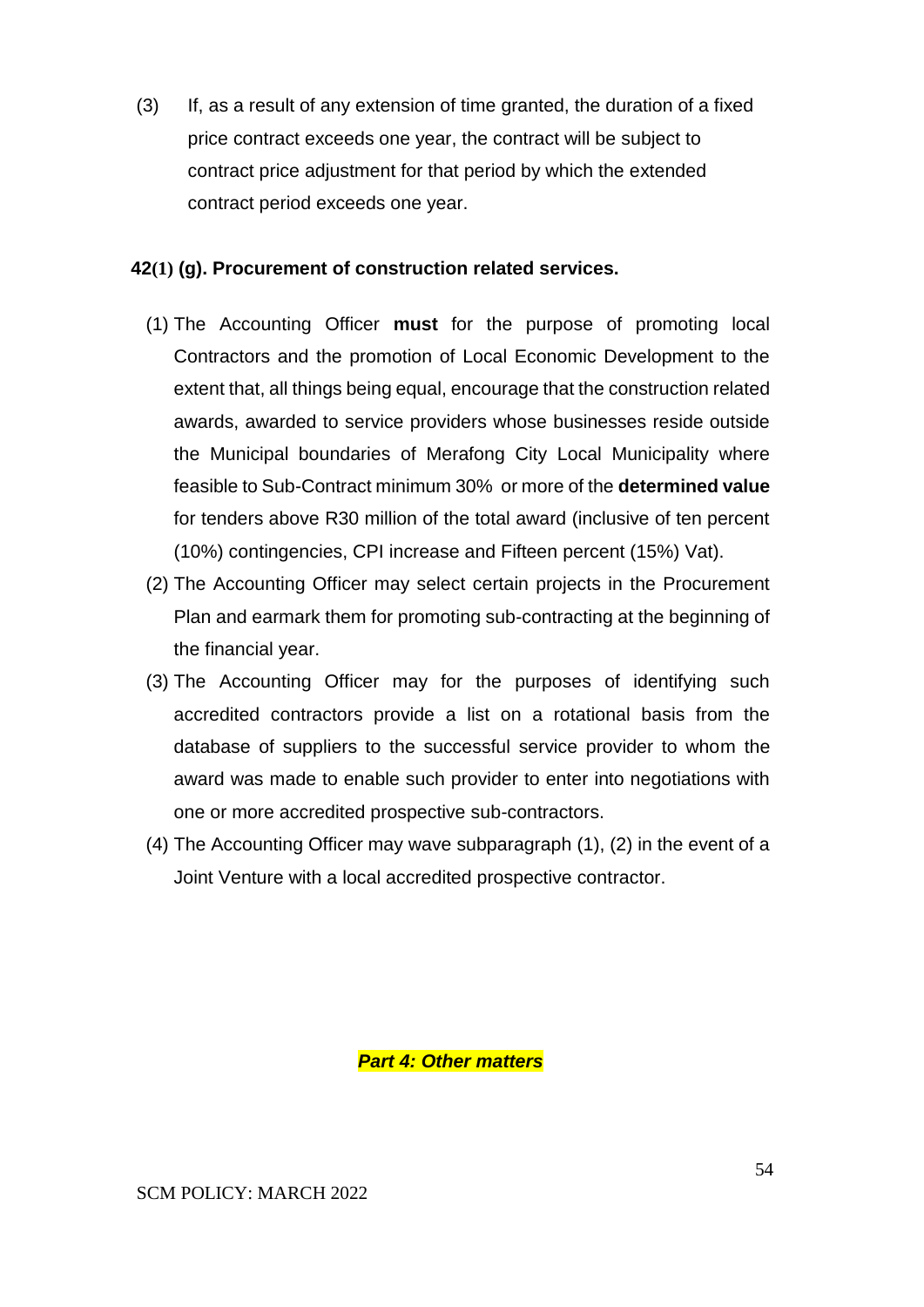- **43.Prohibition on awards to persons whose tax matters are not in order**  The Municipality must not make any award above R15 000.00 to a person whose tax matters have not been declared by South African Revenue Service to be in order.
- **44.Prohibition on awards to persons in the service of the state** The accounting officer must ensure that irrespective of the procurement process followed, no award may be given to a person –
	- (a) who is in the service of the state; or
	- (b) if that person is not a natural person, of which any director, manager, principal shareholder or stakeholder is a person in the service of the state; or
	- (c) a person who is an advisor or consultant contracted with the Municipality.
	- (d) The accounting officer is required to verify the identity numbers of the directors / trustees / shareholders of the preferred bidder(s) against the municipality's staff establishment in order to determine whether or not any of the directors trustees / shareholders are employees of the municipality. Furthermore, other specific information to be disclosed relating to any other official in the service of the state, must also be utilized during the evaluation process.
	- (e) The review of all disclosures referred to in the previous paragraph must take place during the bid evaluation process. If a bidder / director / trustee shareholder declares that he / she is in the employ of the state, the municipality must not make any award to such bidder as this is prohibited in terms of the SCM regulations.
	- (f) Should it come to light that a false declaration was made by the bidder after the municipality had awarded the bid, the contract must be immediately suspended and payments made, recovered. False declarations by bidders can be viewed as a criminal offence and charges must be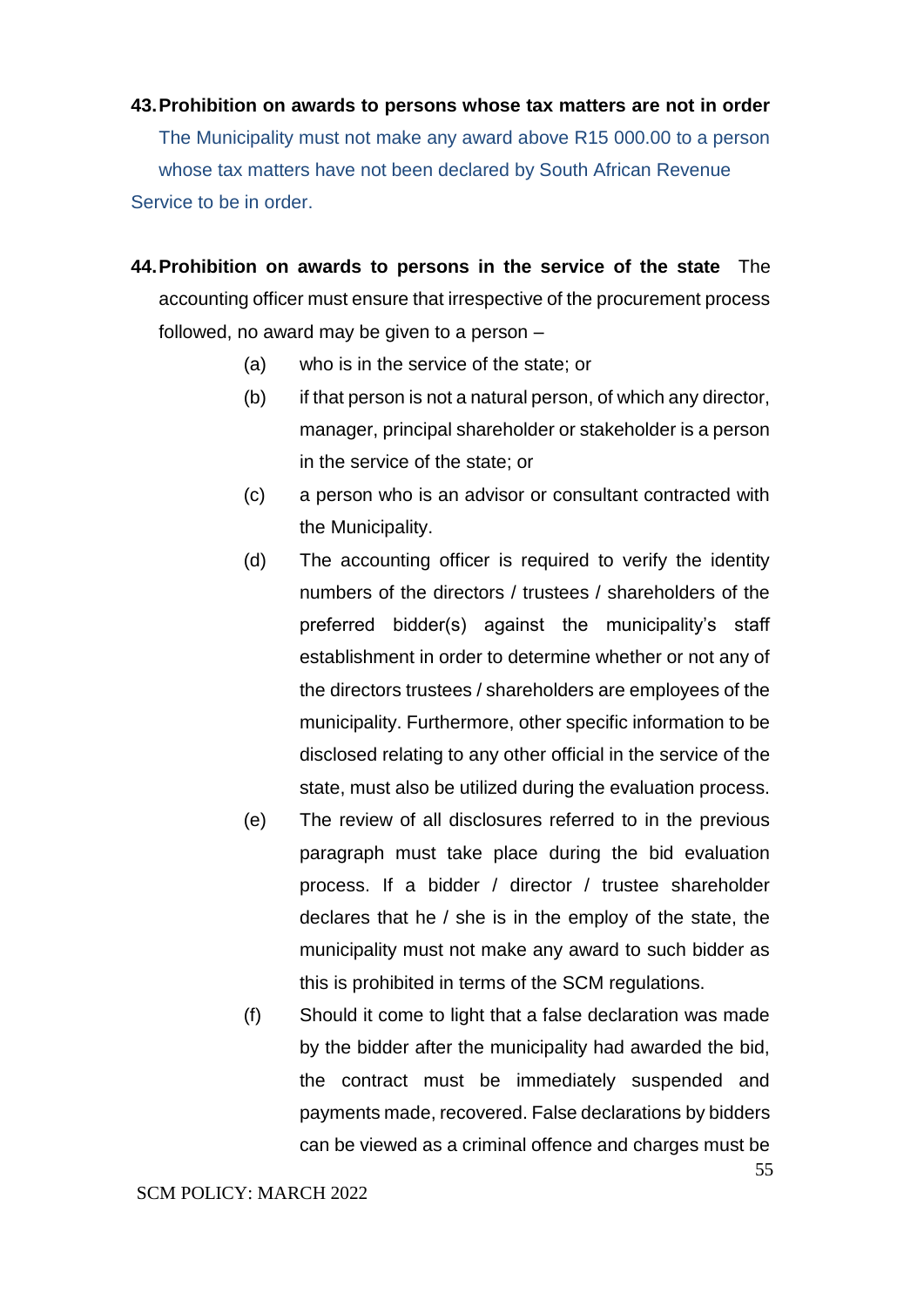laid by the municipality with the South African Police Services for further investigation. Details will be reported to Council at its next meeting and information contained in the Annual Report of the municipality.

(g) In the event of possible false declarations and subsequent awards based on those declarations, the municipality must rectify this matter by instituting the necessary remedial measures, by investigating the matter, recovering the funds spent, instituting disciplinary proceedings against those liable for such actions and possible criminal prosecution as may be appropriate. The accounting officer must also apply the remedial measures contained under "Termination for Default" in the General Conditions of Contract.

### **45.Awards to close family members of persons in the service of the state.**

The notes to the annual financial statements must disclose particulars of any award of more than R2000 to a person who is a spouse, child or parent of a person in the service of the state, or has been in the service of the state in the previous twelve months, including –

- (a) the name of that person;
- (b) the capacity in which that person is in the service of the state; and
- (c) the amount of the award.

### **46. Ethical standards**

- (1) A code of ethical standards is hereby established, in accordance with subparagraph (2), for officials and other role players in the supply chain management system in order to promote  $-$  (a) mutual trust and respect; and
	- (b) an environment where business can be conducted with integrity and in a fair and reasonable manner.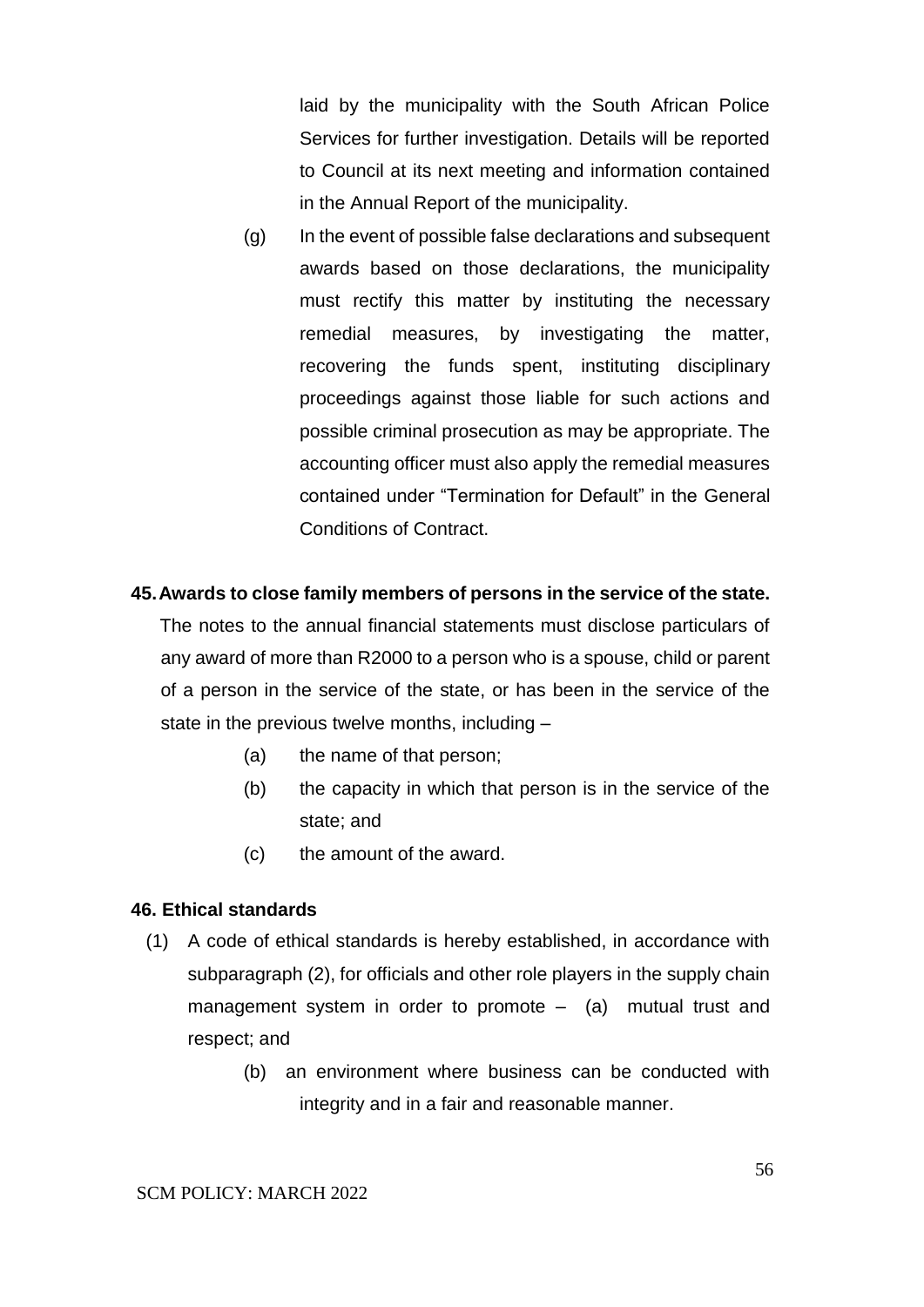- (2) An official or other role player involved in the implementation of the supply chain management policy –
	- (a) must treat all providers and potential providers equitably;
	- (b) may not use his or her position for private gain or to improperly benefit another person;
	- (c) may not accept any reward, gift, favour, hospitality or other benefit directly or indirectly, including to any close family member, partner or associate of that person, of a value more than R350;
	- (d) notwithstanding subparagraph (2)(c), must declare to the accounting officer details of any reward, gift, favour, hospitality or other benefit promised, offered or granted to that person or to any close family member, partner or associate of that person;
	- (e) must declare to the accounting officer details of any private or business interest which that person, or any close family member, partner or associate, may have in any proposed procurement or disposal process of, or in any award of a contract by, the Municipality;
	- (f) must immediately withdraw from participating in any manner whatsoever in a procurement or disposal process or in the award of a contract in which that person, or any close family member, partner or associate, has any private or business interest;
	- (g) must be scrupulous in his or her use of property belonging to the Municipality;
	- (h) must assist the accounting officer in combating fraud, corruption, favouritism and unfair and irregular practices in the supply chain management system; and
	- (i) must report to the accounting officer any alleged irregular conduct in the supply chain management system which that person may become aware of, including –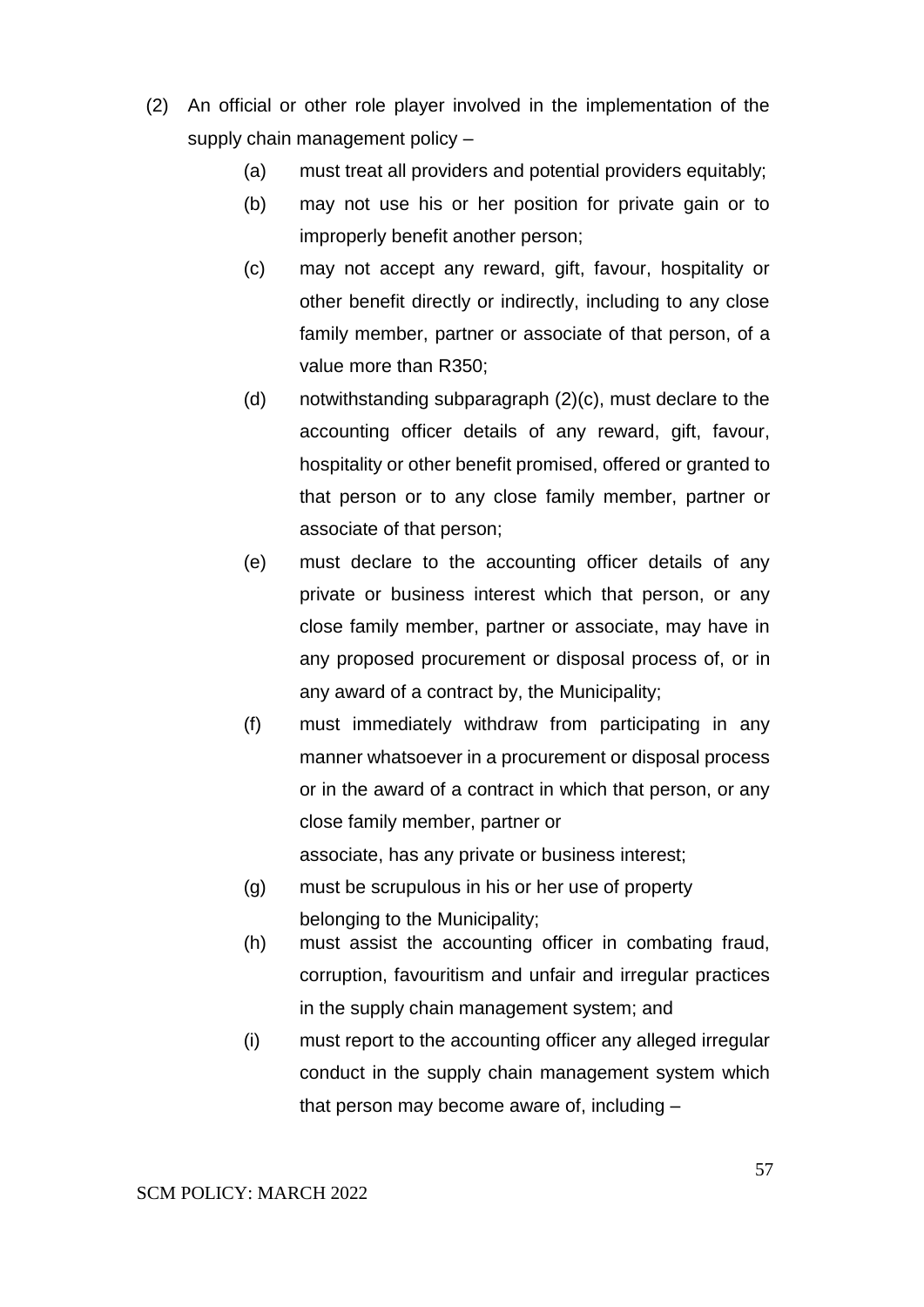- (i) any alleged fraud, corruption, favouritism or unfair conduct;
- (ii) any alleged contravention of paragraph 47(1) of this policy; or
- (iii) any alleged breach of this code of ethical standards.
- (3) Declarations in terms of subparagraphs  $(2)(d)$  and  $(e) (a)$  must be recorded in a register which the accounting officer must keep for this purpose; (b) by the accounting officer must be made available to the mayor of the Municipality who must ensure that such declarations are recorded in the register.
- (4) The National Treasury's code of conduct must also be taken into account by supply chain management practitioners and other role players involved in supply chain management.
- (5) Merafong City Local Municipality adopts the National Treasury's code of conduct for supply chain management practitioners and other role players involved in supply chain management. When adopted, such code of conduct becomes binding on all officials and other role players involved in the implementation of the supply chain management policy of the Municipality. A copy of the National Treasury code of conduct is available on the website **www.treasury.gov.za/mfma** located under "legislation". Council must adopt this code of conduct.
- (6) A breach of the code of conduct adopted by the Municipality must be dealt with in accordance with schedule 2 of the Municipal Systems Act.

# **47. Inducements, rewards, gifts and favours to Municipality's officials and other role players**

(1) No person who is a provider or prospective provider of goods or services, or a recipient or prospective recipient of goods disposed or to be disposed of may either directly or through a representative or intermediary promise, offer or grant –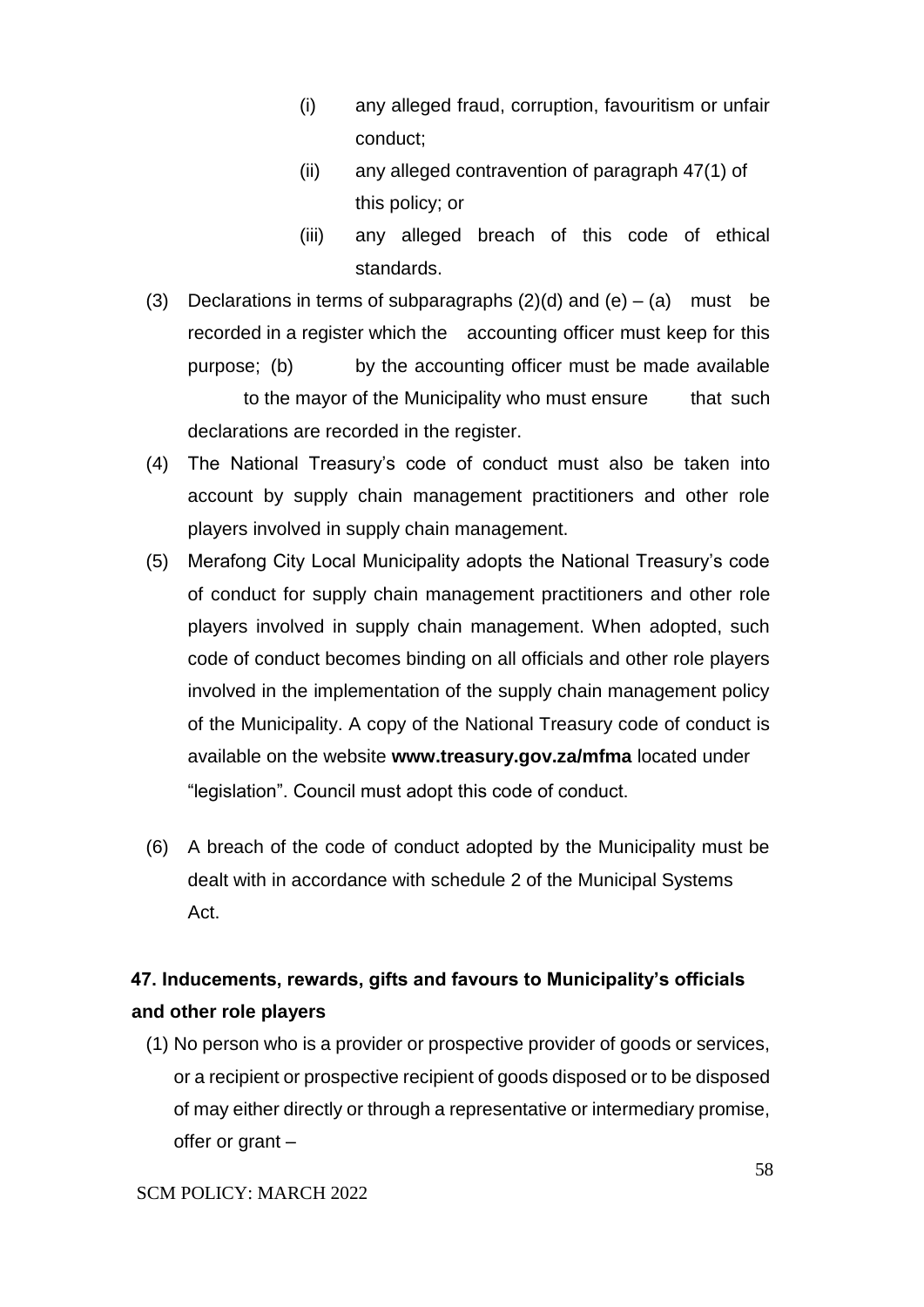(a) any inducement or reward to the Municipality for or in connection with the award of a contract; or (b) any reward, gift, favour or hospitality to –

- (i) any official; or
- (ii) any other role player involved in the implementation of the supply chain management policy.
- (2) The accounting officer must promptly report any alleged contravention of subparagraph (1) to the National Treasury for considering whether the offending person, and any representative or intermediary through which such person is alleged to have acted, should be listed in the National Treasury's database of persons prohibited from doing business with the public sector.
- (3) Subparagraph (1) does not apply to gifts less than R350 in value.

### **48. Sponsorships**

The accounting officer must promptly disclose to the National Treasury and the relevant provincial treasury any sponsorship promised, offered or granted, whether directly or through a representative or intermediary, by any person who is –

- (a) a provider or prospective provider of goods or services; or
- (b) a recipient or prospective recipient of goods disposed or to be disposed.

### **49. Objections and complaints**

Persons aggrieved by decisions or actions taken in the implementation of this supply chain management system, may lodge with the accounting officer within 14 days of the decision or action, a written objection or complaint against the decision or action.

### **50. Resolution of disputes, objections, complaints and queries**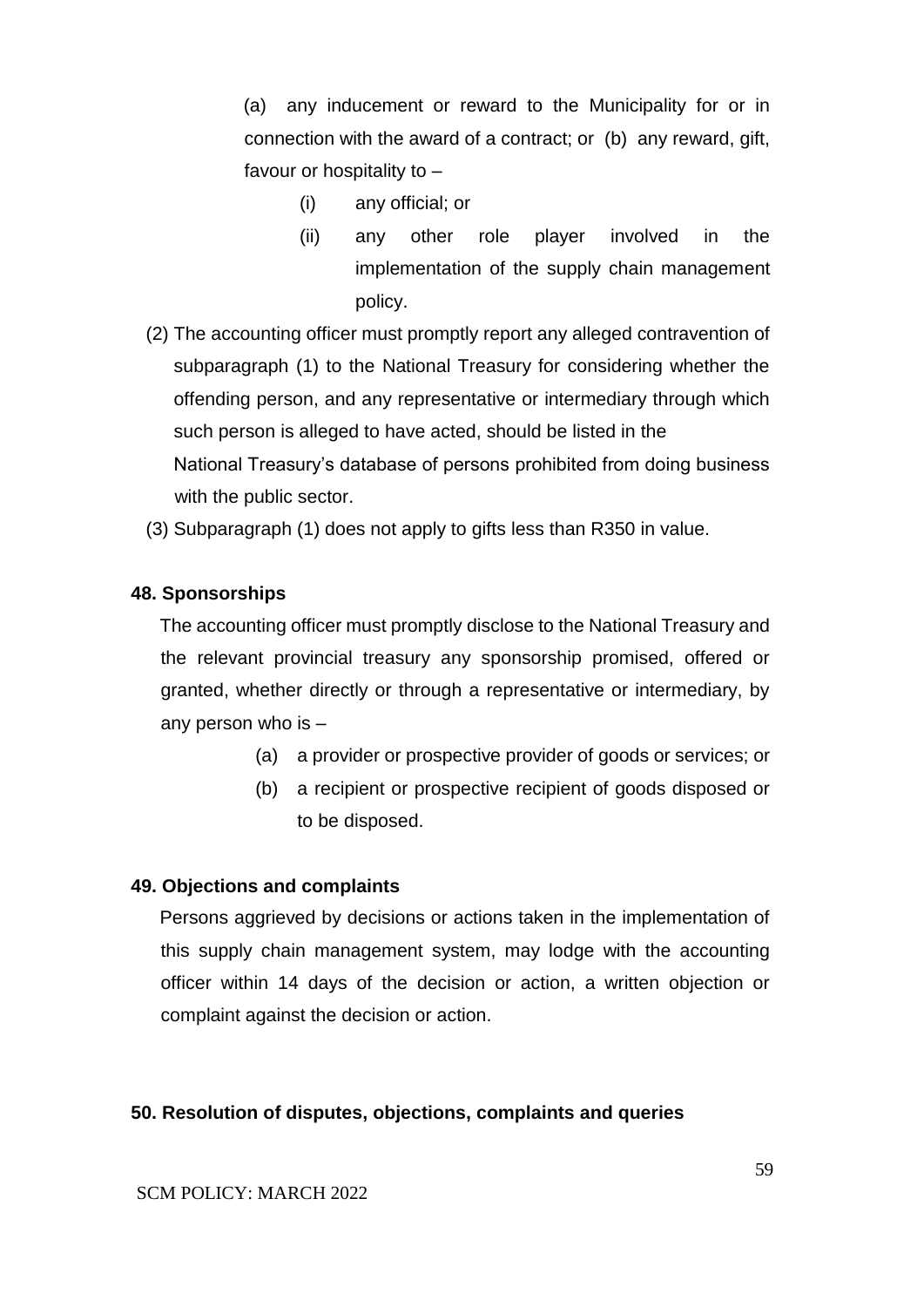- (1) The accounting officer must appoint an independent and impartial person, not directly involved in the supply chain management processes
	- (a) to assist in the resolution of disputes between the Municipality and other persons regarding –
		- (i) any decisions or actions taken in the implementation of the supply chain management system; or
		- (ii) any matter arising from a contract awarded in the course of the supply chain management system; or
	- (b) to deal with objections, complaints or queries regarding any such decisions or actions or any matters arising from such contract.
- (2) The accounting officer, or another official designated by the accounting officer, is responsible for assisting the appointed person to perform his or her functions effectively.
- (3) The person appointed must –

–

- (a) strive to resolve promptly all disputes, objections, complaints or queries received; and
- (b) submit monthly reports to the accounting officer on all disputes, objections, complaints or queries received, attended to or resolved.
- (4) A dispute, objection, complaint or query may be referred to the relevant provincial treasury if –
	- (a) the dispute, objection, complaint or query is not resolved within 60 days; or
	- (c) no response is forthcoming within 60 days.
- (5) If the provincial treasury does not or cannot resolve the matter, the dispute, objection, complaint or query may be referred to the National Treasury for resolution.
- (6) This paragraph must not be read as affecting a person's rights to approach a court at any time.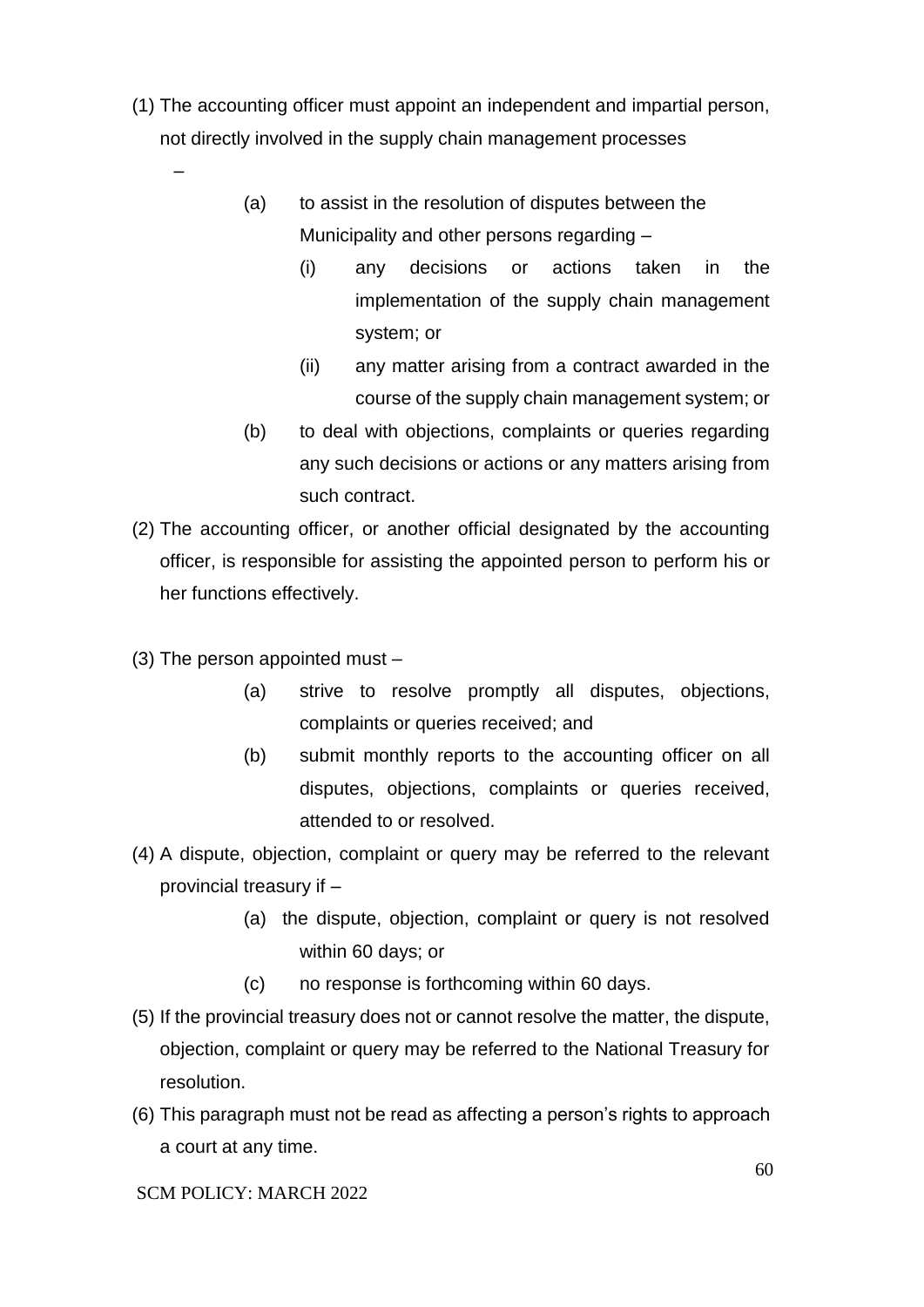## **51. Contracts providing for compensation based on turnover**

If a service provider acts on behalf of a Municipality to provide any service or act as a collector of fees, service charges or taxes and the compensation payable to the service provider is fixed as an agreed percentage of turnover for the service or the amount collected, the contract between the service provider and the Municipality must stipulate

- (a) a cap on the compensation payable to the service provider; and
- (b) that such compensation must be performance based.

## **52. Restriction of suppliers**

*Notwithstanding the imposition of any penalties that may be applied under this policy, if a supplier is found guilty of misrepresenting any facts in respect of either ownership or empowerment indicators in order to effect the outcome of a bid/quote, either before or after the award, that supplier will be restricted on the supplier database for a period of 12 months. The effect of such restriction is to that no work may be awarded to that supplier for the duration of the restriction* 

### **53. Increasing employment opportunities**

- (1) It should be noted that one of the municipality's key socio-economic objectives is to facilitate the creation of employment for the people of the Merafong City Local Municipality.
- (2) Increasing employment opportunities through procurement may be achieved by specifying labour friendly technologies and/or labour intensive methods of construction in the tender documents.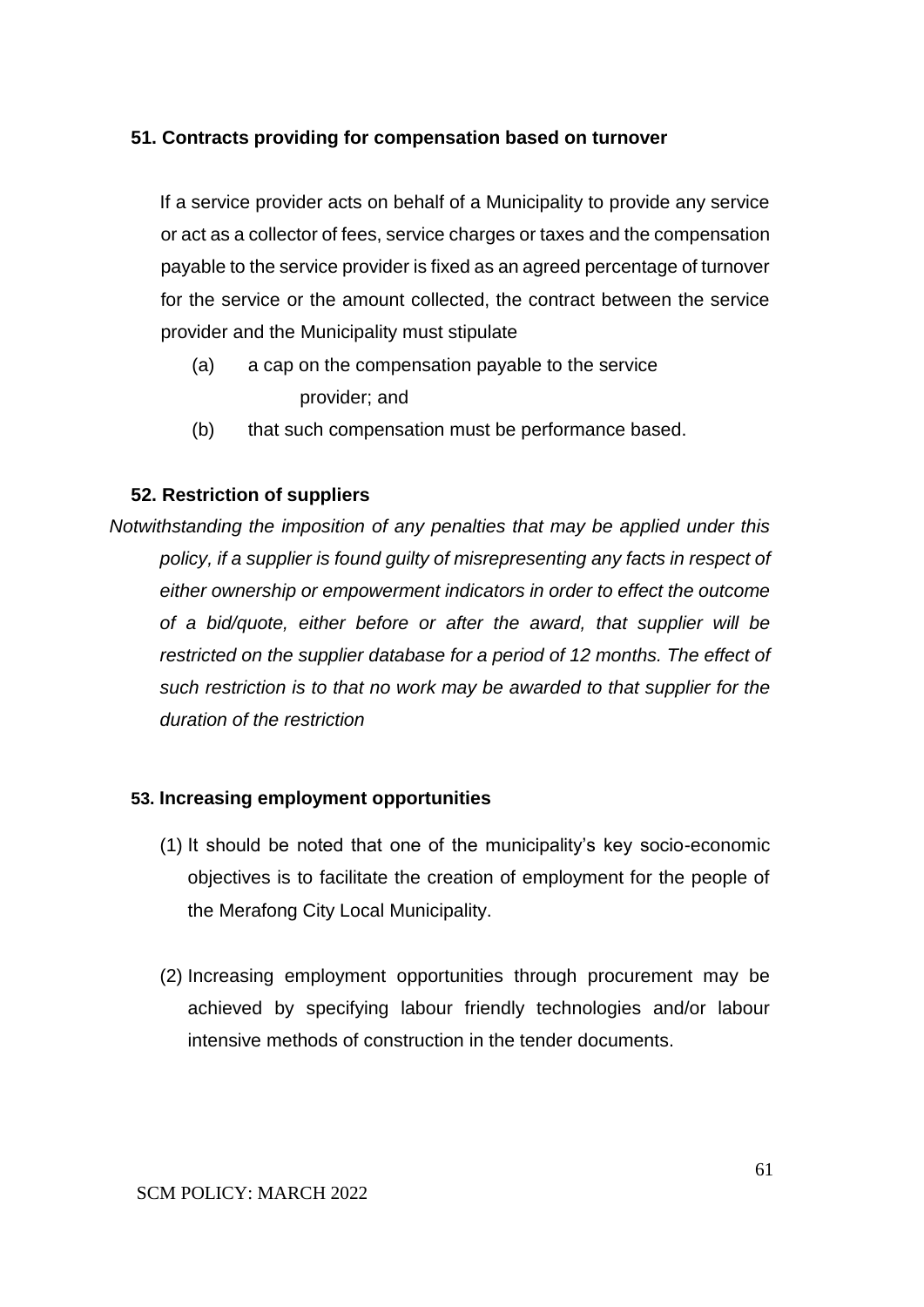(3) The options available in this regard should be investigated to evaluate the positive versus negative impact of any proposals, and to specify labour friendly technologies and/or methods where appropriate.

### **54. Sureties for Due performance**

 Obtaining sureties (guarantees) from financial institutions is one of the major obstacles preventing emerging businesses from participating in Local Government Procurement. The value of the sureties required by the Merafong City Local Municipality has therefore been reduced, or waived altogether, in accordance with the class (value) of the contract.

The sureties required for each class of contract are as follows:

- Micro waived (that is, no surety is required)
- Minor (under R 1 500 000) 2.5% of the tender sum
- Major (over R 1 500 000) 5% of the tender sum

Sureties in respect of the procurement of goods and services will not generally be called for, but where required, will be in accordance with the limits described above.

### **55. Retention**

(1) Having a large percentage of the value of work carried out withheld as retention, presents most contractors with serious cash flow problems, especially in the case of the higher value Major contracts. In order therefore, to lessen the impact of retention monies withheld and to assist less established contractors in the execution of a contract, retention, on Major contracts only, could be limited to 5% of the tender sum. In order however, to protect the Merafong City Local Municipality's interests on Minor contracts, where the value of the surety required has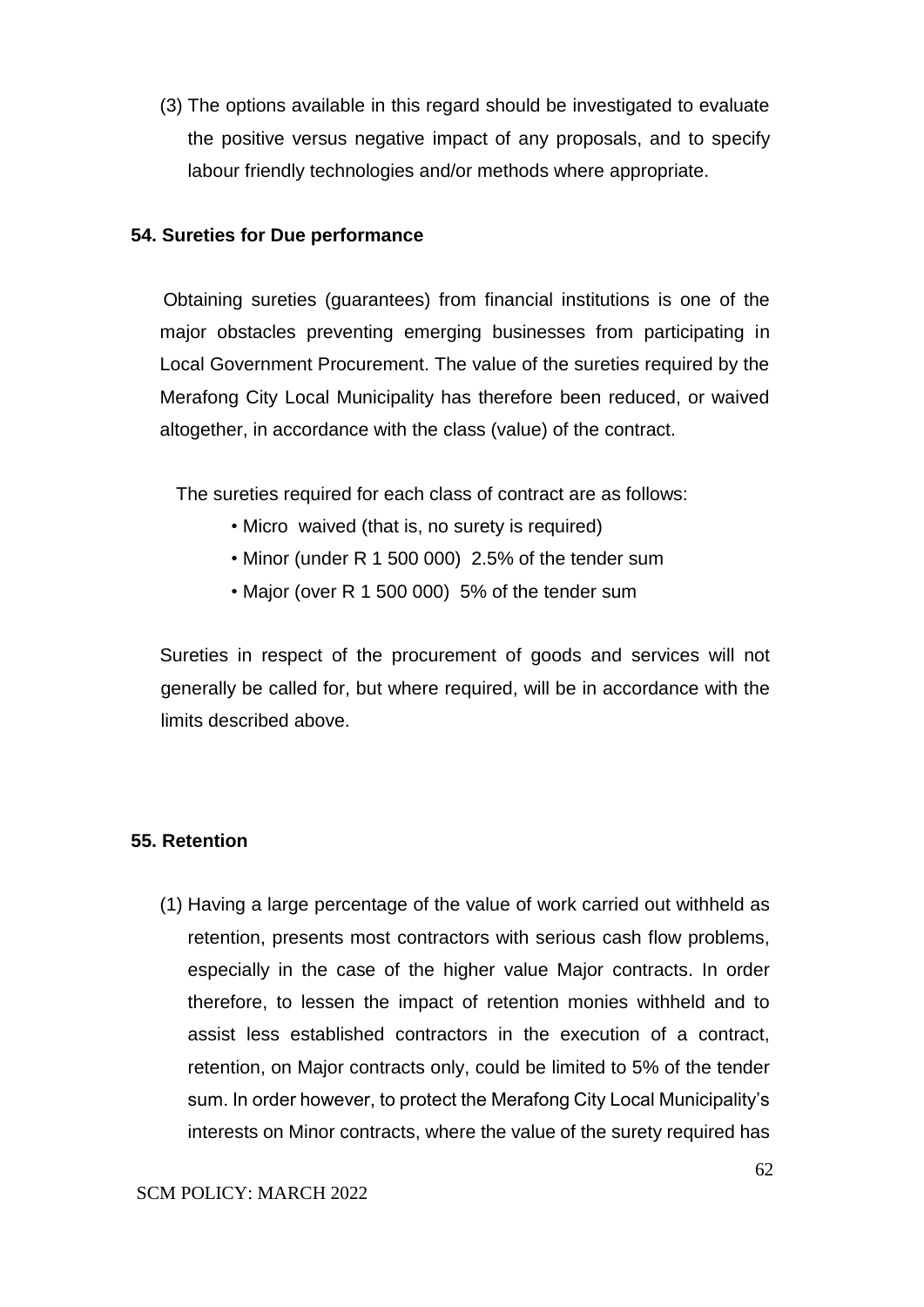been reduced, or even waived, the usual 10% retention shall apply. The value of retention deducted could therefore be as follows:

- Micro and Minor: 10% of the value of work carried out with no limit, reducing to 5% for the duration of the maintenance period.
- Major: 10 % of the value of the work carried out, up to a limit of 5% of the tender sum, with no reduction for the duration of the maintenance period.
- (2) Retention in respect of the procurement of goods and services will not generally be called for, but where required, could be in accordance with the limits described above.
- (3) Financial guarantees may be submitted in lieu of retention.

## **56. Payment Terms**

Payments to SMMEs/HDIs may be made within 14 days of invoice or statement. Other payments will be made within 30 days in terms of the MFMA.

(In order to qualify for more frequent or earlier payments, a contractor must be classified as a SMME or EME business).

### **57. Evaluation of tenders.**

- (1) A municipality must indicate in the invitation to submit a tender if that tender will be evaluated on functionality.
- (2) The evaluation criteria for measuring functionality must be objective. When evaluating tenders on functionality, the- (a) evaluation criteria for measuring functionality;
	- (b) weight of each criterion;
	- (c) applicable values; and
	- (d) Minimum qualifying score for functionality must be clearly specified in the invitation to submit a tender.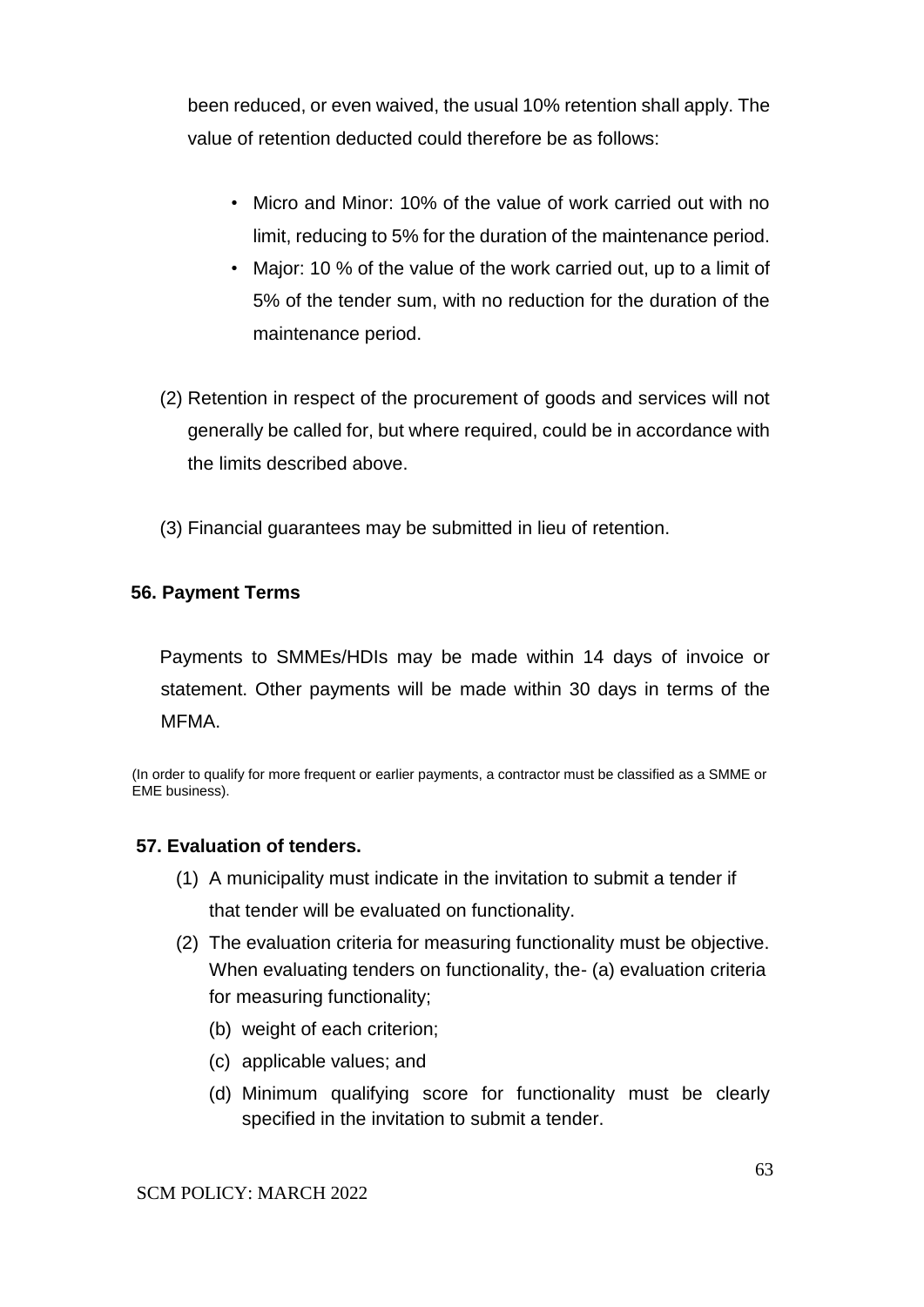- (4) No tender must be regarded as an acceptable tender if it fails to achieve the minimum qualifying score for functionality as indicated in the tender invitation.
- (5) Tenders that have achieved the minimum qualification score for functionality must be evaluated further in terms of the preference point systems prescribed in regulations 5 and 6of the Preferential Procurement Regulations.

# **The 80/20 preference point system for acquisition of services, works or goods up to a Rand value of R50 million**

(1) (a)The following formula must be used to calculate the points for price in respect of tenders (including price quotations) with a Rand value equal to, or above R30 000 and up to a Rand value of R50 000 000 (all applicable taxes included):

$$
Ps = 80 \times (1 - \underbrace{Pt - Pmin}_{Pmin})
$$

**Where** 

- Ps = Points scored for comparative price of tender or offer under consideration;
- Pt = Comparative price of tender or offer under consideration; and

 $Pmin =$  Comparative price of lowest acceptable tender or offer. (b) The municipality may apply the formula in paragraph (a) for price

quotations with a value less than R 30 000, if and when appropriate:

(2) Subject to sub-regulation (3), points must be awarded to a tenderer for attaining the B-BBEE status level of contributor in accordance with the table below.

| <b>B-BBEE Status Level of</b> | Number | Ωf |
|-------------------------------|--------|----|
| Contributor                   | Points |    |
|                               | 20     |    |
| 2                             | 18     |    |
| 3                             | 16     |    |
|                               | 12     |    |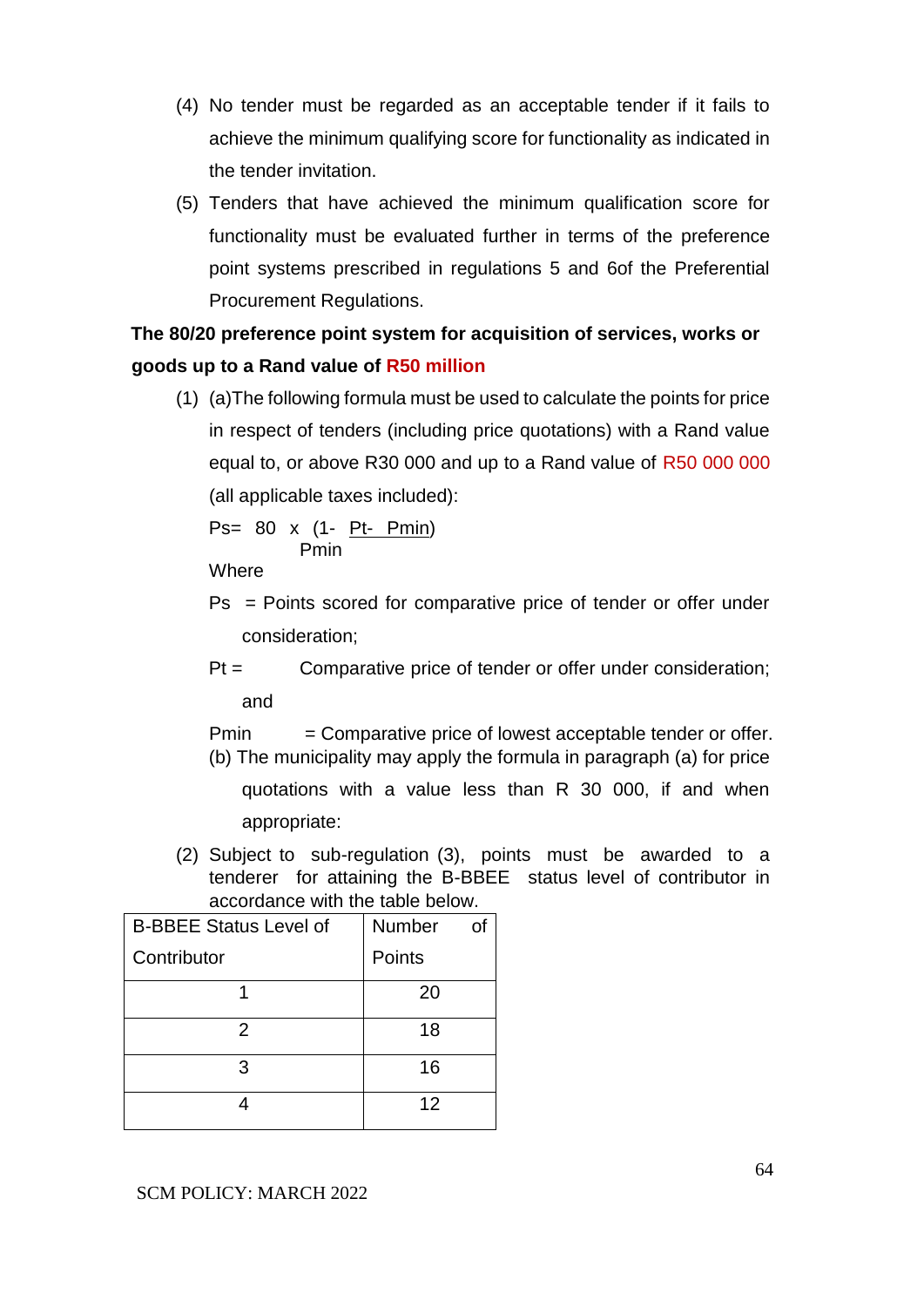| 5                         |   |
|---------------------------|---|
| ิค                        |   |
|                           |   |
| я                         | 2 |
| Non-compliant contributor |   |

- (3) A maximum of 20 points may be allocated in accordance with subregulation (2) of the Preferential Procurement Regulations.
- (4) The points scored by a tenderer in respect of B-BBEE contribution contemplated in sub-regulation (2) must be added to the points scored for price as calculated in accordance with subregulation (1) of the Preferential Procurement Regulations.
- (5) Subject to regulation 7of the Preferential Procurement Regulations, the contract must be awarded to the tenderer who scores the highest total number of points.

**The 90/10 preference point system for acquisition of services, works or goods with a Rand value above R50 million**

(1) The following formula must be used to calculate the points for price in respect of tenders with a Rand value above R50 000 000. (all applicable taxes included):

$$
Ps = \frac{90x (1 - Pt - Pmin)}{Pmin}
$$
 Where:

- Ps = Points scored for comparative price of tender or offer under consideration;
- Pt = Comparative price of tender or offer under consideration; and
- Pmin = Comparative price of lowest acceptable tender or offer.
- (2) Subject to sub-regulation (3), points must be awarded to a tenderer for attaining their B-BBEE status level of contributor in accordance with the table below:

| <b>B-BBEE Status Level of</b> | Number |
|-------------------------------|--------|
| Contributor                   | Points |
|                               | 10     |
|                               |        |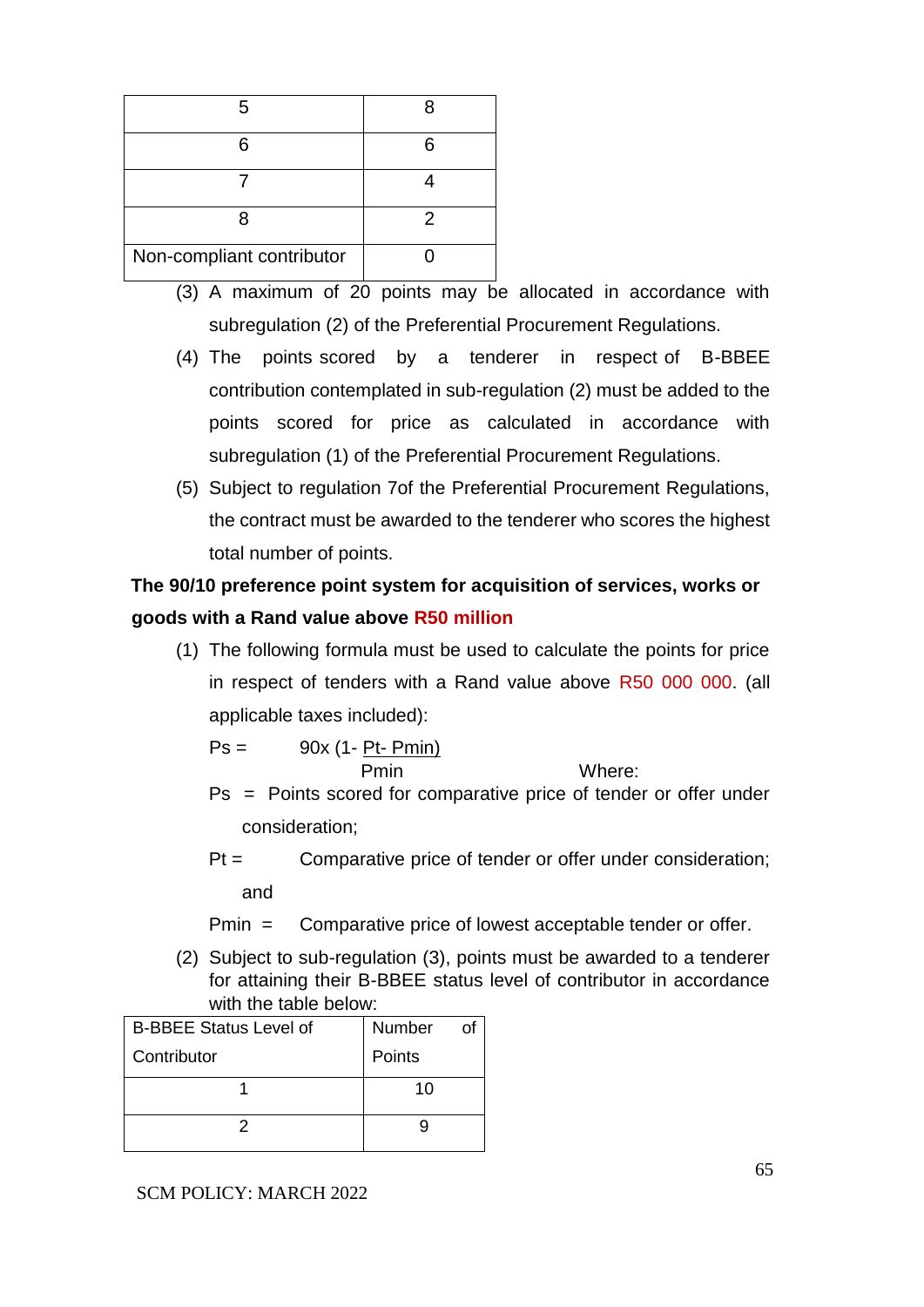| З                         | 8 |
|---------------------------|---|
| Δ                         | 5 |
| 5                         |   |
| հ                         | 3 |
|                           | 2 |
| 8                         |   |
| Non-compliant contributor |   |

- (3) A maximum of 10 points may be allocated in accordance with subregulation (2) of the Preferential Procurement Regulations.
- (4) The points scored by a tenderer in respect of the level of BBBEE contribution contemplated in sub-regulation (2) must be added to the points scored for price as calculated in accordance with subregulation (1) of the Preferential Procurement Regulations.
- (5) Subject to regulation 7, the contract must be awarded to the tenderer who scores the highest total number of points.
- (6) the bidder will loose the BBBEE points if the company intent to subcontract 25% or more of the value of the tender to a Company whose BBBEE level is higher than his.

# **Award of contracts to tenderers not scoring the highest number of points**

(1) A contract may be awarded to a tenderer that did not score the highest total number of points, only in accordance with section 2 (1) (f) of the PPPF Act.

### **Cancellation and re-invitation of tenders**

(1) (a) In the event that, in the application of the 80/20 preference point system as stipulated in the tender documents, all tenders received exceed the estimated Rand value of R50 000 000, the tender invitation must be cancelled.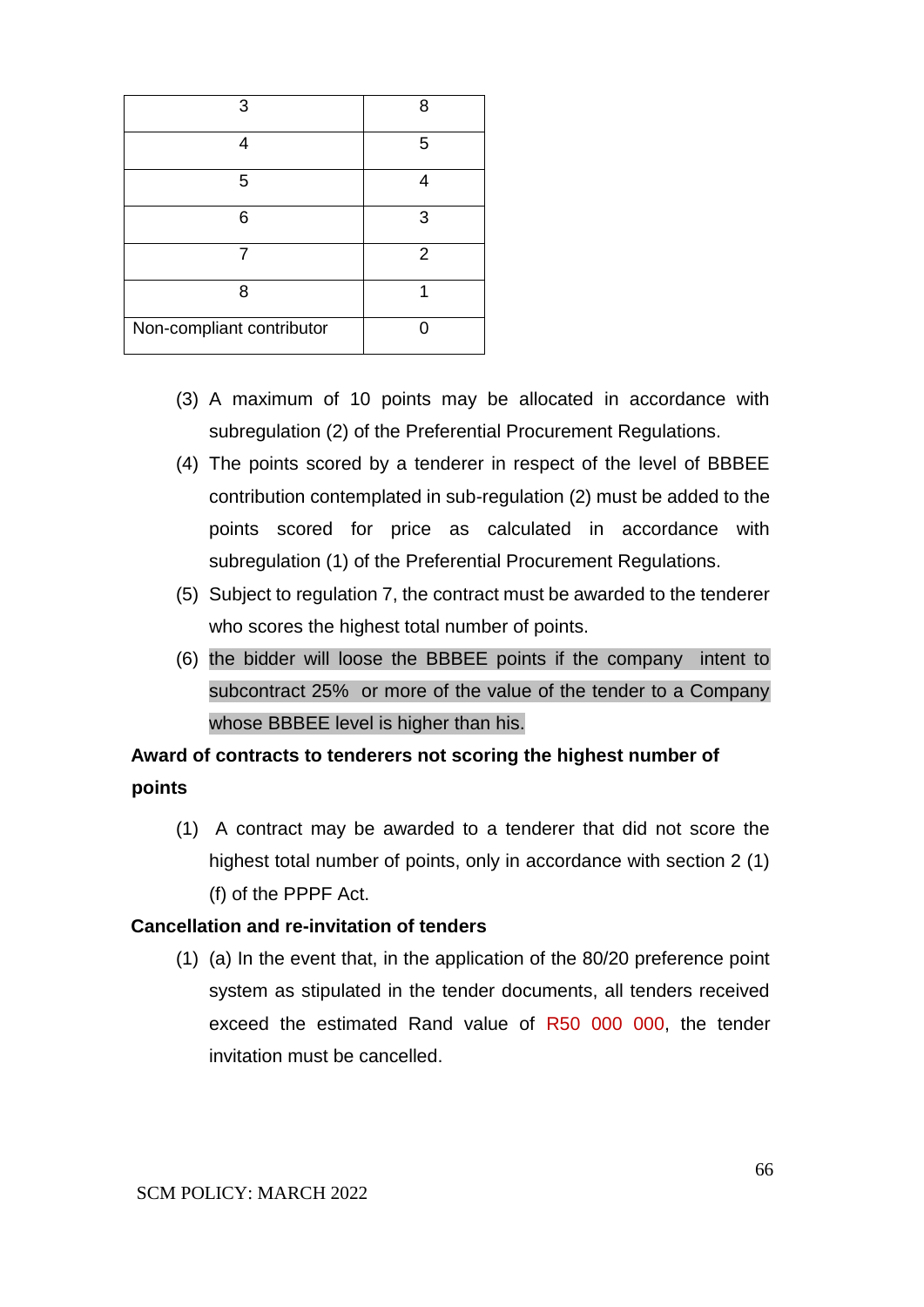- (b) If one or more of the acceptable tenders received are within the prescribed threshold of R50 000 000, all tenders received must be evaluated on the 80/20 preference point system.
- (2) (a) In the event that, in the application of the 90/10 preference point system as stipulated in the tender documents, all tenders received are equal to, or below R50 000 000, the tender must be cancelled.
	- (b) If one or more of the acceptable tenders received are above the prescribed threshold of R50 000 000, all tenders received must be evaluated on the 90/10 preference point system.
- (3) The municipality which has cancelled a tender invitation as contemplated in sub-regulations (1)(a) and (2)(a) must re-invite tenders and must, in the tender documents, stipulate the correct preference point system to be applied.
- (4) The municipality may, prior to the award of a tender, cancel a tender if-
- (a) due to changed circumstances, there is no longer a need for the services, works or goods requested; or
- (b) funds are no longer available to cover the total envisaged expenditure;
- or
- (c) no acceptable tenders are received.
- (5) The decision to cancel a tender in terms of sub-regulation (4) must be published in the Government Tender Bulletin or the media in which the original tender invitation was advertised.
- (6) The municipality may extent the validity of the tender from 90 days to 120 days, if the extension was done before the expiry date of the validity period, and a written concern was received from all prospective bidders before the last day of the validity period of that tender.

# **58. Broad-Based Black Economic Empowerment Status Level Certificates**

(1) Tenderers with annual total revenue of R10 million or less qualify as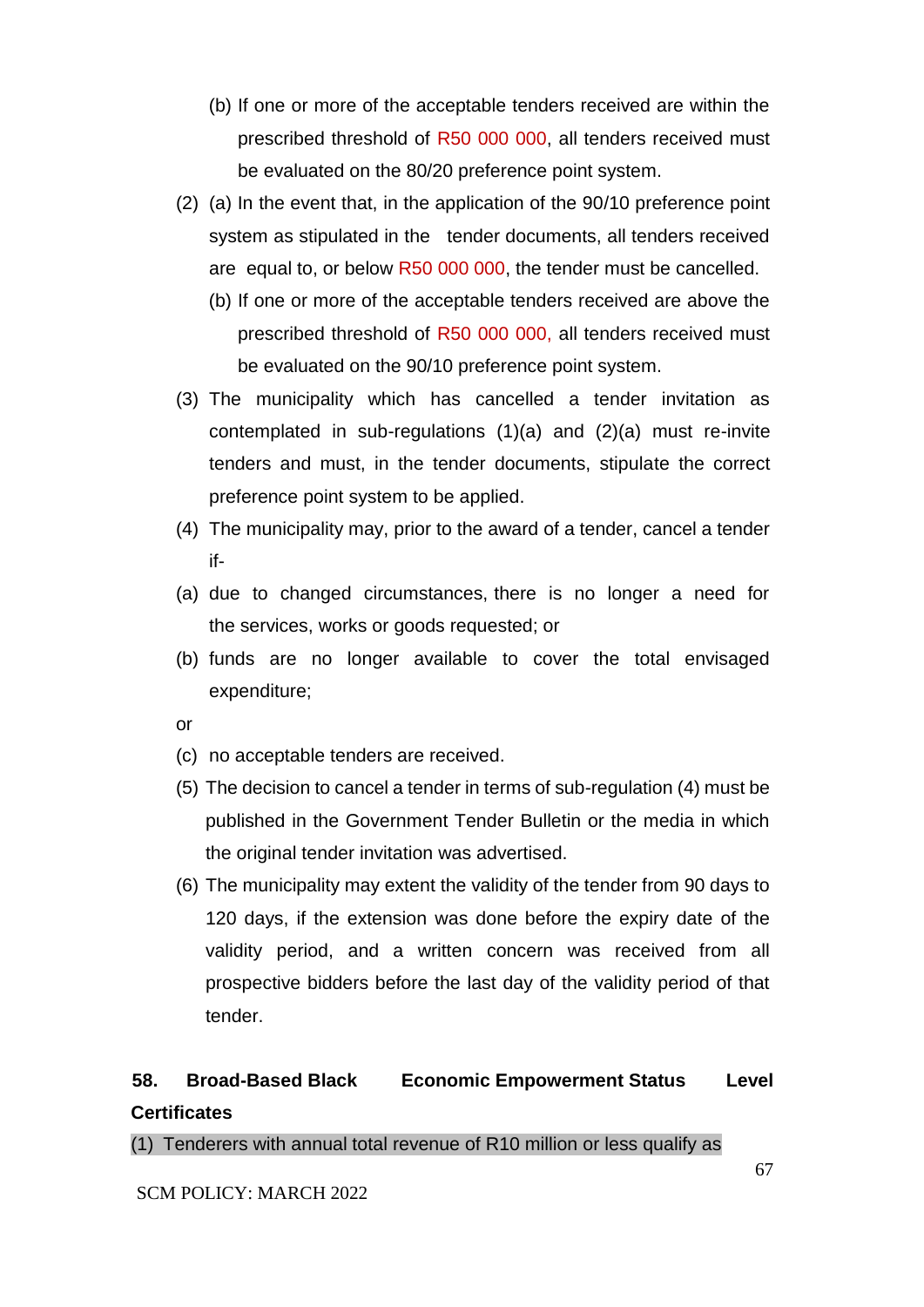Exempted Micro Enterprises (EMEs) in terms of the Broad-Based Black Economic Empowerment Act, and must submit an Affidavit certificate signed by the Commissioner of Oath to score full points of BBBEE during the evaluation process.

(2) Tenderers with total revenue from R10 million to R50 million (QSE) and above must submit their certified copy or original and valid B-BBEE status level verification certificate or a certified copy thereof, substantiating their BBBEE rating and or by a registered auditor, accounting officer (as contemplated in section 60(4) of the Close Corporation Act, 1984 (Act No.

69 of 1984)) or an accredited verification agency.

(3) The submission of such certificates must comply with the requirements of instructions and guidelines issued by the National Treasury and be in accordance with notices published by the Department of Trade and Industry in the Government Gazette.

(4) The B-BBEE status level attained by the tenderer must be used to determine the number of points contemplated in regulations 5 (2) and 6 (2).

### **Pre-Qualification criteria for Preferential Procurement**

If an organ of state decides to apply pre- qualifying criteria to advance certain designated groups, that organ must advertise the tender with a specific tendering condition that only one or more of the following tenderers may respond-

- a) A tender having a stipulated minimum B-BBEE status level of contributor;
- b) An EME or QSE;
- c) A tender subcontracting a minimum of 30% to-
	- (i) An EME or QSE which is at least 51% owned by black people
	- (ii) An EME or QSE which is at least 51% owned by black people who are youth
	- (iii) An EME or QSE which is at least 51% owned by black people who are women;
	- (iv) An EME or QSE which is at least 51% owned by black people with disabilities
	- (v) An EME or QSE which is owned by black people living in rural or underdeveloped areas or townships;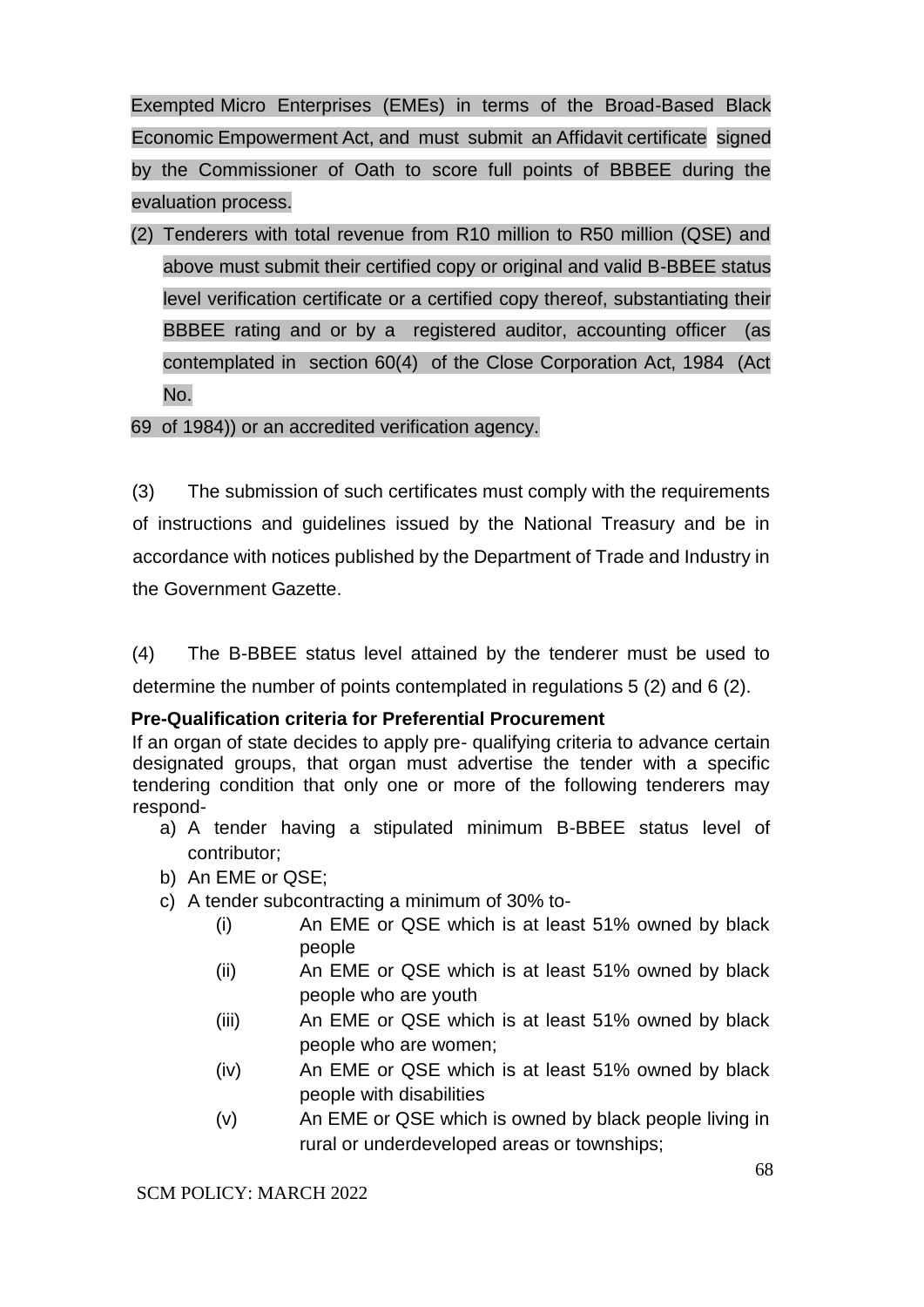- (vi) a corporative which is 51% owned by black people
- (vii) an EME or QSE which is at 51 % owned by black people who are military veterans;
- (viii) an EME or QSE
- 2. a tender that fails to meet the pre- qualifying criteria stipulated in the tender documents is an unacceptable tender

## **Sub-contracting after award of tender.**

- (1) A person awarded a contract may only enter into a subcontracting arrangement with the approval of the Municipality or organ of state.
- (2) A person awarded a contract in relation to a designated sector may not subcontract in such a manner that the local production and content of the overall value of the contract is reduced to below the stipulated minimum threshold
- (3) A person awarded a contract may not subcontract more than 25% of the value of the contract to any other enterprise that does not have an equal or higher B-BBEE status level of contributor than the person concerned, unless the contract is subcontracted to an EME that has the capacity and ability to execute the subcontract.

## **Conditions**

- (1) Only a tenderer who has completed and signed the declaration part of the tender documentation may be considered.
- (2) A municipality must, when calculating comparative prices, take into account any discounts which have been offered unconditionally.
- (3) A discount which has been offered conditionally must, despite not being taken into account for evaluation purposes, be implemented when payment is effected.
- (4) Points scored must be rounded off to the nearest 2 decimal places.
- (5) (a) In the event that two or more tenders have scored equal total points, the successful tender must be the one scoring the highest number of preference points for B-BBEE.

(b) However, when functionality is part of the evaluation process and two or more tenders have scored equal points including equal preference points for B-BBEE, the successful tender must be the one scoring the highest score for functionality.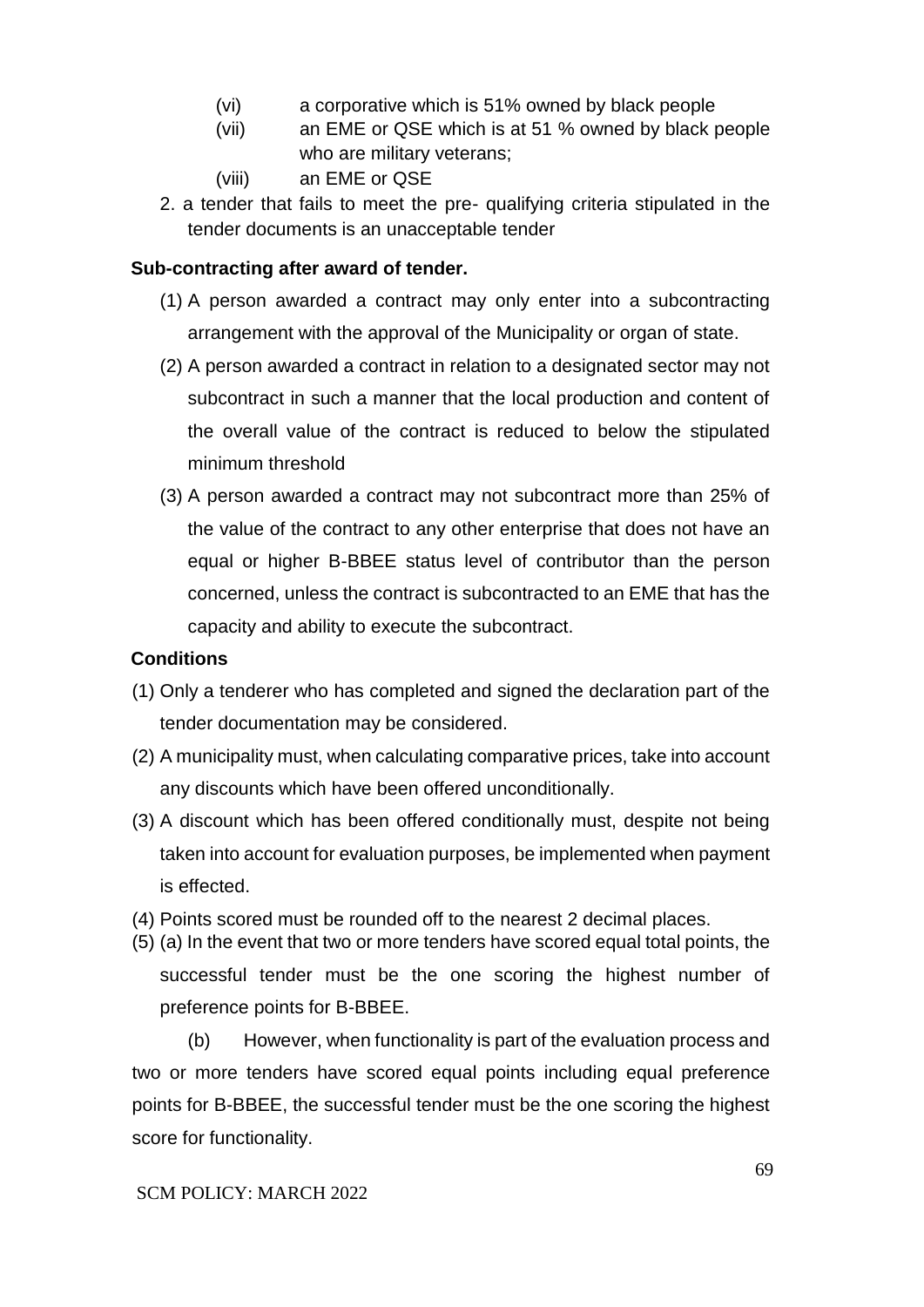(c) Should two or more tenders be equal in all respects; the award shall be decided by the drawing of lots.

- (6) A trust, consortium or joint venture will qualify for points for their B-BBEE status level as a legal entity, provided that the entity submits their B-BBEE status level certificate.
- (7) A trust, consortium or joint venture will qualify for points for their B-BBEE status level as an unincorporated entity, provided that the entity submits their consolidated B-BBEE scorecard as if they were a group structure and that such a consolidated B-BBEE scorecard is prepared for every separate tender.
- (8) A person must not be awarded points for B-BBEE status level if it is indicated in the tender documents that such a tenderer intends subcontracting more than 25% of the value of the contract to any other enterprise that does not qualify for at least the points that such a tenderer qualifies for, unless the intended sub- contractor is an exempted micro enterprise that has the capability and ability to execute the sub-contracting.
- (9) A person awarded a contract must subcontract certain percentage of the value of the contract (if the tender is ear-marked for sub-contracting) in the Procurement Plan to any local enterprise(s) who registered in the local database and CSD, and meet the requirement of locality.
- (10) A person awarded a contract in relation to a designated sector, may not sub- contract in such a manner that the local production and content of the overall value of the contract is reduced to below the stipulated minimum threshold.
- (11) When a municipality is in need of a service provided by only tertiary institutions, such services must be procured through a tendering process from the identified tertiary institutions.
- (12) Tertiary institutions referred to in sub-regulation (11) will be required to submit their B-BBEE status in terms of the specialized scorecard contained in the B-BBEE Codes of Good Practice.
- (13) (a) Should a municipality require a service that can be provided by one or more tertiary institutions or public entities and enterprises from the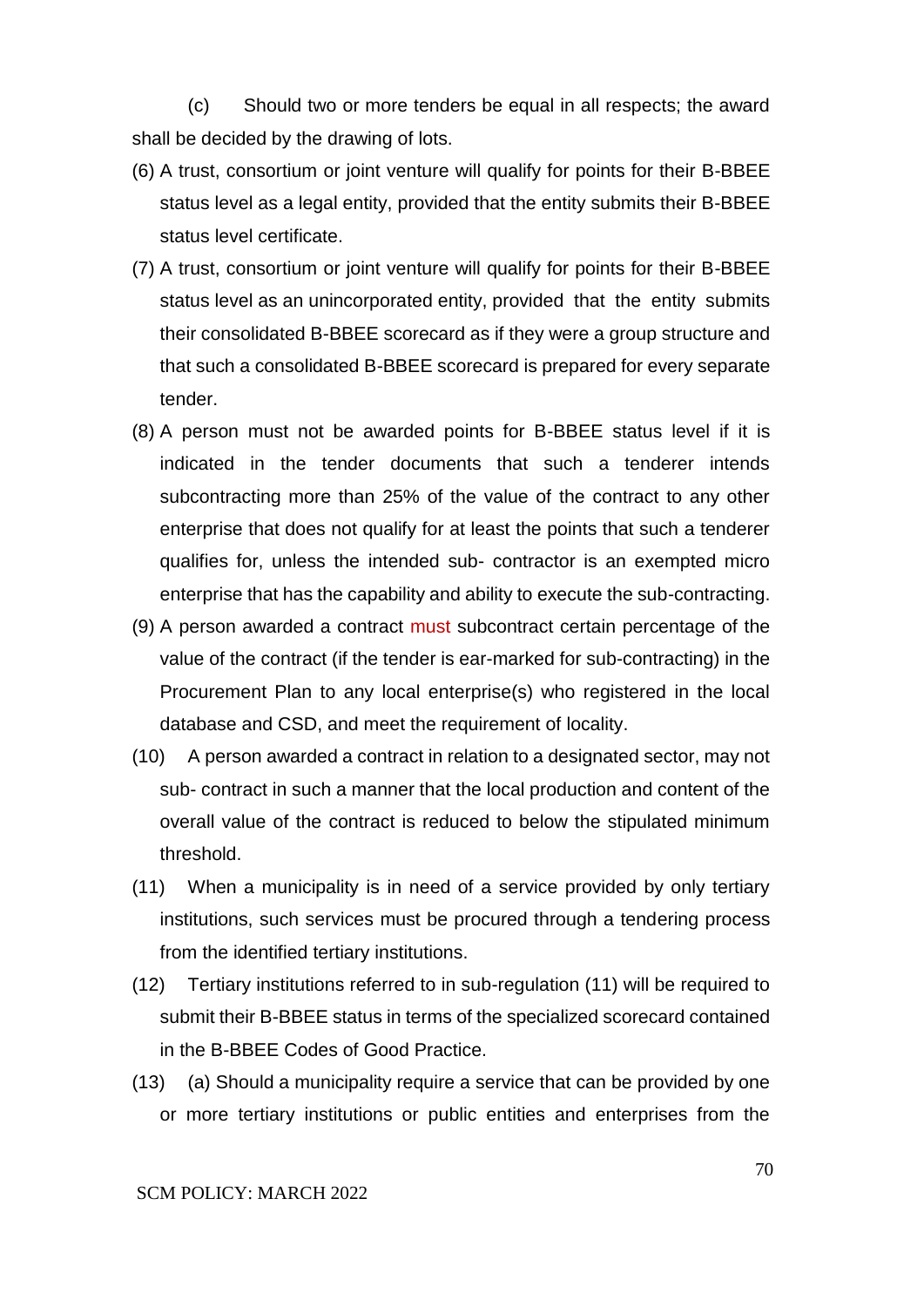private sector, the appointment of a contractor must be done by means of a tendering process;

(b) Public entities will be required to submit their B-BBEE status in terms of the specialized scorecard contained in the B-BBEE Codes of Good Practice.

### **Declarations**

A tender must, in the manner stipulated in the tender document, declare that (a) the information provided is true and correct;

(b) the signatory to the tender document is duly authorized; and (c) documentary proof regarding any tendering issue will, when required, be submitted to the satisfaction of the relevant municipality.

### **Remedies**

(1) A municipality must, upon detecting that-

(a) the B-BBEE status level of contribution has been claimed or obtained on a fraudulent basis;

(b) or any of the conditions of the contract have not been fulfilled, act against the tenderer or person awarded the contract.

(2) A municipality may, in addition to any other remedy it may have against the person contemplated in sub-regulations (1)-

(a) disqualify the person from the tendering process;

(b) recover all costs, losses or damages it has incurred or suffered as a result of that person's conduct;

(c) cancel the contract and claim any damages which it has suffered as a result of having to make less favourable arrangements due to such cancellation;

(d) restrict the tenderer or contractor, its shareholders and directors, or only the shareholders and directors who acted on a fraudulent basis, from obtaining business from any municipality for a period not exceeding 10 years, after the audialterampartem (hear the other side) rule has been applied; and

(e) forward the matter for criminal prosecution.

### SCM POLICY: MARCH 2022